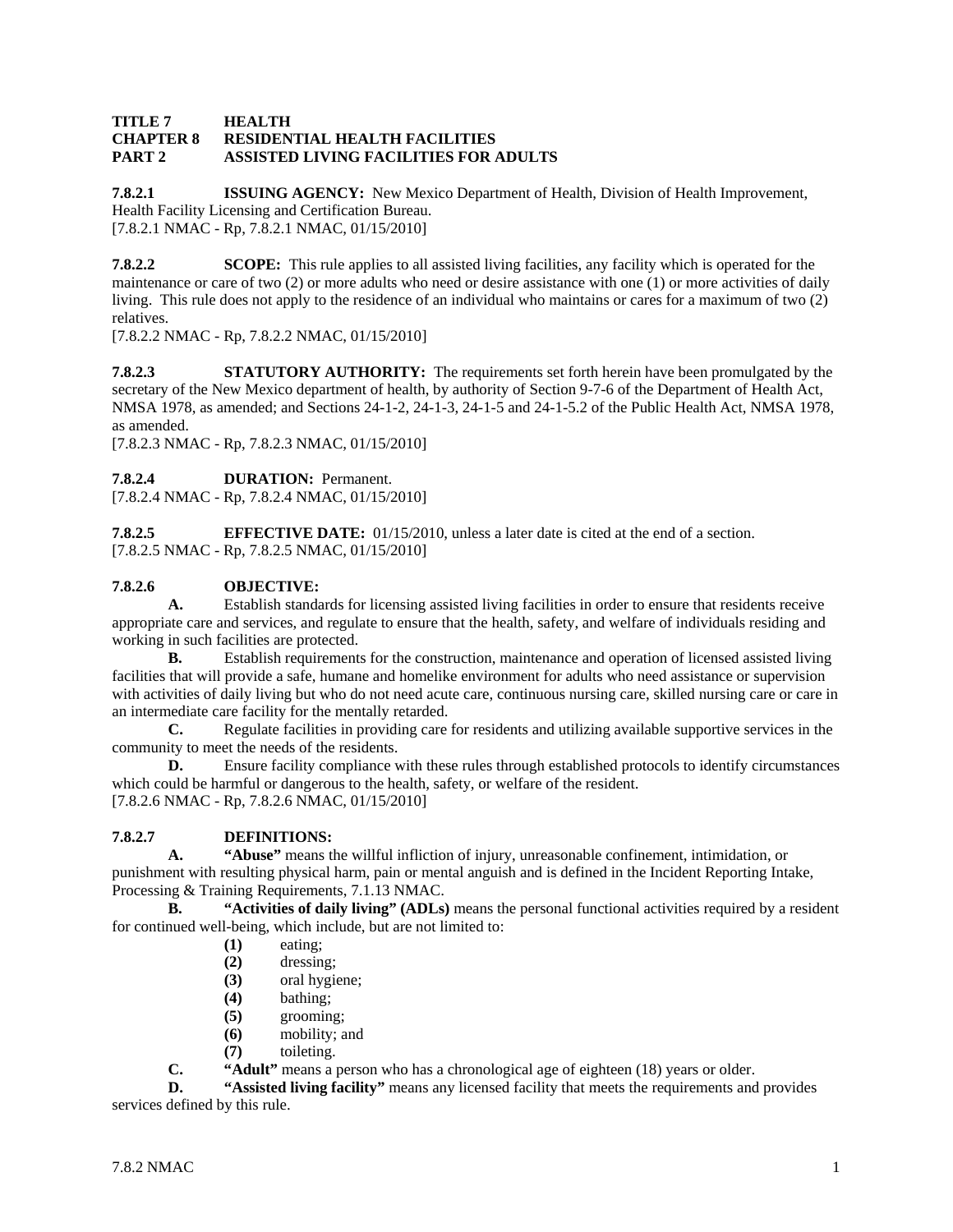**E. "Administrator, director, or operator"** means the individual who is in charge of the day-to-day operation of the facility and who has the responsibility to ensure facility compliance with this rule.

**F. "Advance directives"** means the written document signed by a competent person granting someone authority in a power of attorney to make health care decisions for the resident when they are unable to.

**G. "Agent"** means the resident's surrogate decision maker as applicable to individual resident needs.

**H. "Ambulatory"** means able to walk without assistance.

**I. "Administration of medication"** means delivery of medication by a licensed or certified healthcare professional.

**J. "Assistance"** means prompting, encouragement, or hands-on help with the activities of daily living by another person.

**K. "Assistance with medication"** means support provided to residents to assist them with medication delivery by non-licensed or non-certified paid staff and does not allow for the assessment of the effects of the medication.

**L. "Bathing unit"** means a tub and shower or combination unit.

**M. "Bed hold"** means the facility's policy for retaining a bed or room for a resident during the time that the resident is temporarily absent from the facility; the policy shall include time frames for the bed hold, acceptable conditions for the bed hold and any associated charges.

**N. "Capacity"** means the maximum number of persons that a facility has been licensed to accommodate.

**O. "Census"** means the total number of individual residents residing in the facility each day, including relatives who are residents. The facility census shall never exceed the licensed capacity.

**P. "Certified medication aide" (CMA)** means a person who receives specialized training by the New Mexico board of nursing pursuant to "the Nursing Practice Act," Section 61-3-1 through 61-3-30 NMSA 1978.

**Q. "Chemical restraint"** means any drug administered for discipline or the convenience of the facility and not required to treat the resident's medical symptoms.

**R. "Choice of hospice provider"** means a resident and their family or the resident's surrogate decision maker shall be given a list of hospice providers and have the right to choose a hospice provider; the referring party shall disclose any ownership interest in a recommended or listed hospice provider if applicable.

**S. "Cognitive status"** means the thinking and reasoning ability of the resident to manage his or her own affairs and direct his or her own care.

**T. "Consulting pharmacist"** means an independent pharmacist hired by a facility to review medications in use, patient records and possible medication errors on a quarterly basis.

**U. "Continuous nursing care"** means services which are provided to a resident whose medical needs are of such complexity that the services of a nurse are required to assess, regularly reevaluate, care plan and intervene as ordered by a physician.

**(1)** This includes services which are provided to a resident whose condition requires twentyfour (24) hour monitoring of vital signs and the assessment of cognitive or physical status on a daily basis.

**(2)** These services are provided by health care professionals, as ordered by a physician or physician extender.

**(3)** The required services shall be medically complex enough to require ongoing assessment, planning and intervention by licensed personnel for safe and effective care on a daily basis and consistent with the nature and the severity of the resident's condition.

**V. "Convenience"** means any action taken by a facility to control resident behavior or maintain residents with less effort by the facility and that is not in the resident's best interest or wishes.

**W. "Current written consent"** means an informed, written consent which identifies the type of medication delivery and the assistance or administration that the resident requires and is signed by the resident or surrogate decision maker or other legally appointed decision maker. All informed consents shall be signed annually or when there is any change in either the resident's functional ability or the designation of a new surrogate decision maker.

**X. "Crisis prevention/intervention plan"** means a documented procedure that provides guidance to staff when a resident has a medical condition or challenging behavior that has the potential to escalate to a severity level which poses great risk of harm to the resident or others (e.g., diabetic, seizure disorder, aggression, or combativeness).

**Y. "Decision making capacity"** means the ability of the resident to understand and comprehend the nature and consequences of a proposed decision, including the benefits and risks of and alternatives to any such proposed decision and to reach an informed decision.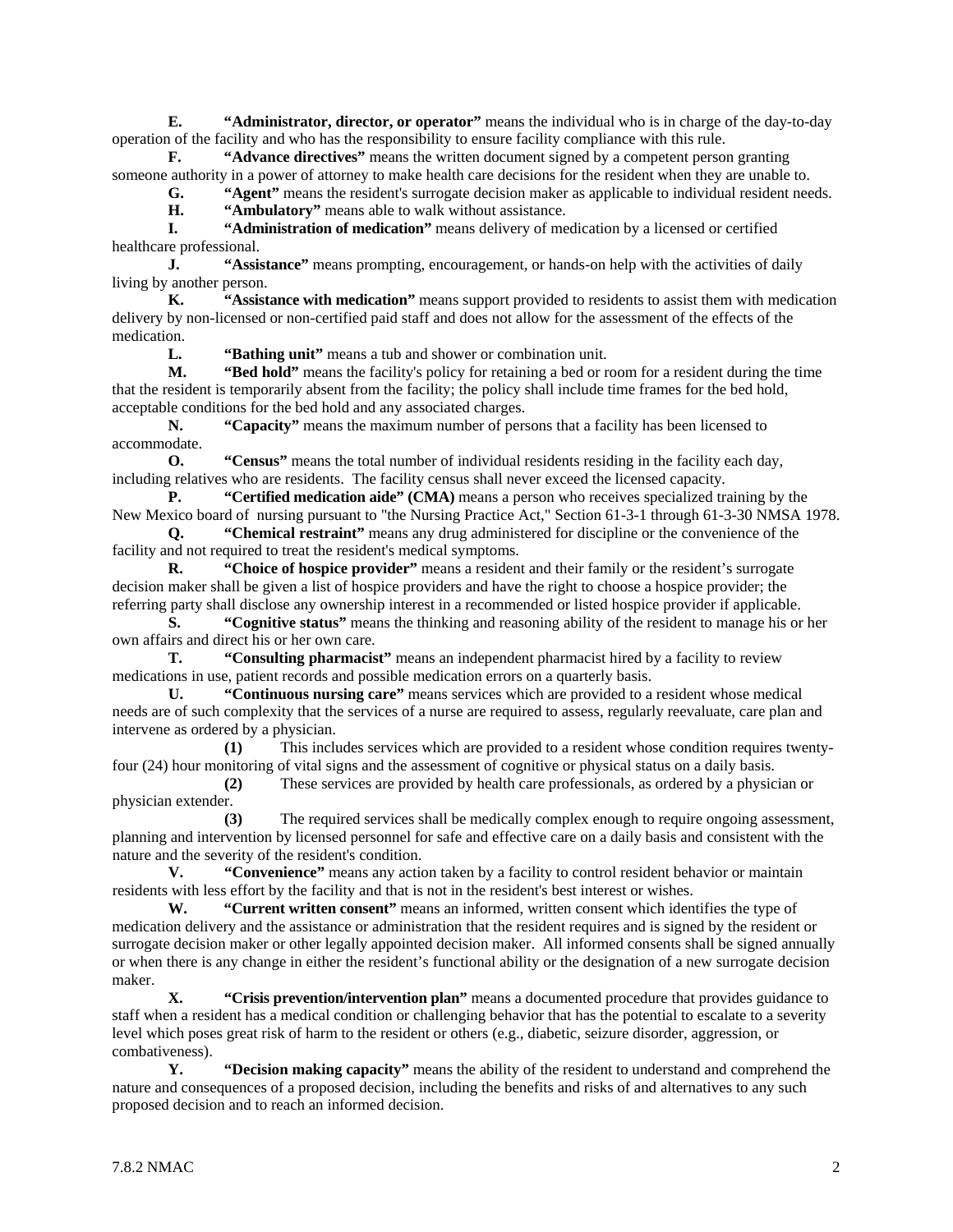**Z. "Department"** means the New Mexico department of health.

**AA. "Designee"** means an individual appointed to assume responsibility for specific assigned duties.

**AB. "Direct care staff"** means any and all employees or volunteers who work directly with the residents in daily living activities at the facility.

**AC. "Discipline"** means any action taken by the facility for the purpose of punishing or penalizing any resident.

**AD. "Facility"** means an assisted living facility.

**AE. "Facility license"** means the document issued by the licensing authority which authorizes the operation of a facility.

**AF. "General supervision"** means the availability of direct care staff in the facility, on a twenty-four (24) hour basis, to respond to the needs of the residents and to perform periodic checks on the residents.

**AG. "Health care professional"** means a New Mexico licensed health care professional such as a physician, chiropractor, pharmacist, nurse practitioner, physician assistant, registered nurse, licensed practical nurse, physical therapist, speech therapist, occupational therapist, psychologist, social worker, dietitian or dentist.

**AH. "Independent"** means the ability to perform activities of daily living without assistance.

**AI. "Individual service plan" or "ISP"** means a comprehensive plan, developed by the interdisciplinary team that identifies all treatment, habilitation and services for a resident.

**AJ. "Intramuscular injection" or "IM"** means the insertion of a needle into a muscle to administer medication.

**AK. "Intravenous" or "IV**" means the insertion of a needle into a vein to administer medication.

**AL. "Licensee"** means the person who, or the organization that has ownership, leasehold or similar interest in the facility and in whose name a license for an assisted living facility has been issued and who is legally responsible for compliance with this rule.

**AM. "Licensing authority"** means the New Mexico department of health, health facility licensing and certification bureau.

**AN. "Licensed or certified personnel"** means New Mexico licensed registered nurses (RNs), licensed practical nurses (LPNs) and certified medication aides (CMAs), licensed or certified by the New Mexico board of nursing pursuant to "the Nursing Practice Act", 61-3-1 through 61-3-31 NMSA 1978.

**AO. "Licensed practical nurse (LPN)"** means a person who has specialized training and is licensed by the New Mexico board of nursing pursuant to the "Nursing Practice Act," 61-3-1 through 61-3-31 NMSA 1978.

**AP. "Medication assistance record" (MAR)** means the document that is used to record the details of medication. The MAR shall include all of the information pursuant to Subsection G of 7.8.2.35 NMAC of this rule.

**AQ. "Medication delivery method"** means the method by which a resident takes or receives medication (i.e., pills, eye drops, intramuscular injection, other).

**AR. "Medication error'** means the administration of any medication incorrectly (i.e., dosage, selection of drug, selection of resident, time or method of administration, omission of prescribed medication or the administration of a medication without a valid order).

**AS. "Medication route"** means the method of medication entry into a resident's body (e.g., oral, ocular, rectal, topical, nasal, injection and intravenous).

**AT. "Misappropriation /exploitation"** means the deliberate misplacement of a resident's property, or wrongful, temporary or permanent use of a resident's belongings or money without the resident's consent and is defined in the Incident Reporting Intake, Processing & Training Requirements, 7.1.13 NMAC.<br>AU. "Mobile" means able to walk with assistance, or the ability to move from pla

"Mobile" means able to walk with assistance, or the ability to move from place to place with the use of a device such as a walker, cane, crutches, or a wheelchair and the capability of making independent bed-tochair transfers.<br>AV.

**AV. "Nebulizer"** means an atomizer equipped to produce a fine mist for deep inhalation into the lungs.

**AW. "Neglect"** means the failure to provide goods and services necessary to avoid physical harm, mental anguish or mental illness and is defined in the Incident Reporting Intake, Processing & Training Requirements, 7.1.13 NMAC.

**AX. "New facility"** means any building not previously or currently licensed as an assisted living facility.

**AY. "Non-mobile"** means a person who is capable of achieving mobility only with the assistance of another person plus devices such as a wheel chair.

**AZ. "Nurse monitoring"** means a higher level of monitoring by a registered nurse (RN) for a specified length of time based on the resident's need(s) related to a specific condition.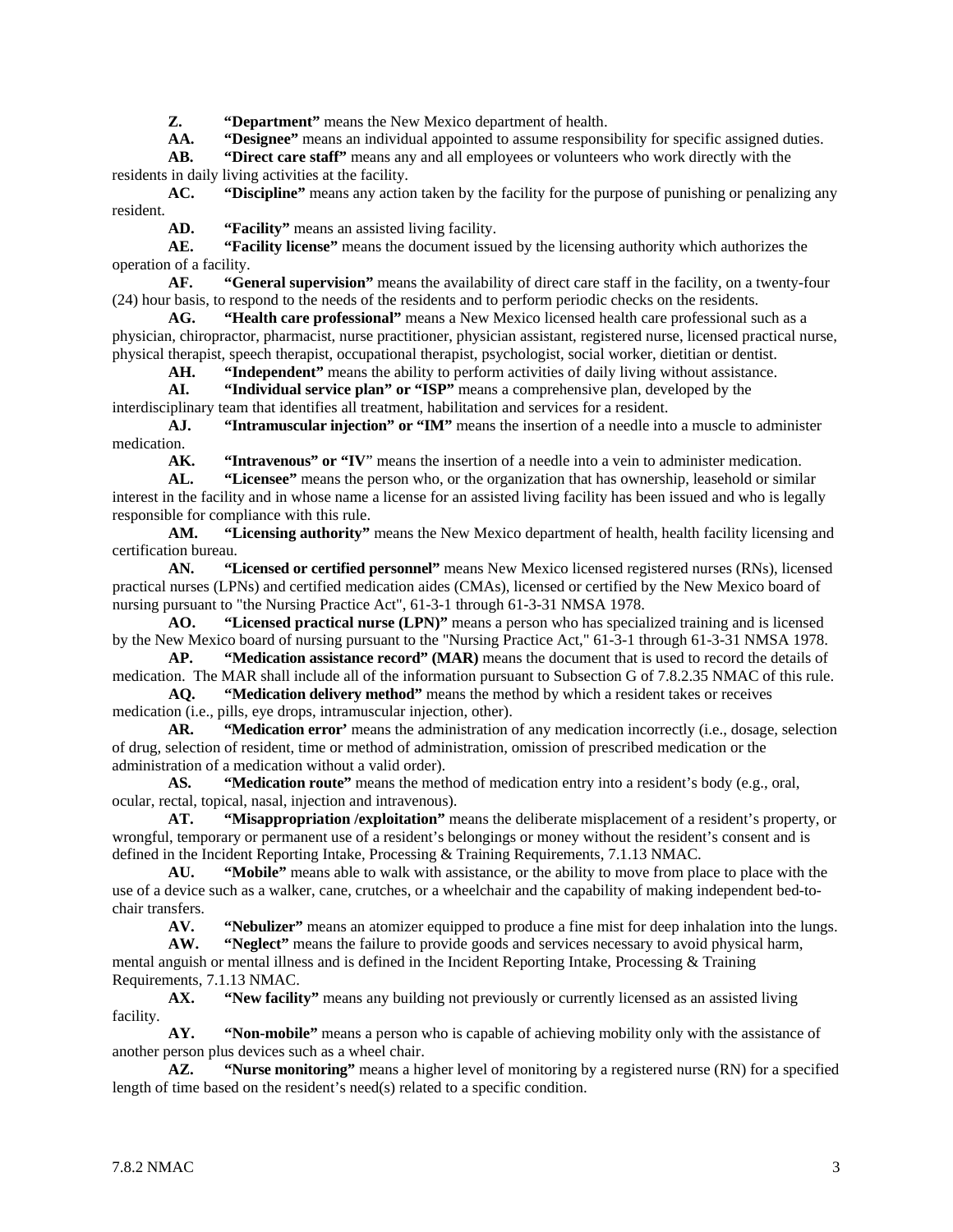**BA. "Physician extender"** means the term used to refer to physician assistants (working in conjunction with a physician) and nurse practitioners.

**BB. "Physical restraint"** means any manual, physical or mechanical device, any material or equipment attached to or adjacent to the resident's body that the resident cannot easily remove which restricts freedom of movement or is used for discipline or for the convenience of the facility (e.g., full bed rails).

**BC. "Primary care practitioner" (PCP)** means a physician, nurse practitioner or physician's assistant (licensed in the state of New Mexico) who oversees the health care of the resident.

**BD. "Private duty attendant"** means an individual that provides direct care under the definitions of the NM Caregivers Criminal History Screening Program, 7.1.9 NMAC. The individual is hired by the resident or family through a licensed agency, hired directly or works through a separate arrangement with the family.

**BE. "Pro re nada medication (PRN)"** means prescribed or over-the-counter medications, including comfort medications, that are administered or taken only on an as needed basis when symptoms warrant or as directed by the primary care practitioner (PCP).

**BF. "Policy"** means a statement of principle that guides and determines present and future decisions and actions.

**BG. "Procedure"** means the action(s) that shall be taken in order to implement a policy.

**BH. "Protocols"** are the specific means by which a procedure or treatment is to take place.

**BI. "Programmatic services"** means services provided to residents as defined by the facilities program narrative.

**BJ. "Program narrative"** is a written statement identifying the primary population to be served and the services that will be provided to meet these needs.<br>**BK.** "Registered nurse" (RN) means a p

**"Registered nurse" (RN)** means a person that has specialized training and is licensed by the New Mexico board of nursing pursuant to the "Nursing Practice Act," 61-3-1 through 61-3-31 NMSA 1978.

**BL. "Relative"** means husband, wife, significant other, mother, father, son, daughter, brother, sister, brother-in-law, sister-in-law, father-in-law, mother-in-law, grandfather, grandmother, half-brother or half-sister.

**BM. "Resident"** means an individual receiving services and residing in the licensed facility; including the relatives of a licensee.

**BN. "Resident evaluation form"** means a written document of the information acquired during the assessment of a resident's functional capacities and limitations. This form is to be utilized for pre-admission and ongoing evaluation of a resident.

**BO. "Resident preference"** means the resident's choice or preferred choice among the available options.

**BP. "Restraints"** means anything which restricts freedom of movement or is used for discipline or for the convenience of the facility. This includes both chemical and physical restraints (e.g., full bed rails, over medicated, etc.).

**BQ. "Room and board"** means living/sleeping space, meals and snacks appropriate to meet the needs of the residents.

**BR. "Sanctions"** means a measure imposed on a licensee for a violation(s) of applicable licensing requirements other than license revocation, suspension, or denial of renewal of license as provided for by Health Facility Sanctions and Civil Monetary Penalties, 7 1.8 NMAC.

**BS. "Self care"** means the performance of ADLs, activities or tasks by the residents themselves rather than performed by or assisted with the facility staff.<br>**BT.** "Self medication" means adminis

**Self medication"** means administration of PCP prescribed medication by the resident to whom it was prescribed.

**BU. "Side effect"** means a result of a drug or other form of therapy in addition to or in extension of the desired therapeutic effect.

**BV. "Significant change in health status"** means the resident has experienced one or more of the following:

**(1)** a decline or improvement in physical ability;

**(2)** a decline or improvement in cognitive or functional ability;

**(3)** a new diagnosis or event that requires a change in medication, or treatment or that requires a revision to an individual service plan; or

**(4)** a change in medication or the medication route that would permanently alter the level of assistance with medication delivery.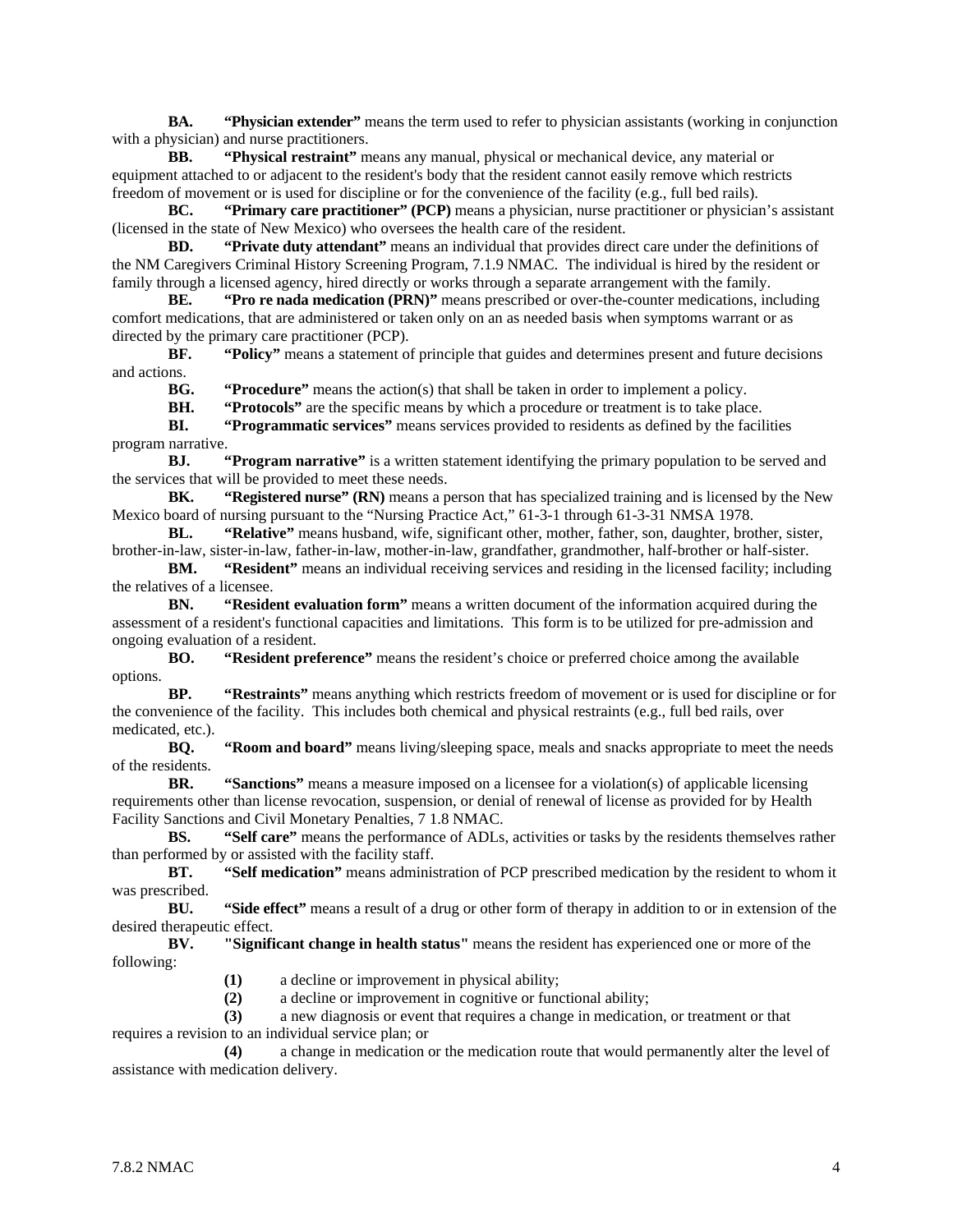**BW. "Surrogate decision maker"** means the resident's agent, guardian or surrogate as defined in the "Uniform Health-Care Decisions Act," 24-7A-1 through 24-7A-186 NMSA 1978 or other legally appointed decision maker.

**BX. "Survey"** means a monitoring visit by the licensing authority to examine the facility premises and records and to interview the residents and staff.

**BY. "Stable"** means the resident's condition is unchanged; signs or symptoms are within established ranges, frequencies or patterns. The resident's condition does not require frequent monitoring by a licensed nurse to determine the resident's status or the resident's response to medication or treatment.

**BZ. "Staff or employee"** means the individuals hired or subcontracted by the facility to implement the individual service plan for the residents.

**CA. "Subcutaneous injection"** means the insertion of a needle under the skin but above the muscle layer to administer medication.

**CB. "Therapeutic diet"** means a diet other than a regular diet, ordered by a physician to manage a health condition.

**CC. "Volunteers"** means unpaid individuals who provide care or services for the residents.

**CD. "Variance"** means a decision that is made at the discretion of the licensing authority to allow a facility to deviate from a portion(s) or to modify a provision of this rule for an unspecified period of time, provided that the health, safety, or welfare of the residents and staff are not in danger.

**CE. "Visit notes"** means the documentation of services provided by outside agencies for ongoing care coordination of the resident.

**CF. "Waive or waiver"** means a decision that is made at the discretion of the licensing authority to allow a facility to deviate from a portion(s) or to modify a provision of this rule for a limited and specified period of time, provided that the health, safety, or welfare of the residents and staff are not in danger. [7.8.2.7 NMAC - Rp, 7.8.2.7 NMAC, 01/15/2010]

#### **7.8.2.8 GENERAL LICENSING REQUIREMENTS:**

**A. Licensure is required.** No person or entity shall establish, maintain or operate an assisted living facility without first obtaining a license.

**B. Application for licensure.** An initial or renewal application shall be made on the forms prescribed by and available from the licensing authority. The issuance of an application form is not a guarantee that the completed application will be accepted, or that the department will issue a license. Information provided by the facility and used by the licensing authority for the licensing process shall be accurate and truthful. The licensing authority will not issue a new license if the applicant has had a health facility license revoked or renewal denied or has surrendered a license under threat of revocation or denial of renewal. The licensing authority may not issue a new license if the applicant has been cited repeatedly for violations of applicable rules found to be class A or class B deficiencies as defined in Health Facility Sanctions and Civil Monetary Penalties, 7.1.8 NMAC or has been noncompliant with plans of correction. The licensing authority will not issue a license until the applicant has supplied all of the information that is required by this rule. Any facility that fails to participate in good faith by falsifying information presented in the licensing process shall be denied licensure by the department. The following information shall be submitted to the licensing authority for approval:

**(1)** a letter of intent that includes the proposed physical address, the primary population of the facility and a summary of the proposed services; after the letter of intent has been received, an application packet including; the application form, fee schedule and the licensing rule will be issued to the applicant by the licensing authority;

(2) the completed and notarized application and the appropriate non-refundable fee(s);

**(3)** a program narrative identifying and detailing the geographic service area, the primary population including any special needs requirements, along with a full description of the services that the applicant proposes to provide including:

- **(a)** a description of the characteristics of the proposed population of the facility;
- **(b)** a description of the services and care that will be provided to the residents;
- **(c)** a description of the anticipated professional services to be offered to the

residents; and

**(d)** a description of the facility's relationship to other services and related programs in the service area and how the applicant will collaborate with them to achieve a system of care for the residents. **(4)** policies and procedures annotated to this rule;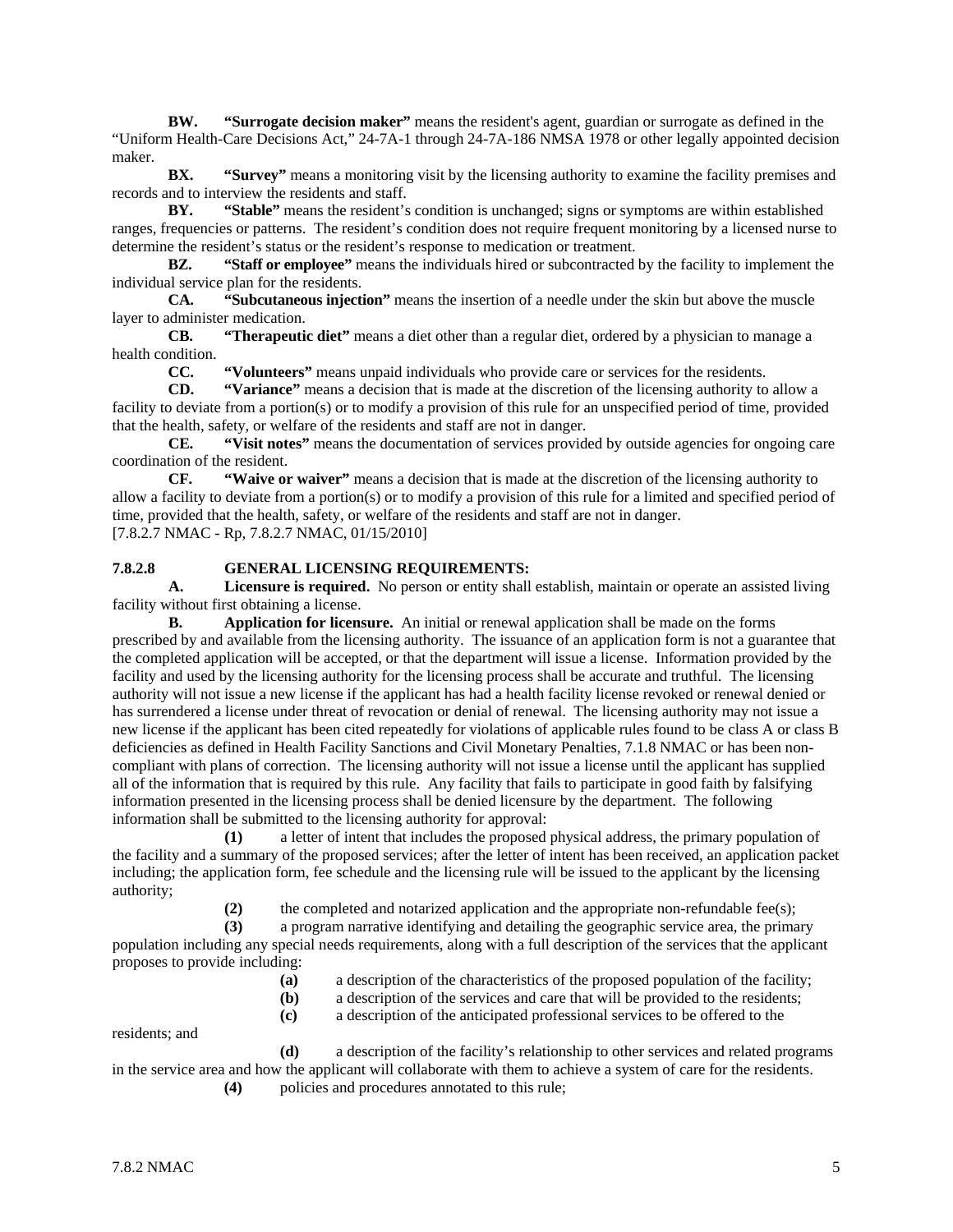**(5)** evidence to establish that the applicant has sufficient financial assets to permit operation of the facility for a period of six (6) months; the evidence shall include a credit report from one of the three recognized credit bureaus with a minimum credit score of six-hundred fifty (650) or above;

**(6)** copies of organizational documents to include the following list of items:

**(a)** the names of all persons or business entities that have at least five percent (5%) ownership interest in the facility, whether direct or indirect and whether in profits, land or building; this includes the owners of any business entity which owns all or part of the land or building; **(b)** the identities of all creditors that hold a security interest in the premises, whether

land or building;

**(c)** any changes in ownership or management shall be reported to the department

within thirty (30) days;

**(7)** building plans as required at 7.8.2.41 NMAC of this rule;

fire authority approval as required at 7.8.2.60 NMAC of this rule;

**(9)** a letter of approval or exemption from the local health authority having jurisdiction for the food service and the kitchen facility;

**(10)** a copy of liquid waste disposal and treatment system permit from local health authority having jurisdiction;

**(11)** approval from local zoning authority;

**(12)** building approval (certificate of occupancy); and

**(13)** any other information that the applicant wishes to provide or that the licensing authority

may request.

**C. Application for amended license.** A licensee shall submit an application for an amended license and the required non-refundable fee to the licensing authority prior to a change with the facility. An amended license is required for a change of: location, administrator, facility name, capacity or any modification or addition to the building.

**(1)** An application for a change of the facility administrator or change of the administrator's name shall be submitted to the licensing authority within ten (10) business days of the change.

**(2)** An application for increase in capacity shall be accompanied by a building plan pursuant to 7.8.2.41 NMAC of this rule. A facility shall not increase census until the licensing authority has reviewed and approved the increase and has issued a new license that reflects the approved increase in capacity.

**D. Application for license renewal.** Each facility shall apply for a renewal of the annual license within thirty (30) business days prior to the license expiration date by submitting the following items:

**(1)** an application and the required fee;

**(2)** an updated program narrative, if the facility has changed the program or the focus of

services;

**(3)** the annual fire inspection report; and

**(4)** the licensing authority may not issue a new license if the applicant has been cited

repeatedly for violations of this rule or has been noncompliant with plans of correction or payment of civil monetary penalties.

**E. License.** Any person or entity that establishes, maintains or operates an assisted living facility shall obtain a license as required in this rule before accepting residents for care or providing services.

**(1)** Each facility that provides care or treatment shall obtain a separate license. The license is non-transferable and is only valid for the facility to which it is originally issued and for the owner or operator to whom it is issued. It shall not be sold, reassigned or transferred.

(2) The maximum capacity specified on the license shall not be exceeded.<br> **(3)** If the facility is closed and the residents are removed from the facility.

**(3)** If the facility is closed and the residents are removed from the facility, the license shall be returned to the licensing authority. Written notification shall be issued to all residents or the residents' surrogate decision maker and the licensing authority at least thirty (30) calendar days prior to the closure.

# **F. Temporary license.**

**(1)** A temporary license may be issued to a new facility before residents are admitted provided that the facility has met all of the life safety code requirements as stated in this rule and policies and procedures for the facility have been reviewed and approved.

**(2)** Upon receipt of a temporary license, the facility may begin to admit up to three (3) residents.

**(3)** After the facility has admitted up to three (3) residents, the facility operator or owner shall request an initial health survey from the licensing authority.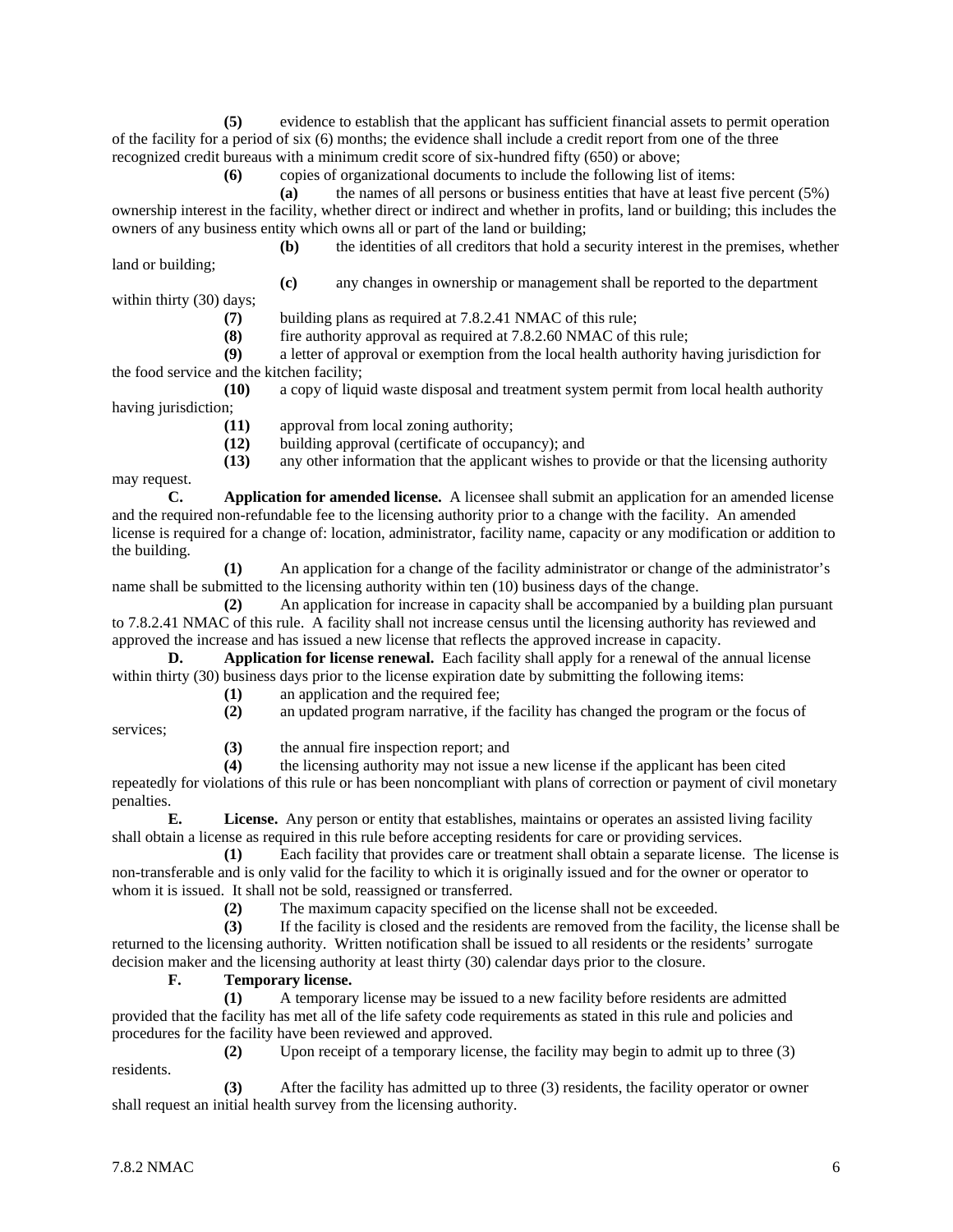**(4)** Following a determination of compliance with this rule by the licensing authority, an annual license will be issued. The renewal date of the annual license is based on the initial date of the first temporary license.

- **(5)** The licensing authority has the right to determine compliance or noncompliance.
- **(6)** A temporary license shall cover a period of time, not to exceed one hundred twenty (120) calendar days.

**(7)** No more than two (2) consecutive temporary licenses shall be issued. If a second temporary license is issued, an additional non-refundable fee is required. If all requirements are not met within the two hundred forty (240) day time frame, the applicant shall repeat the application process.

**G. Annual license.** An annual license is issued for one (1) year for a facility that has met all the requirements of this rule.

**H. Display of license.** The facility shall display the license in a conspicuous public place that is visible to residents, staff and visitors.

**I. Unlicensed facilities.** Any person or entity that opens or maintains an assisted living facility without a license is subject to the imposition of civil monetary penalties by the licensing authority. Failure to comply with the licensure requirements of this rule within ten (10) days of notice by the licensing authority may result in the following penalties pursuant to Health Facility Sanctions and Civil Monetary Penalties, 7.1.8 NMAC.

**(1)** A civil monetary penalty not to exceed five-thousand dollars (\$5,000) per day.

**(2)** A base civil monetary penalty, plus a per-day civil monetary penalty, plus the doubling of penalties as applicable, that continues until the facility is in compliance with the licensing requirements in this rule. **(3)** A cease and desist order to discontinue operation of a facility that is operating without a

license.

**(4)** Additional criminal penalties may apply and shall be imposed as necessary.

[7.8.2.8 NMAC - Rp, 7.8.2.8 NMAC, 01/15/2010]

**7.8.2.9 WAIVERS AND VARIANCES.** The licensing authority may vary or waive certain licensure requirements for facilities, provided that it would not adversely affect the health, safety or welfare of the residents or staff.

**A.** Requests for a variance or waiver may be made at any time, shall be made in writing to the licensing authority and shall specify the following:

- **(1)** the section of the rule for which the variance or wavier is requested;
- (2) the time period for which the waiver is requested;<br>(3) if the request is for a variance; the specific alternat
- **(3)** if the request is for a variance; the specific alternative action that the facility proposes;

**(4)** the reason(s) for the request and an explanation of why and how the health, safety and welfare of the residents or staff are not endangered by the requested variance or waiver; and

- **(5)** justification that the goal or purpose of the rule would be satisfied.
- **B.** The licensing authority may require additional information from the facility prior to acting on the

request.

- **C.** The licensing authority may impose conditions on the variance or waiver.
- **D.** The licensing authority shall limit the duration of any waiver.
- **E.** Variances and waivers are nontransferable and shall be kept on file and readily available at the

facility.

**F.** Variances and waivers are granted at the discretion of the licensing authority.

[7.8.2.9 NMAC - Rp, 7.8.2.9 NMAC, 01/15/2010]

#### **7.8.2.10 AUTOMATIC EXPIRATION OF A LICENSE:** A license shall automatically expire:

- **A.** at midnight on the day indicated as the expiration date on the license;
	- **B.** when the operation of a facility is discontinued;<br>**C.** when a facility is sold or leased or the licensee c
	- when a facility is sold or leased or the licensee changes; or
- **D.** when there is a change of location for a facility.

[7.8.2.10 NMAC - Rp, 7.8.2.10 NMAC, 01/15/2010]

# **7.8.2.11 SURVEY OR MONITORING VISITS:**

**A.** The licensing authority shall perform on-site survey or monitoring visits at all assisted living facilities to determine compliance with this rule.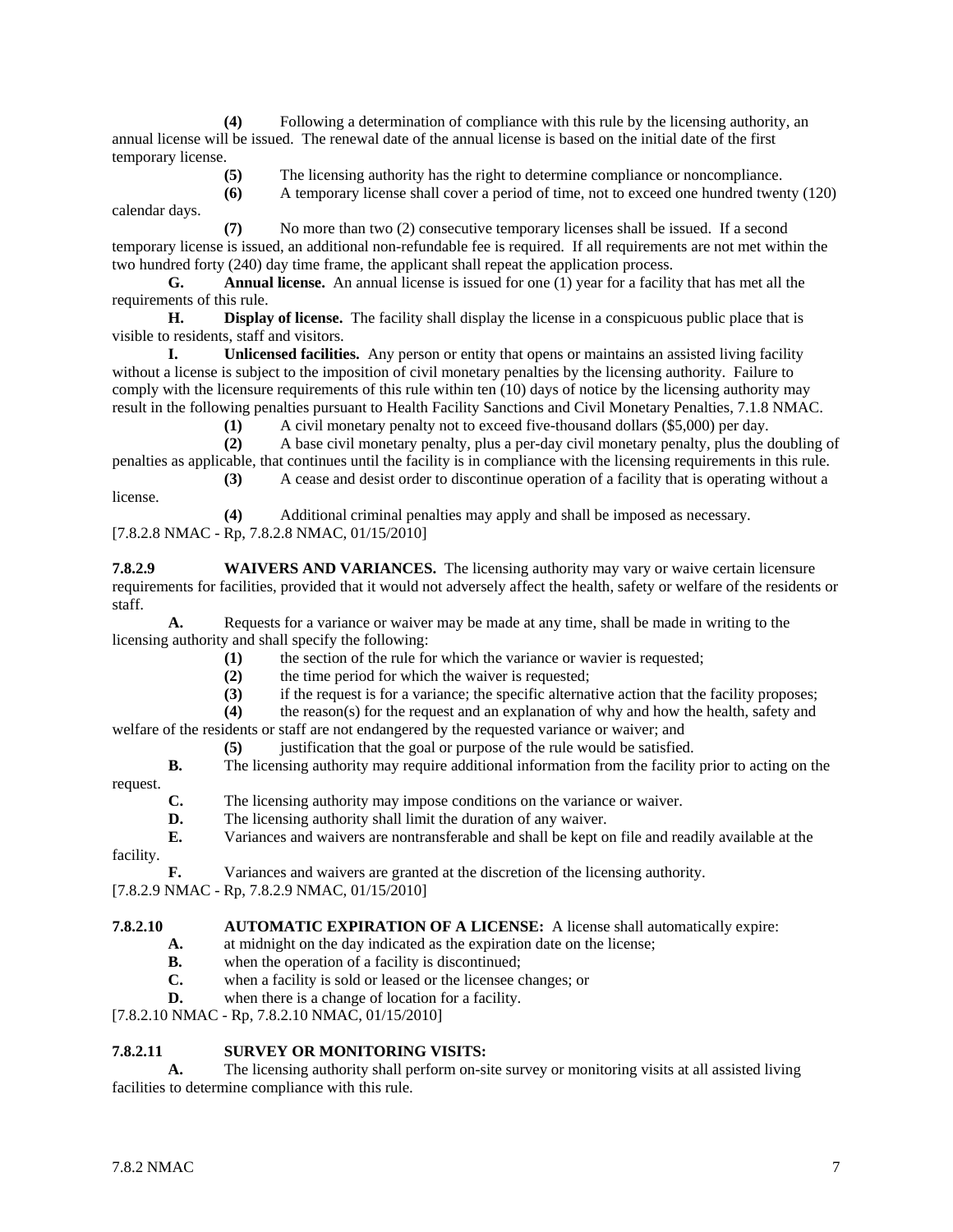**B.** The facility shall provide the licensing authority full access to all facility operations, buildings and information related to the operation of the facility.

**C.** The most recent survey inspection reports and related correspondence shall be posted in a conspicuous public place in the facility.

**D.** Failure by the facility to provide the licensing authority access to the premises or information, including resident records, may result in the imposition of sanctions including but not limited to civil monetary penalties, license revocation or an order to cease and desist, as deemed appropriate by the licensing authority. [7.8.2.11 NMAC - Rp, 7.8.2.11 NMAC, 01/15/2010]

**7.8.2.12 CORRECTIVE ACTION:** If violations of this rule are cited, the facility will be provided with an official statement of deficiencies within ten (10) business days following the survey.

**A. Informal dispute review (IDR).** The facility may request an informal review of survey deficiencies by providing a written request to the licensing authority within ten (10) calendar days of receipt of the written survey findings. With the request, the facility shall include information or evidence that justifies the disagreement with a cited deficiency.

- **(1)** The licensing authority will review the submitted information and make a determination.
- **(2)** If the deficiency is removed, a new statement of deficiencies will be issued to the facility.

**(3)** The facility shall provide a new plan of correction for all remaining deficiencies upon receipt of the new statement of deficiencies.

**(4)** A copy of the "IDR operating rules" is available upon request.

**B. Plan of correction (POC).** The facility shall submit a plan of correction within ten (10) calendar days of receipt of the statement of deficiencies and after receipt of a revised statement of deficiencies, when the findings are changed pursuant to an IDR.

**(1)** If the first plan of correction (POC) is rejected by the licensing authority, the facility will be sent a second (2nd) copy of the statement of deficiencies. The facility shall complete and return the second copy of the statement of deficiencies with an acceptable plan of correction within three business days. The process will repeat until an acceptable plan of correction is received by the department.

**(2)** Failure to provide an acceptable plan of correction (POC) within a reasonable period of time, may lead to civil monetary penalties or other sanctions.

**(3)** The plan of correction shall:

be corrected;

**(a)** address how all violations identified in the official statement of deficiencies will **(b)** address how the facility will monitor the corrective action and ensure ongoing

compliance; and

**(c)** specify the date that the corrective action will be completed.

**(4)** All cited violations shall be corrected within thirty (30) calendar days from the date of the survey; unless the licensing authority approves an extended date.

**(5)** Failure to submit an acceptable plan of correction may result in sanctions, including but not limited to civil monetary penalties, suspension or non-renewal of the facility license.

**(6)** The licensing authority may accept, reject, or direct the plan of correction. [7.8.2.12 NMAC - Rp, 7.8.2.12 NMAC, 01/15/2010]

#### **7.8.2.13 GROUNDS FOR REVOCATION, SUSPENSION OR DENIAL OF INITIAL OR RENEWAL OF LICENSE, OR THE IMPOSITION OF SANCTIONS OR CIVIL MONETARY PENALTIES:**

**A.** When the licensing authority determines that an application for the renewal of a license will be denied or that a license will be revoked, the licensing authority shall provide written notification to the facility, the residents and the surrogate decision makers for the residents.<br>**B.** After notice to the facility and an opportunity

**B.** After notice to the facility and an opportunity for a hearing, the department may deny an initial or renewal application, revoke or suspend the license of a facility or may impose an intermediate sanction and a civil monetary penalty as provided in accordance with the Public Health Act, Section 24-1-5.2 NMSA 1978.

- **C.** Grounds for implementing these penalties may be based on the following:
	- **(1)** failure to comply with any provision of this rule;
	- **(2)** failure to allow a survey by authorized representatives of the licensing authority;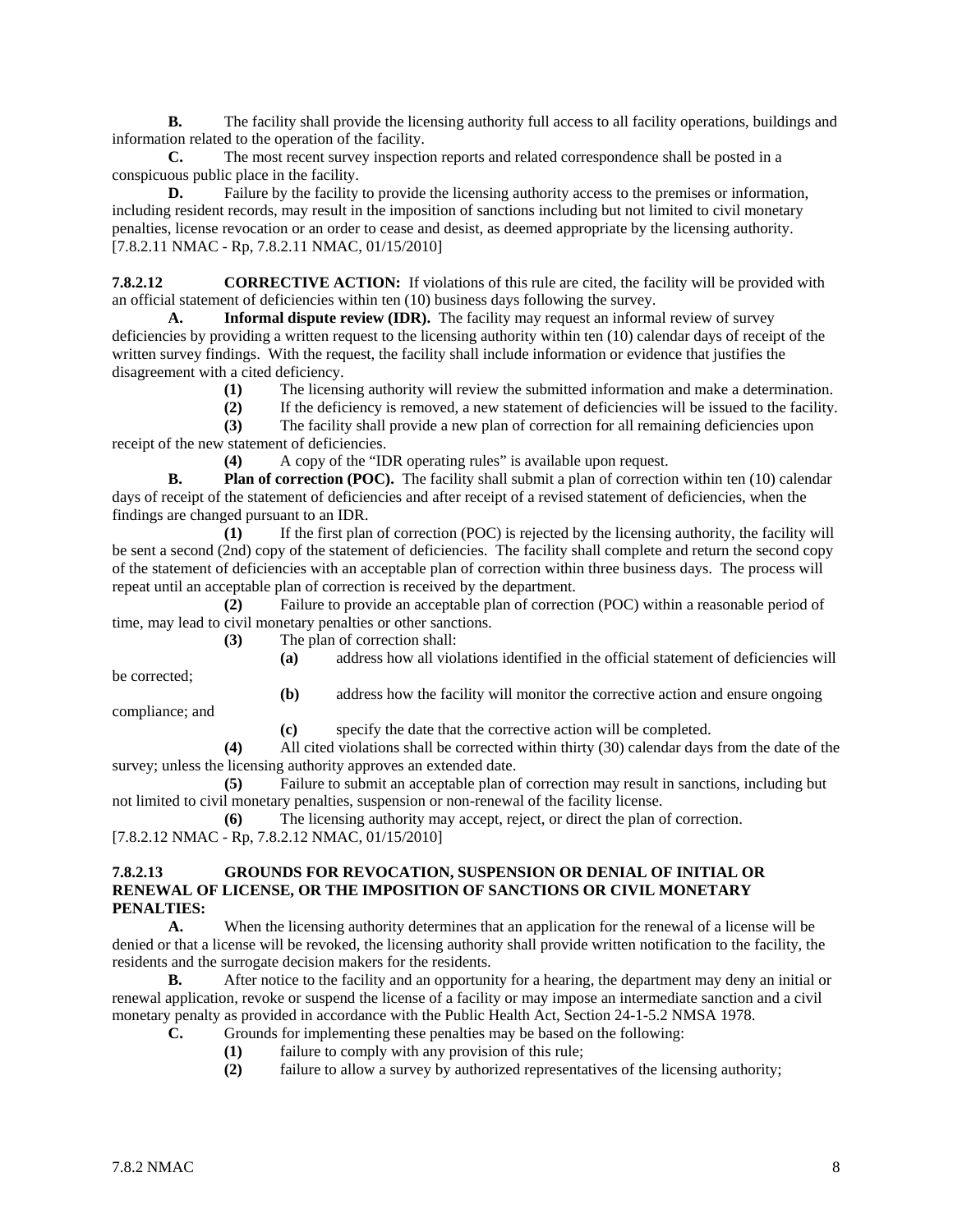**(3)** the hiring or retaining of any staff or permitting any private duty attendant or volunteer to work with residents that has a disqualifying conviction under the requirements of the Caregiver's Criminal History Screening Program, 7.1.9 NMAC;

**(4)** the misrepresentation or falsification of any information on the application forms or other documents provided to the licensing authority;

- **(5)** repeat violations of this rule;
- **(6)** failure to maintain or provide services as required by this rule;
- **(7)** exceeding licensed capacity;

**(8)** failure to provide an acceptable plan of correction within the time period established by the licensing authority;

**(9)** failure to correct deficiencies within the time period established by the licensing

authority;

**(10)** failure to comply with the incident reporting requirements pursuant to Incident Reporting, Intake Processing and Training Requirements, 7.1.13 NMAC; and

**(11)** failure to pay civil monetary penalties pursuant to Health Facility Sanctions and Civil Monetary Penalties, 7.1.8 NMAC.

[7.8.2.13 NMAC - Rp, 7.8.2.13 NMAC, 01/15/2010]

### **7.8.2.14 HEARING PROCEDURES:**

**A.** Hearing procedures for an adverse action taken against a facility by the department will be conducted in accordance with Adjudicatory Hearings for Licensed Facilities, 7.1.2 NMAC.

**B.** The facility will receive a copy of the hearing procedures at the time that an adverse action is taken or may request a copy by contacting the licensing authority.

**C.** If immediate action is required to protect human health and safety, the licensing authority may suspend a license or impose an intermediate sanction pending a hearing, provided that the hearing is held within five (5) working days of the suspension or the sanction, unless waived by the facility, in accordance with the Public Health Act, Section 24-1-5 H NMSA.

[7.8.2.14 NMAC - Rp, 7.8.2.14 NMAC, 01/15/2010]

# **7.8.2.15 APPEALS**:

**A.** A licensee that is subject to an adverse action may request an administrative appeal. Hearing procedures for an administrative appeal of an adverse action taken by the licensing authority against the facility is in accordance with Adjudicatory Hearings for Licensed Facilities, 7.1.2 NMAC.

**B.** A copy of the adjudicatory hearing procedures will be forwarded to the facility when an adverse action is taken against the licensee by the licensing authority.

**C.** All notices, orders or decisions which the licensing authority issues to a facility prior to a transfer of ownership shall be in effect against both the former owner and the new owner, unless the transfer of penalties to the new owner is rescinded in writing by the department.

[7.8.2.15 NMAC - Rp, 7.8.2.15 NMAC, 01/15/2010]

**7.8.2.16 STAFF QUALIFICATIONS:** A facility shall employ staff with the following qualifications. **A. Administrator, director, operator:** an assisted living facility shall be supervised by a full-time

administrator. Multiple facilities that are located within a 40 mile radius may have one full-time administrator. The administrator shall:

- **(1)** be at least 21 years of age;
- **(2)** have a high school diploma or its equivalent;
- **(3)** comply with the requirements of the New Mexico Caregivers Criminal History Screening Act, 7.1.9 NMAC;
	- **(4)** complete a state approved certification program for assisted living administrators;
	- **(5)** be able to communicate with the residents in the language spoken by the majority of the

residents;

**(6)** not work while under the influence of alcohol or illegal drugs;

have evidence of education and experience to prove the ability to administer, direct and operate an assisted living facility; the evidence of education and experience shall be directly related to the services that are provided at the facility;

**(8)** provide three notarized letters of reference from persons unrelated to the applicant; and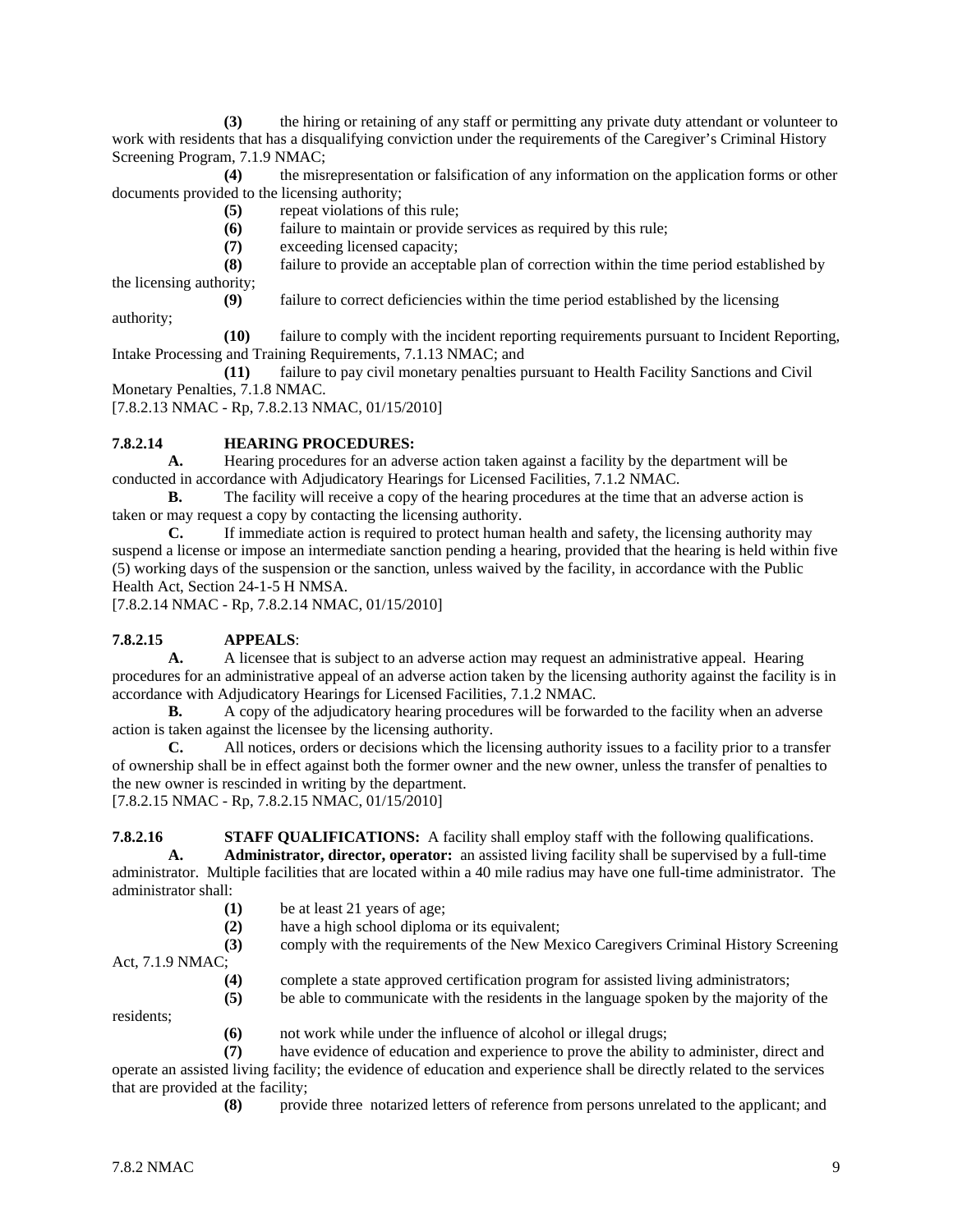**(9)** comply with the pre-employment requirements pursuant to the Employee Abuse

Registry, 7.1.12 NMAC.

- **B. Direct care staff:**
	- **(1)** shall be at least 17 years of age;

**(2)** shall have adequate education, relevant training, or experience to provide for the needs of the residents;

**(3)** shall comply with the pre-employment requirements pursuant to the Employee Abuse Registry, 7.1.12 NMAC; and

**(4)** shall comply with the current requirements of reporting and investigating incidents pursuant to Incident Reporting, Intake Processing and Training Requirements, 7.1.13 NMAC;

**(5)** if a facility provides transportation for residents, the employees of the facility who drive vehicles and transport residents shall have copies of the following documents on file at the facility:

**(a)** a valid New Mexico driver's license with the appropriate classification for the vehicle that is used to transport residents;

**(b)** documentation of training in transportation safety for the elderly and disabled, including safe vehicle operation;

**(c)** proof of insurance; and

**(d)** documentation of a clean driving record;

**(6)** any person who provides direct care who is not employed by an agency that is covered by the requirements of the Caregivers Criminal History Screening Requirements, 7.1.9 NMAC, shall provide current (within the last 6 months) proof of the caregivers criminal history screening to the facility; the facility shall maintain and have proof of such screening readily available; and

**(7)** employers shall comply with the requirements of the Caregivers Criminal History Screening Requirements, 7.1.9 NMAC.

[7.8.2.16 NMAC - Rp, 7.8.2.16 NMAC, 01/15/2010; A/E, 3/26/2020]

# **7.8.2.17 STAFF TRAINING:**

**A.** Training and orientation for each new employee and volunteer that provides direct care shall include a minimum of sixteen (16) hours of supervised training prior to providing unsupervised care for residents.

**B.** Documentation of orientation and subsequent trainings shall be kept in the personnel file at the facility.

**C.** Training shall be provided at orientation and at least twelve (12) hours annually, the orientation, training and proof of competency shall include:

- **(1)** fire safety and evacuation training;
- **(2)** first aid;
- **(3)** safe food handling practices (for persons involved in food preparation), to include:
	- **(a)** instructions in proper storage;
	- **(b)** preparation and serving of food;
	- **(c)** safety in food handling;
	- **(d)** appropriate personal hygiene; and
	- **(e)** infectious and communicable disease control;
- **(4)** confidentiality of records and resident information;
- **(5)** infection control;
- **(6)** resident rights;

**(7)** reporting requirements for abuse, neglect or exploitation in accordance with 7.1.13

NMAC;

- **(8)** smoking policy for staff, residents and visitors;
- **(9)** methods to provide quality resident care;
- **(10)** emergency procedures;

**(11)** medication assistance, including the certificate of training for staff that assist with medication delivery; and

**(12)** the proper way to implement a resident ISP for staff that assist with ISPs.

**D.** If a facility provides transportation to residents, employees of the facility who drive vehicles and transport residents shall have training in transportation safety for the elderly and disabled, including safe vehicle operation.

[7.8.2.17 NMAC - Rp, 7.8.2.17 NMAC, 01/15/2010]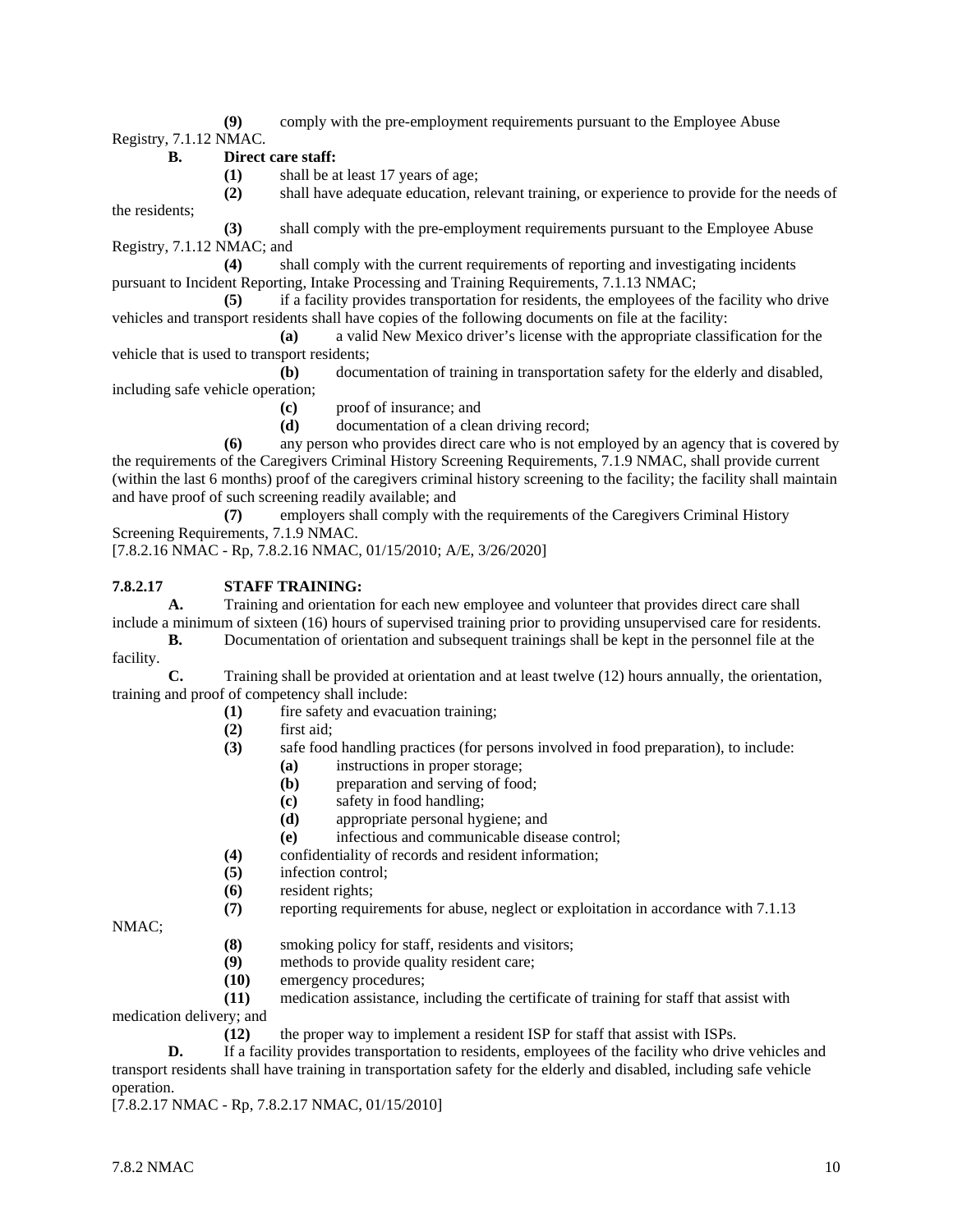**7.8.2.18 POLICIES:** The facility shall have and implement written personnel policies for the following:

- **A.** staff, private duty attendant and volunteer qualifications;<br>**B.** staff, private duty attendant and volunteer conduct:
- staff, private duty attendant and volunteer conduct;
- **C.** staff, private duty attendant and volunteer training policies;
- **D.** staff and private duty attendant and volunteer criminal history screening;
- **E.** emergency procedures;
- **F.** medication administration;
- **G.** the retention and maintenance of current and past personnel records; and
- **H.** facilities shall maintain records and files that reflect compliance with NM and federal employment

rules.

[7.8.2.18 NMAC - Rp, 7.8.2.17 NMAC, 01/15/2010]

**7.8.2.19 STAFFING RATIOS:** The following staffing levels are the **minimum** requirements.

**A.** The facility shall employ the sufficient number of staff to provide the basic care, resident assistance and the required supervision based on the assessment of the residents' needs.

**(1)** During resident waking hours, facilities shall have at least one (1) direct care staff person on duty and awake at all times for each fifteen (15) residents.

**(2)** During resident sleeping hours, facilities with fifteen (15) or fewer residents shall have at least one (1) direct care staff person on duty, awake and responsible for the care and supervision of the residents.

**(3)** During resident sleeping hours, facilities with sixteen (16) to thirty (30) residents shall have at least one (1) direct care staff person on duty and awake at all times and at least one (1) additional staff person available on the premises.

**(4)** During resident sleeping hours, facilities with thirty-one (31) to sixty (60) residents shall have at least two (2) direct care staff persons on duty and awake at all times and at least one (1) additional staff person immediately available on the premises.

**(5)** During resident sleeping hours, facilities with more than sixty-one (61) residents shall have at least three (3) direct care staff persons on duty and awake at all times and one (1) additional staff person immediately available on the premises for each additional thirty (30) residents or fraction thereof in the facility.

**B.** Upon request of the department, the facility shall provide the staffing ratios per each twenty-four (24) hour day for the past thirty (30) days.

[7.8.2.19 NMAC - Rp, 7.8.2.18 NMAC, 01/15/2010]

**7.8.2.20 ADMISSIONS AND DISCHARGE:** The facility shall complete an admission agreement for each resident. The administrator of the facility or a designee responsible for admission decisions shall meet with the resident or the resident's surrogate decision maker prior to admission. No resident shall be admitted who is below the age of eighteen (18) or for whom the facility is unable to provide appropriate care.

**A. Admission agreement.** The admission agreement shall include the following information:

- **(1)** the parties to the agreement;
- **(2)** the program narrative;
- (3) the facility's rules;<br>(4) the cost of services
- the cost of services and the method of payment;
- **(5)** the refund provision in case of death, transfer, voluntary or involuntary discharge;
- **(6)** information to formulate advance directives;
- **(7)** a written description of the legal rights of the residents translated into another language,

if necessary;

- **(8)** the facility's staffing ratio;
- written authorization for staff to assist with medications;
- **(10)** notification of rights and responsibilities pursuant to the Incident Reporting Intake,

Processing and Training Requirements, 7.1.13 NMAC;

**(11)** the facility's bed hold policy; and

**(12)** the admission agreement may be terminated if an appropriate placement is found for the resident, under the following circumstances:<br>(a) there sha

**(a)** there shall be a fifteen (15) day written notice of termination given to the resident or his or her surrogate decision maker, unless the resident requests the termination;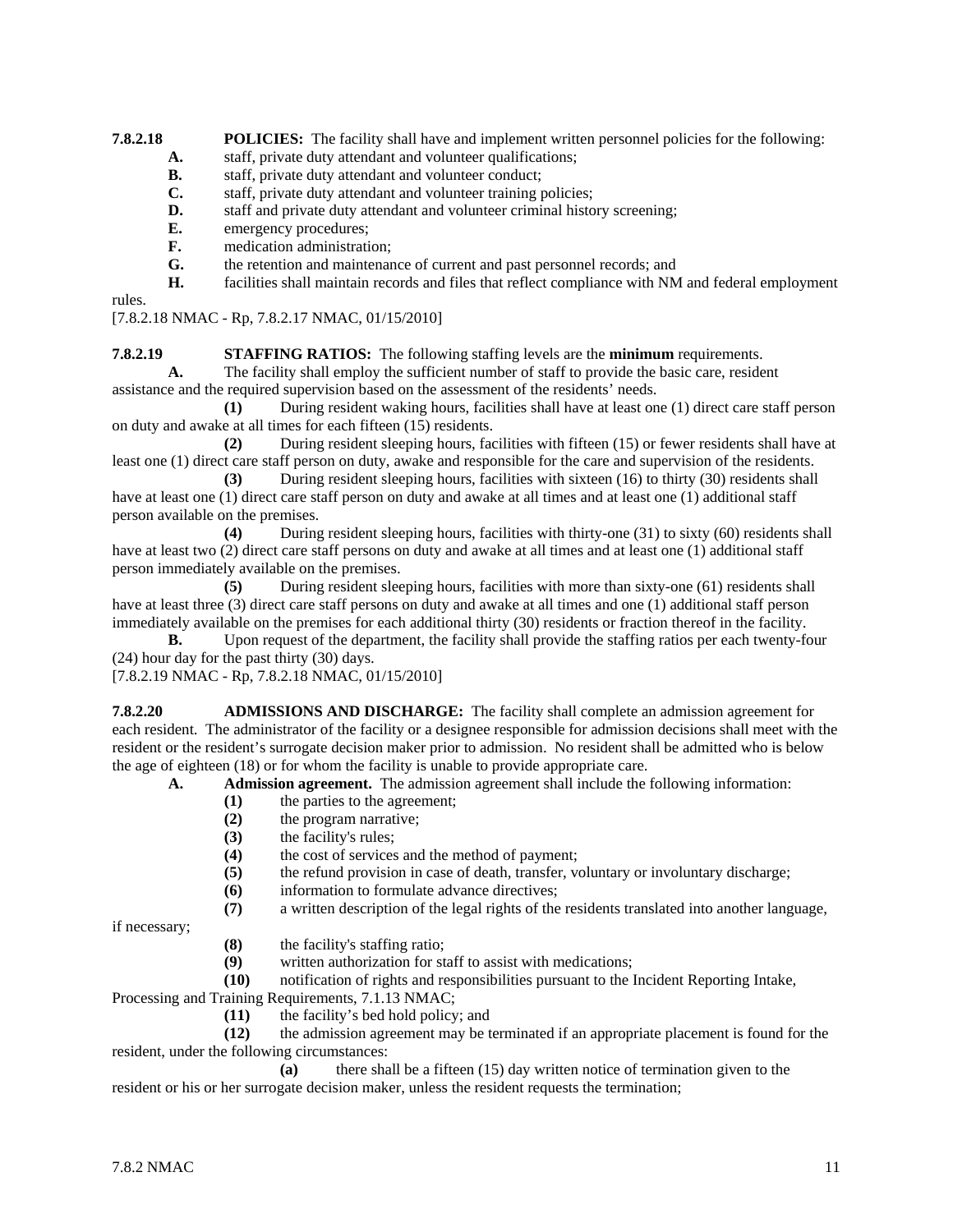|                               | (b)                         |                                                                               | the resident has failed to pay for a stay at the facility as defined in the admission |  |
|-------------------------------|-----------------------------|-------------------------------------------------------------------------------|---------------------------------------------------------------------------------------|--|
| agreement;                    |                             |                                                                               |                                                                                       |  |
|                               | $\left( \mathbf{c} \right)$ |                                                                               | the facility ceases to operate or is no longer able to provide services to the        |  |
| resident;                     |                             |                                                                               |                                                                                       |  |
|                               | (d)                         |                                                                               | the resident's health has improved sufficiently and therefore no longer requires      |  |
| the services of the facility; | (e)                         | termination without prior notice is permitted in emergency situations for the |                                                                                       |  |
| following reasons:            |                             |                                                                               |                                                                                       |  |
|                               |                             | (i)                                                                           | the transfer or discharge is necessary for the resident's safety and                  |  |
| welfare:                      |                             |                                                                               |                                                                                       |  |
|                               |                             | (ii)                                                                          | the resident's needs cannot safely be met in the facility; or                         |  |
|                               |                             | (iii)                                                                         | the safety and health of other residents and staff in the facility are                |  |
| andangarad <sup>,</sup>       |                             |                                                                               |                                                                                       |  |

endangered; **(13)** the facility shall provide a thirty (30) day written notice to residents regarding any changes in the cost or the material services provided; a new or amended admission agreement must be executed

whenever services, costs or other material terms are changed; and **(14)** facilities representing their services as "specialized" must disclose evidence of staff specialty training to prospective residents.

**B. Restrictions in admission.** The facility shall not admit or retain individuals that require twentyfour (24) hour continuous nursing care, refer to Subsection U of 7.8.2.7 NMAC Definitions. This rule does not apply to hospice residents who have elected to receive the hospice benefit. Conditions or circumstances that usually require continuous nursing care may include but are not limited to the following:

- **(1)** ventilator dependency;
- **(2)** pressure sores and decubitus ulcers (stage III or IV);
- **(3)** intravenous therapy or injections;
- **(4)** any condition requiring either physical or chemical restraints;
- **(5)** nasogastric tubes;
- **(6)** tracheostomy care;
- **(7)** residents that present an imminent physical threat or danger to self or others;

**(8)** residents whose psychological or physical condition has declined and placement in the current facility is no longer appropriate as determined by the PCP;

- **(9)** residents with a diagnosis that requires isolation techniques;
- **(10)** residents that require the use of a Hoyer lift; and
- **(11)** ostomy (unless resident is able to provide self care).

**C. Exceptions to admission, readmission and retention.** If a resident requires a greater degree of care than the facility would normally provide or is permitted to provide and the resident wishes to be re-admitted or remain in the facility and the facility wishes to re-admit or retain the resident. The facility shall comply with the following requirements.

- **(1)** Convene a team, comprised of:
	- **(a)** the facility administrator and a facility health care professional if desired;
	- **(b)** the resident or resident's surrogate decision maker; and
	- **(c)** the hospice or home health clinician.

**(2)** The team shall jointly determine if the resident should be admitted, readmitted or allowed to remain in the facility. Team approval shall be in writing, signed and dated by all team members and the approval shall be maintained in the resident's record and shall:

**(a)** be based upon an individual service plan (ISP) which identifies the resident's specific needs and addresses the manner that such needs will be met;

**(b)** ensure that if the facility is licensed for more than eight (8) residents and does not have complete fire sprinkler coverage, the facility shall maintain an evacuation rating score of prompt as determined by the fire safety equivalency system (FSES);

**(c)** evaluate and outline how meeting the specific needs of the resident will impact the staff and the other residents; and

**(d)** include an independent advocate such as a certified ombudsman if requested by the resident, the family or the facility.

**(3)** The team recommendation shall be maintained on site in the resident's file.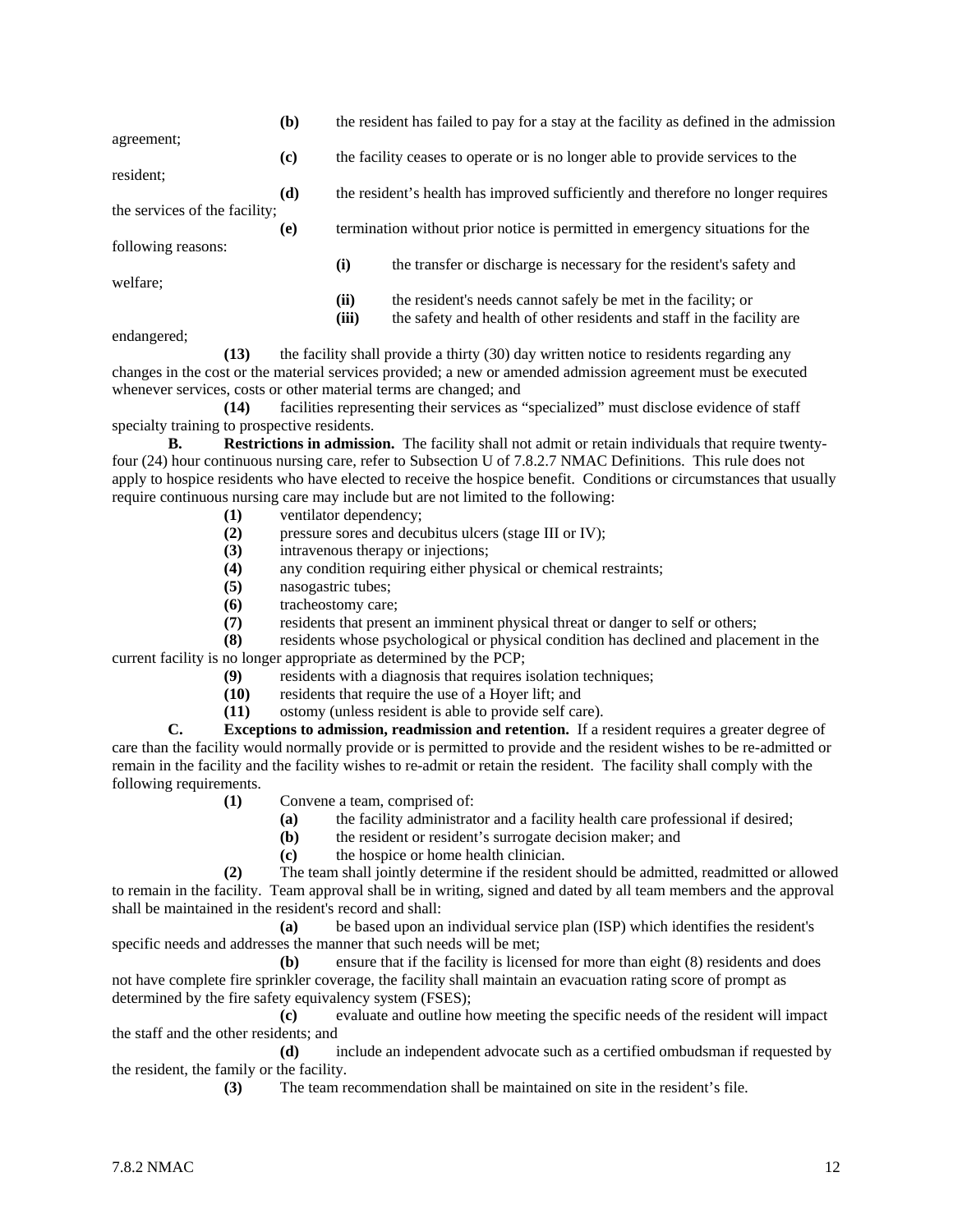**(4)** When a resident is discharged, the facility shall record where the resident was discharged to and what medications were released with the resident.

### **D. Coordination of care.**

**(1)** Assisted living facilities shall have evidence of care coordination on an ISP for all services that are provided in the facility by an outside health care provider, such as hospice or home health providers.

**(2)** Residents shall be given a list of providers, including hospice and home health if applicable, and have the right to choose their provider. If applicable, the referring party shall disclose any ownership interest in a recommended or listed provider.

[7.8.2.20 NMAC - Rp, 7.8.2.19 NMAC & 7.8.2.20 NMAC, 01/15/2010]

# **7.8.2.21 RESIDENT RECORDS:**<br>**A. Record contents.** A record

**A. Record contents.** A record for each resident shall be maintained in accordance with the specific requirements of this section. Entries in each resident's record shall be legible, dated and authenticated by the signature of the person making the entry. Resident records shall be readily available on site and organized utilizing a table of contents. Each resident record shall include:

**(1)** the admission agreement records, as set forth in 7.8.2.20 NMAC;

**(2)** the resident evaluation form**,** that is to be completed within fifteen (15) days prior to admission and updated at a minimum of every six (6) months;

**(3)** the current ISP, that is to be completed within ten (10) calendar days of admission and updated at a minimum of every six (6) months;

**(4)** the physical examination report; the physical examination report shall have been completed within the past six (6) months, by a primary care physician, a nurse practitioner or a physician's assistant and shall be on file in the resident's record within ten (10) days of admission;

**(5)** personal and demographic information for the resident, to include:

**(a)** current names, addresses, relationship and phone numbers of family members,

or surrogate decision makers updated as necessary;

- **(b)** resident's name;
- **(c)** age;
- **(d)** recent photograph;
- **(e)** marital status;
- **(f)** date of birth;
- **(g)** sex;
- **(h)** address prior to admission;
- **(i)** religion (optional);
- **(j)** personal physician;
- **(k)** dentist;
- **(l)** social history;
- **(m)** surrogate decision maker or other emergency contact person;
- **(n)** language spoken and understood;
- **(o)** legal documentation relevant to commitment or guardianship status;
- **(p)** current medications list; and
- **(q)** required diet;

**(6)** unless included in the admission agreement, a separate written agreement between the facility and the resident relating to the resident's funds, in accordance with the facility's policy and procedures;

**(7)** entries by direct care staff, appropriate health care professionals and others authorized to care for the resident; entries shall be dated and signed by the person making the entry and shall include significant information related to the ISP;

**(8)** entries that provide a written account of all accidents, injuries, illnesses, medical and dental appointments, any problems or improvements observed in the resident, any condition that would indicate a need for alternative placement or medical attention and entries reflecting appropriate follow-up; the maintenance of such written documentation in the resident record may be by copy of an incident or accident report, if the original incident or accident report is maintained elsewhere by the facility;

**(9)** the medication assistance record (MAR); the MAR is the document that details the resident's medication; the MAR shall include all of the information pursuant to Subsection G of 7.8.2.35 NMAC of this rule;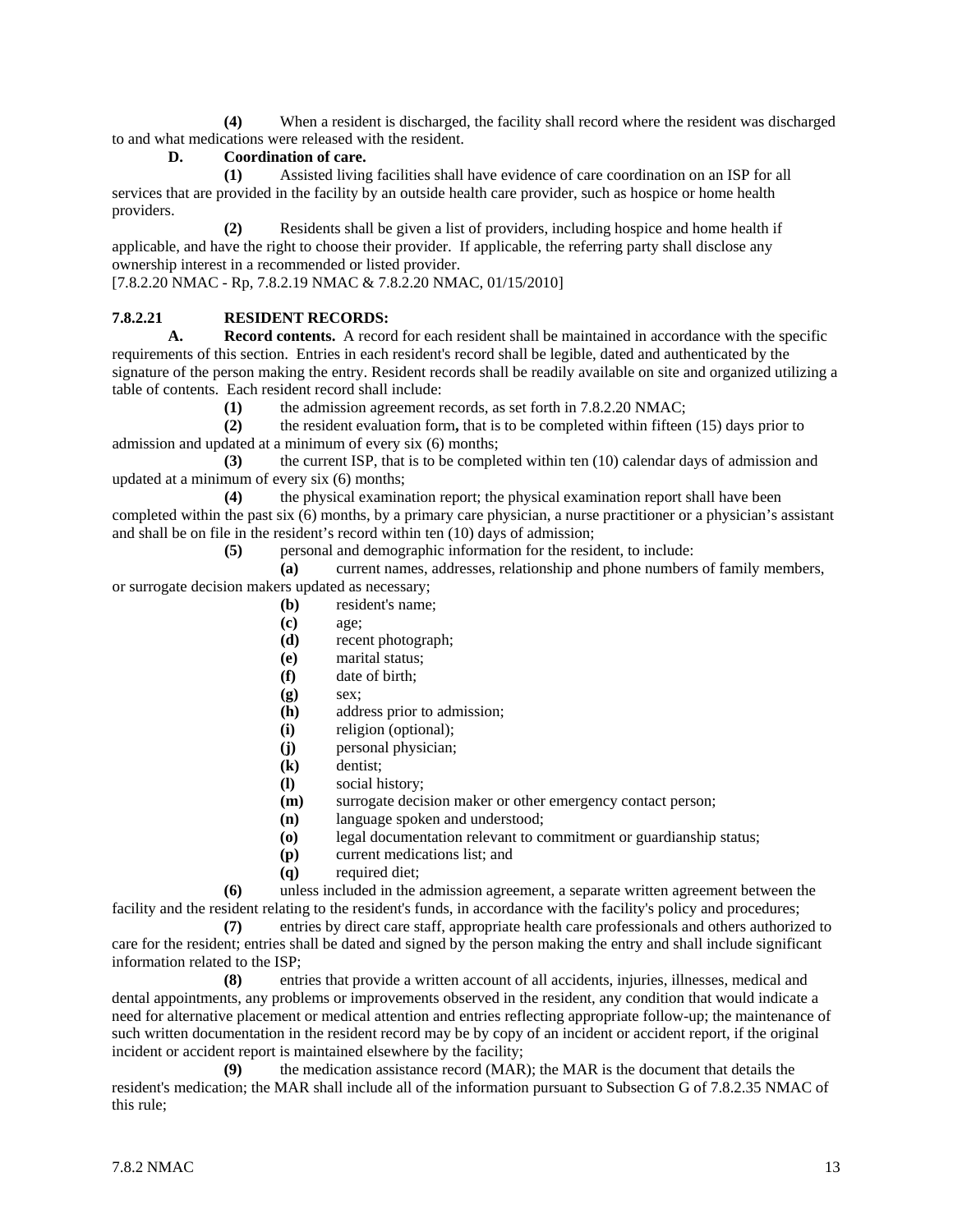**(10)** progress notes completed by any contract agency (e.g., hospice, home health); the progress notes shall include the date, time and type of health services provided;

**(11)** copies of all completed and signed transfer forms from the accepting facility when a resident is transferred to a hospital or another health care facility and when the resident is transferred back to the facility; and

**(12)** upon the death or transfer of a resident, documentation of the disposition of the resident's personal effects and money or valuables that are deposited with the assisted living facility.

#### **B. Resident records maintenance.**

**(1)** Current resident records shall be maintained on-site and stored in an organized, accessible and permanent manner.

**(2)** The facility shall establish a policy to maintain and ensure the confidentiality of resident records, including the authorized release of information from the resident records.

**(3)** Non-current resident records shall be maintained by the facility against loss, destruction and unauthorized use for a period of not less than five (5) years from the date of discharge and readily available within twenty-four (24) hours of request.

**(4)** There shall be a policy and procedure in place for record retention in the event of facility closure.

**(5)** Failure to follow facility policies is grounds for sanctions.

[7.8.2.21 NMAC - Rp, 7.8.2.22 NMAC, 01/15/2010]

# **7.8.2.22 FACILITY REPORTS, RECORDS, RULES, POLICIES AND PROCEDURES:**

**A. Reports and records.** Each facility shall keep the following reports, records, policies and procedures on file at the facility and make them available for review upon request by the licensing authority, residents, potential residents or their surrogate decision makers:

- **(1)** fire inspection report;
- **(2)** zoning approval;
- **(3)** building official approval (certificate of occupancy);
- **(4)** a copy of the approved building plans;

**(5)** a copy of the most recent survey conducted by the licensing authority, to include adverse actions or appeals and complaints;

**(6)** for facilities with food establishments/kitchens that require a permit from the local health authority that has jurisdiction, a copy of the current inspection report in accordance with the applicable, municipal, or federal laws and regulations and pursuant to Subsection B of 7.6.2.8 NMAC, regarding kitchen and food management; if a facility is considered a licensed private home and not required to meet specific requirements by the local health authority, a copy of that determination must also be maintained;

**(7)** where necessary, a copy of the liquid waste disposal and treatment system permit from the local health authority that has jurisdiction;

**(8)** thirty (30) days of menus as planned, including snacks and thirty (30) days of menus as served, including snacks;

**(9)** record of monthly fire drills conducted at the facility and the fire safety evaluation system (FSES) rating, if applicable;

**(10)** written emergency plans, policies and procedures for medical emergencies, power failure, fire or natural disaster; plans shall include evacuation, persons to be notified, emergency equipment, evacuation routes, refuge areas and the responsibilities of personnel during emergencies; plans shall also included a list of transportation resources that are immediately available to transport the residents to another location in an emergency; the emergency preparedness plan shall address two types of emergencies:

**(a)** an emergency that affects just the facility; and

- **(b)** a region/area wide emergency;
- **(11)** a copy of this rule, Requirements for Assisted Living Facilities for Adults, 7.8.2 NMAC);

**(12)** for facilities with two or more residents (that are not related to the owner), a valid custodial drug permit issued by the NM board of pharmacy, that supervise administration and self-administration of medications or safeguards with regard to medications for the residents; and

**(13)** vaccination records for pets in the facility.

**B. Reports and records.** Each facility shall keep the following reports, records, policies and procedures on file at the facility and make them available for review upon request by the licensing authority:

**(1)** a copy of the facility license;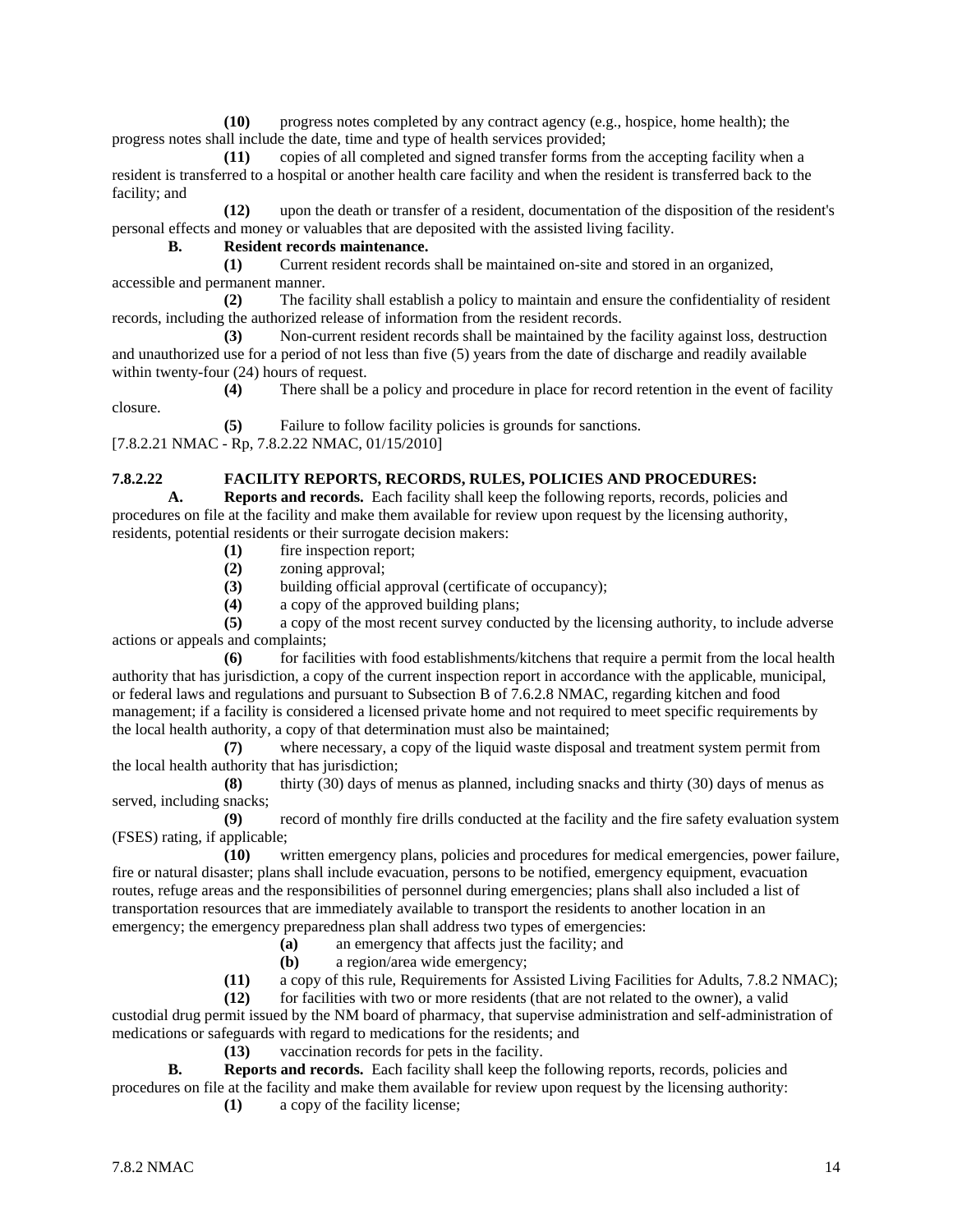- **(2)** employee personnel records, including an application for employment, training records and personnel actions:
	- **(a)** caregiver criminal history screening documentation pursuant to 7.1.9 NMAC;
	- **(b)** employee abuse registry documentation pursuant to 7.1.12 NMAC; and
	- **(3)** a copy of all waivers or variances granted by the licensing authority.

**C. Rules.** Prior to admission to a facility a prospective resident or his or her representative shall be given a copy of the facility rules. Each facility shall have written rules pertaining to resident's rights and shall include the following:

- **(1)** resident use of tobacco and alcohol;
- **(2)** resident use of facility telephone or personal cell phone;
- **(3)** resident use of television, radio, stereo and cd;
- **(4)** the use and safekeeping of residents' personal property;
- **(5)** meal availability and times;
- **(6)** resident use of common areas;
- **(7)** accommodation of resident's pets; and
- **(8)** resident use of electric blankets and appliances.

**D. Policies and procedures.** All facilities shall have written policies and procedures covering the following areas:

**(1)** actions to be taken in case of accidents or emergencies;

**(2)** policy and procedure for updating and consolidating the residents current physician or PCP orders, treatments and diet plans every six (6) months or when a significant change occurs, such as a hospital admission;

(3) policy for medication errors;<br>(4) method of staying informed v

method of staying informed when residents are away from the facility (e.g., sign-out sheets or other record indicating where the resident will be, cell phone contact, etc.);

**(5)** the handling of resident's funds, if the facility provides such services;

**(6)** reporting of incidents, including abuse, neglect and misappropriation of property, injuries of unknown cause, environmental hazards and law enforcement interventions in accordance with 7.1.13 NMAC;

- **(7)** reporting and investigating internal complaints;
- **(8)** reporting and investigating complaints to the incident management bureau;
- **(9)** staff and resident fire and safety training;
- **(10)** smoking policy for staff, residents and visitors;
- **(11)** the facility's bed hold policy;
- **(12)** admission agreement;
- **(13)** admission records;
- **(14)** resident records including maintenance and record retention if the facility closes;
- **(15)** program narrative;
- **(16)** resident's rights with regard to making health care decisions and the formulation of

advance directives;

- **(17)** personnel policies;
- **(18)** identifying and safeguarding resident possessions;
- (19) securing medical assistance if a resident's own physician is not available;<br>(20) staff training appropriate to staff responsibilities;
- staff training appropriate to staff responsibilities;
- **(21)** staff training for employees who provide assistance to residents with boarding or

alighting from motor vehicles and safe operation of motor vehicles to transport residents;<br>(22) witnessed destruction of unused, outdated or recalled medication

**(22)** witnessed destruction of unused, outdated or recalled medication by the facility administrator with the consulting pharmacist present; and

**(23)** mealtimes, daily snacks, menus, special diets, resident's personal preference for eating alone or in the dining room setting.

[7.8.2.22 NMAC - Rp, 7.8.2.23 NMAC, 01/15/2010]

**7.8.2.23 PETS:** Pets are permitted in a licensed facility, in accordance with the facility's rules.

**A. Prohibited areas.** Animals are not permitted in food processing, preparation, storage, display and serving areas, or in equipment or utensil washing areas. Guide dogs for the blind and deaf and service animals for the handicapped shall be permitted in dining areas pursuant to Subsection K of 7.6.2.9 NMAC.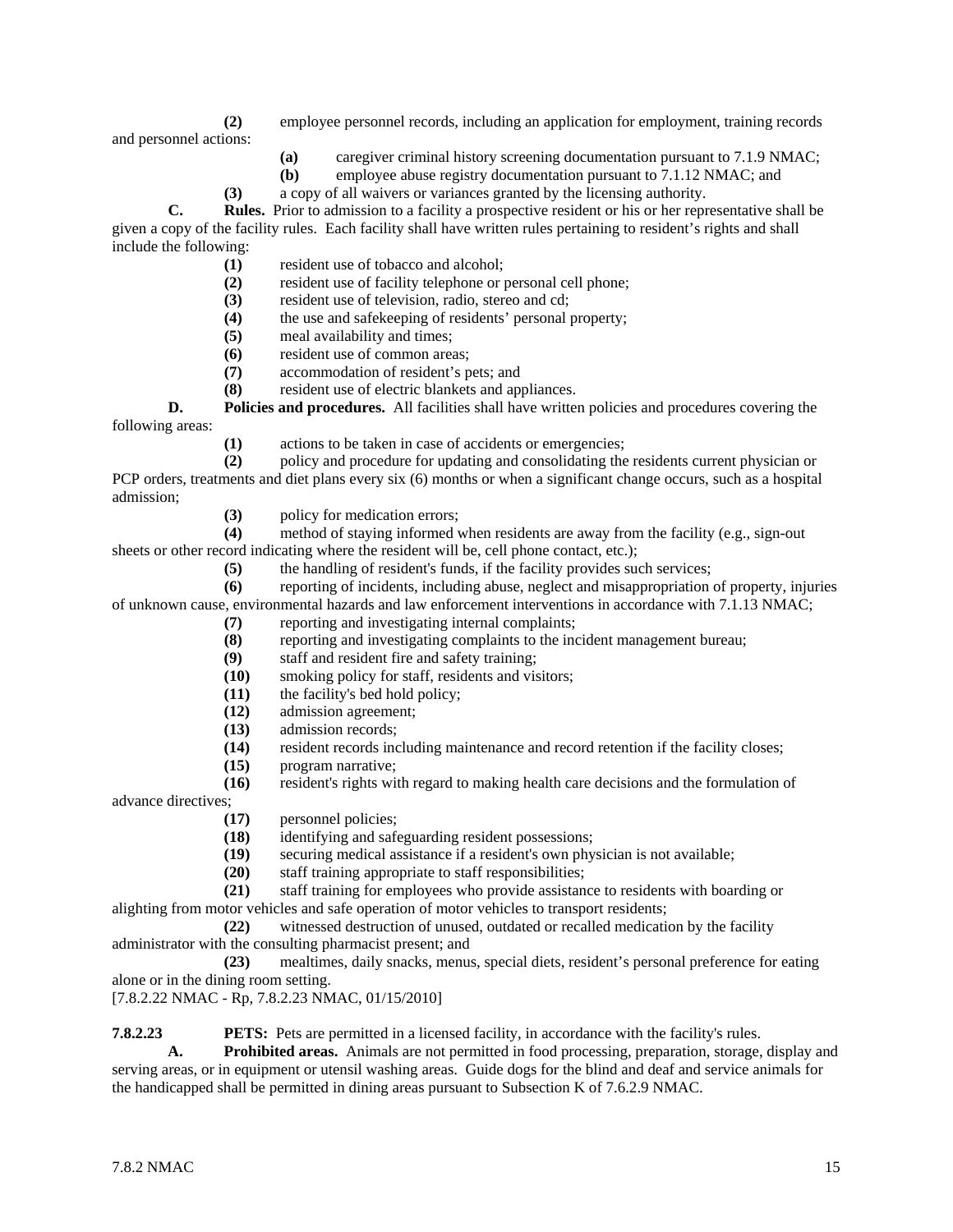**B. Vaccination.** Pets shall be vaccinated in accordance with all state and local requirements and records of such vaccination shall be kept on file in the facility. [7.8.2.23 NMAC - Rp, 7.8.2.24 NMAC, 01/15/2010]

**7.8.2.24 ASSISTANCE WITH DAILY LIVING:** The facility shall supervise and assist the residents, as necessary, with health, hygiene and grooming needs, to include but not limited to the following:

- **A.** eating;
- **B.** dressing;
- **C.** oral hygiene;
- **D**. bathing;
- **E.** grooming;
- **F.** mobility; and **G.** toileting.
- toileting.

[7.8.2.24 NMAC - Rp, 7.8.2.25 NMAC, 01/15/2010]

#### **7.8.2.25 RESIDENT EVALUATION:**

A. A resident evaluation shall be completed by an appropriate staff member within fifteen (15) days prior to admission to determine the level of assistance that is needed and if the level of services required by the resident can be met by the facility.

**B.** The initial resident evaluation shall establish a baseline in the resident's functional status and thereafter assist with identifying resident changes. The resident evaluation shall be reviewed and updated at a minimum of every six (6) months or when there is a significant change in the resident's health status.

**C.** The resident's evaluation shall be documented on a resident evaluation form and at a minimum include the following abilities, behaviors or status:

**(1)** activities of daily living; **(2)** cognitive abilities; reasoning and perception; the ability to articulate thoughts, memory function or impairment, etc;

**(3)** communication and hearing; ability to communicate needs and understand instructions,

etc;

- **(4)** vision;
- **(5)** physical functioning and skeletal problems;
- **(6)** incontinence of bowel/bladder;
- **(7)** psychosocial well-being;
- **(8)** mood and behavior;
- **(9)** activity interests;
- **(10)** diagnoses;
- **(11)** health conditions;
- **(12)** nutritional status;
- **(13)** oral or dental status;
- **(14)** skin conditions;
- **(15)** medication use and level of assistance needed with medications;
- **(16)** special treatments and procedures or special medical needs such as hospice; and
- **(17)** safety needs/high risk behaviors; history of falls agitation, wandering, fire safety issues,

etc.

**D.** The resident evaluation shall include a history and physical examination and an evaluation report by a physician or a physician extender within six (6) months of admission. A resident shall have a medical evaluation by a physician or a physician extender at least annually.

**E.** The resident evaluation shall be reviewed and if needed revised by a licensed practical nurse, registered nurse or physician extender at the time the individual service plan is reviewed, at a minimum of every six (6) months or when a significant change in health status occurs.

[7.8.2.25 NMAC - Rp, 7.8.2.26 NMAC, 01/15/2010]

**7.8.2.26 INDIVIDUAL SERVICE PLAN (ISP):** An ISP shall be developed and implemented within ten (10) calendar days of admission for each resident residing in the facility.

**A.** The ISP shall address those areas of need as identified in the resident evaluation and through staff observation.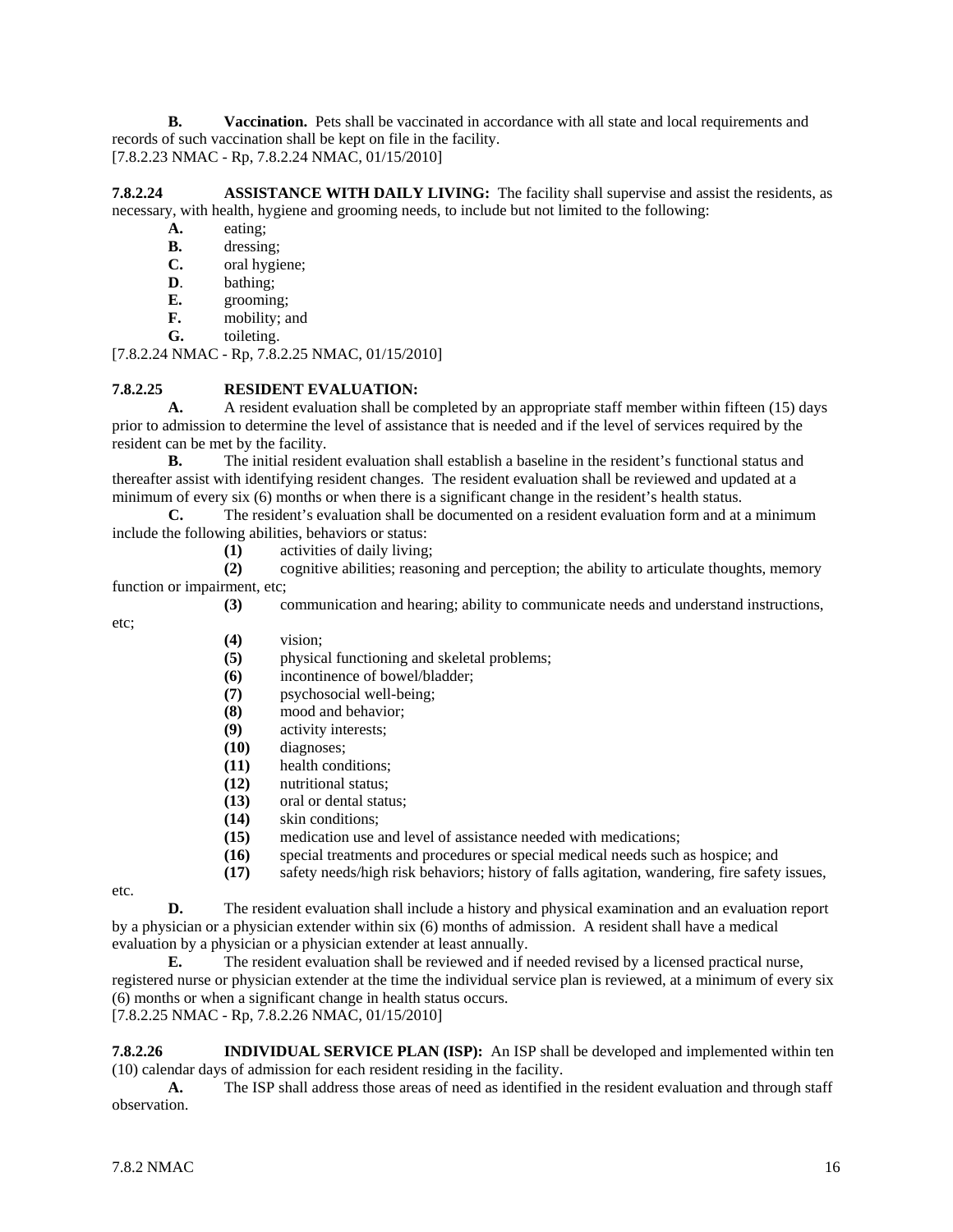**(1)** The ISP shall detail the services that are provided by the facility as well as the services to be provided by other agencies.

**(2)** The resident evaluation and the ISP shall be reviewed and if needed revised by a licensed practical nurse, registered nurse or a physician extender.

**(3)** The ISP shall be reviewed and or revised at a minimum of every six (6) months or when there is a significant change in the resident's health status.

**B.** The ISP shall include the following:

- **(1)** a description of identified needs as noted in the resident evaluation;
- **(2)** a written description of all services to be provided;
- **(3)** who will provide the services;
- **(4)** when or how often the services will be provided;
- **(5)** how the services will be provided;
- **(6)** where the services will be provided;
- **(7)** expected goals and outcomes of the services;
- **(8)** documentation of the facility's determination that it is able to meet the needs of the

resident;

medications;

- **(9)** the level of assistance that the resident will require with activities of daily living and with
	- **(10)** a crisis prevention/intervention plan when indicated by diagnosis or behavior; and
- **(11)** current orders for all medications, including those authorized for PRN usage.

[7.8.2.26 NMAC - Rp, 7.8.2.27 NMAC, 01/15/2010]

**7.8.2.27 RESIDENT ACTIVITIES:** Each facility shall provide or make available recreational and social activities appropriate to the residents' abilities that meet their psychosocial needs and are relevant to their social history; including a balance of cognitive, reminiscence, physical and social activities. The facility shall post the activities and encourage residents to participate.

[7.8.2.27 NMAC - Rp, 7.8.2.28 NMAC, 01/15/2010]

# **7.8.2.28 PERSONAL POSSESSIONS:**<br>**A.** Each resident shall be permitted

**A.** Each resident shall be permitted to keep personal property in their possession at the facility, if it is not detrimental to the health and safety of anyone in the facility. These possessions may include, but are not limited to the following items:

**(1)** clothing; the facility shall ensure that each resident has his or her own clothing; residents shall be allowed and encouraged to select their daily clothing and change their clothing to suit their activities and the weather conditions;

**(2)** personal care items; each resident shall have his or her own personal care items such as, but not limited to, a comb, razor, hairbrush, toothbrush, toothpaste and like items.

**B.** The facility shall have policies and procedures for identifying and safeguarding resident

possessions.

[7.8.2.28 NMAC - Rp, 7.8.2.29 NMAC, 01/15/2010]

**7.8.2.29 TRANSPORTATION**: The facility shall either provide transportation or assist the resident in using public transportation.

**A.** The facility's motor vehicle transportation assistance program shall include the following elements:

- **(1)** resident evaluation;
- **(2)** staff training in hazardous driving conditions;
- **(3)** safe passenger transport and assistance;
- emergency procedures and use of equipment;
- **(5)** supervised practice in the safe operation of motor vehicles, maintenance and safety

record keeping; and

**(6)** copies of employee training certificates that give evidence of successful completion of any applicable course(s) shall be kept on site in the employee files.

**B.** To assist residents in using public transportation, the facility shall provide information on bus schedules, location of bus stops and telephone numbers of taxi cab companies.

[7.8.2.29 NMAC - Rp, 7.8.2.30 NMAC, 01/15/2010]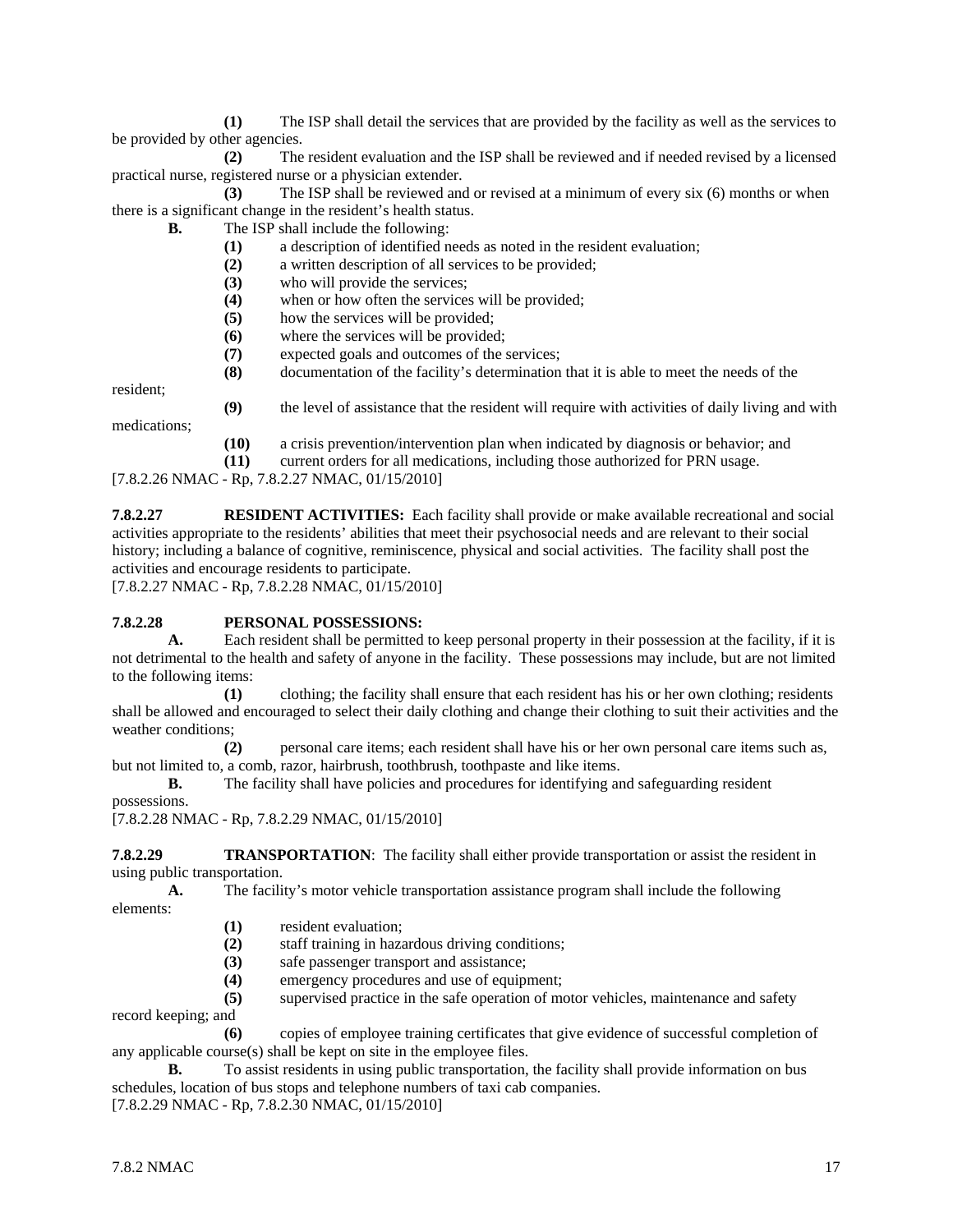### **7.8.2.30 HANDLING OF RESIDENT FUNDS:**

**A.** Each resident has the right to manage their personal funds in accordance with state or federal laws.<br>**B.** If the facility agrees, the resident may entrust his or her personal funds to the facility for

**B.** If the facility agrees, the resident may entrust his or her personal funds to the facility for safekeeping and management. In such cases, the facility shall:

**(1)** have written authorization from the resident or his or her surrogate decision maker;

**(2)** maintain a written record of all financial transactions and arrangements involving the resident's funds and make this written record available upon request, to the resident, his or her surrogate decision maker and the licensing authority;

**(3)** safeguard any and all funds received from the resident in an account separate from all other funds of, or held by, the facility;

**(4)** upon written or verbal request by the resident or his or her surrogate decision maker, return to the resident all or any part of the resident's funds given to the facility for safekeeping and management, including all accrued interest if applicable; and

**(5)** upon the resident's death, will transfer all personal funds held by the facility to the resident's estate in accordance with Section 45-3-709 NMSA 1978.

**C.** The facility shall not commingle the resident's funds, valuables or property with that of the licensee. Resident's funds, valuables or property shall be maintained separate, intact and free from any liability of the licensee, staff and management.

[7.8.2.30 NMAC - Rp, 7.8.2.31 NMAC, 01/15/2010]

### **7.8.2.31 HANDLING OF EMERGENCIES:**

**A.** Upon admission, each resident or surrogate decision maker shall designate a primary care practitioner (PCP) to be called in case of a medical necessity. Each resident or representative shall also designate a concerned person to be called in case of an emergency. The facility shall establish a policy to secure medical assistance if the resident's own physician is not available. In the event of an illness or an injury to the resident, the PCP or a physician extender shall be notified by the facility.

**B.** The facility shall have a first aid kit that contains at a minimum, gauze, adhesive tape, antiseptic ointment and bandages for emergencies. The first aid kit shall be kept in a designated, easily accessible place within the facility.

**C.** An easily accessible and functional telephone shall be available in each facility for summoning help in case of an emergency. A pay telephone does not fulfill this requirement.

**D.** A list of emergency numbers including: fire department, police department, ambulance services and poison control shall be posted near each public telephone in the facility.

[7.8.2.31 NMAC - Rp, 7.8.2.32 NMAC, 01/15/2010]

#### **7.8.2.32 REPORTING OF INCIDENTS:**

**A.** The facility shall insure that all suspected cases or known incidents of resident abuse, neglect or exploitation are reported in accordance with 7.1.13 NMAC.

**(1)** The facility shall also report any incident or unusual occurrence which has or could threaten the health, safety, or welfare of the residents and staff to the licensing authority complaint hotline within twenty-four (24) hours or by the next business day, if it is a weekend or a holiday.

**(2)** The facility shall not delay a report to the complaint hotline while an internal investigation is conducted.

**B.** The facility is responsible for conducting and documenting the investigation of all incidents within five (5) business days and shall submit a copy of the investigation report to the licensing authority. A copy of the report and the documentation, including the date and time that it was submitted to the licensing authority, shall be maintained on file at the facility. The investigation shall include the following:

**(1)** a narrative description of the incident;

**(2)** the result of the facility's investigation shall be recorded on the state approved incident report form for the current year, pursuant to 7.1.13 NMAC; and

**(3)** plans for further actions in response to the incident.

[7.8.2.32 NMAC - Rp, 7.8.2.33 NMAC, 01/15/2010]

**7.8.2.33 RESIDENT RIGHTS:** All licensed facilities shall understand, protect and respect the rights of all residents.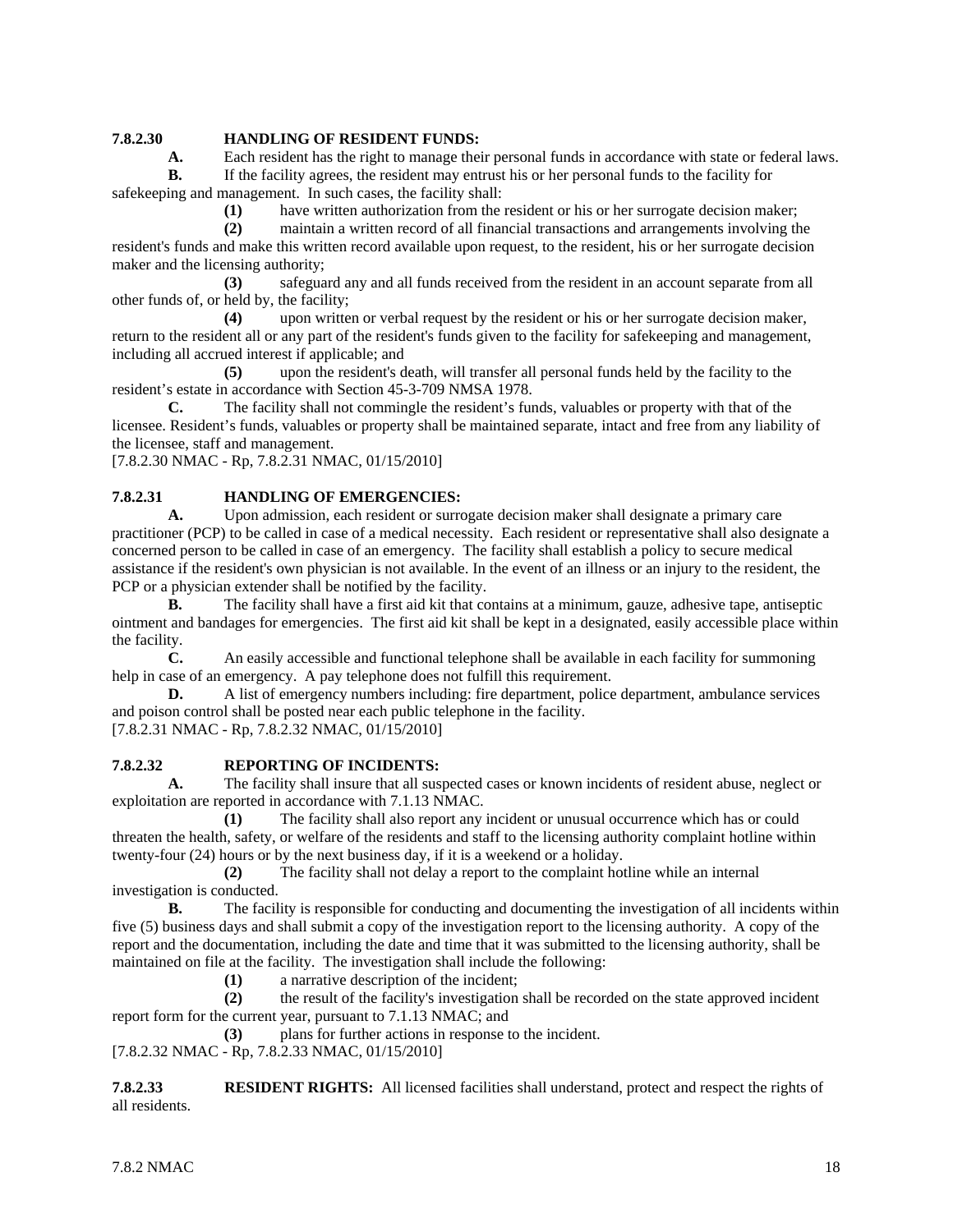**A.** Prior to admission to a facility, a resident and legal representative shall be given a written description of the legal rights of the resident, translated into another language, if necessary, to meet the resident's understanding.

**B.** If the resident has no legal representative and is incapable of understanding his or her legal rights, a written copy of the resident's legal rights shall be provided to the most significant responsible party in the following order:

- **(1)** the resident's spouse;
- **(2)** significant other;
- **(3)** any of the resident's adult children;
- **(4)** the resident's parents;
- **(5)** any relative the resident has lived with for six or more months before admission;
- **(6)** a person who has been caring for, or paying benefits on behalf of the resident;
- **(7)** a placing agency;
- **(8)** resident advocate; or
- **(9)** the ombudsman.

**C.** The resident rights shall be posted in a conspicuous public place in the facility and shall include the telephone numbers for the incident management hotline and for the state ombudsman program.

**D.** To protect resident rights, the facility shall:

**(1)** treat all residents with courtesy, respect, dignity and compassion;

**(2)** not discriminate in admission or services based on gender, sexual orientation, resident's age, race, religion, physical or mental disability, or nationality;

**(3)** provide residents written information about all services provided by the facility and their costs and give advance written notice of any changes;

**(4)** provide residents with a safe and sanitary living environment;

**(5)** provide humane care for all residents;

**(6)** provide the right to privacy, including privacy during medical examinations,

consultations and treatment;

**(7)** protect the confidentiality of the resident's medical record;

**(8)** protect the right to personal privacy, including privacy in personal hygiene; privacy during visits with a spouse, family member or other visitor; and privacy in the resident's own room;

**(9)** protect the right to communicate privately and freely with any person, including private telephone conversations and private correspondence; and the right to receive visits from family, friends, lawyers, ombudsmen and community organizations;

- **(10)** prohibit the use of any and all physical and chemical restraints;
- **(11)** ensure that residents:
	- **(a)** are free from physical and emotional abuse neglect and misappropriation/or

**(b)** are free from financial abuse and misappropriation by facility staff or

exploitation; management;

**(c)** are free to participate in religious, social, community and other activities and freely associate with persons in and out of the facility;

**(d)** are free to leave the facility and return without unreasonable restriction;

**(e)** are given a fifteen (15) calendar day, written notice before room transfers or discharge from the facility unless there is immediate danger to self or others in the facility;

> **(f)** have an environment that fosters social interaction and avoids social isolation; **(g)** or their surrogate decision makers, are informed of and consent to the services

provided by the facility;

**(h)** have the right to voice grievances to the facility staff, public officials, the ombudsmen, any state agency, or any other person, without fear of reprisal or retaliation;

**(i)** have the right to have their complaints addressed within fourteen (14) calendar days or sooner; **(j)** have the right to participate in the development of their care plan/ISP; **(k)** have the right to choose a doctor, pharmacist and other health care provider(s);

**(l)** have the right to participate in medical treatment decisions and formulate

advance directives such as living wills and powers of attorney;

**(m)** have the right to keep and use personal possessions without loss or damage;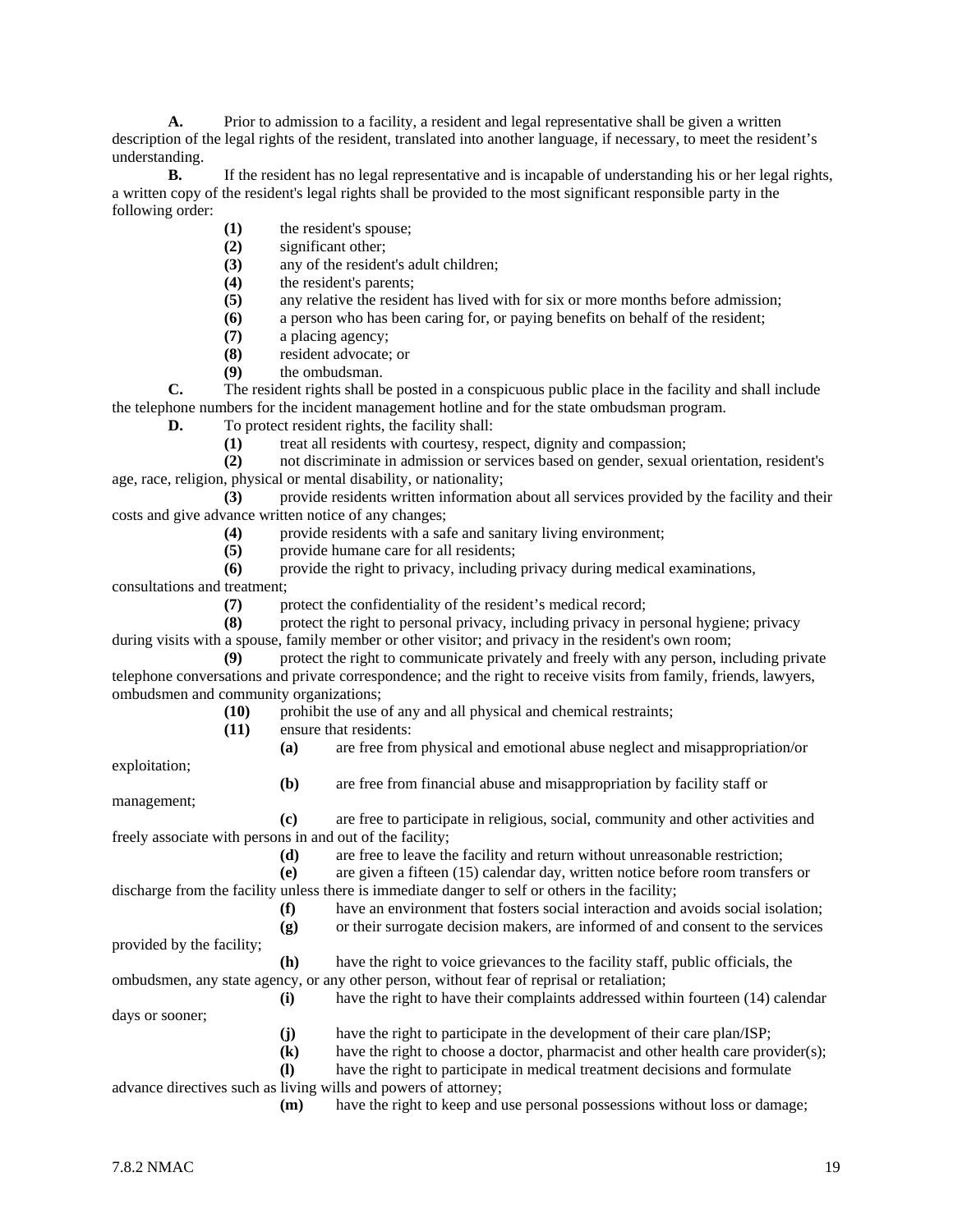**(n)** have the right to manage and control their personal finances;

**(o)** have the right to freely organize and participate in a resident association that may recommend changes in the facility's policies, services and management;

- **(p)** shall not be required to work for the facility; and
- **(q)** are protected from unjustified room transfers or discharge.

**E.** The resident's rights shall not be restricted unless this restriction is for the health and safety of the resident, agreed to by the resident or the resident's surrogate decision maker and outlined in the resident's individual service plan.

[7.8.2.33 NMAC - Rp, 7.8.2.34 NMAC, 01/15/2010]

**7.8.2.34 CUSTODIAL DRUG PERMITS:** A facility with two (2) or more residents that is licensed pursuant to this rule and that assists with self-administration or safeguards medications for residents shall have a current custodial drug permit issued by the state board of pharmacy.

**A. Procurement, labeling and storage.** The facility shall provide assistance to the resident in obtaining the necessary medications, treatment and medical supplies as identified in the ISP. The facility shall procure, label and store medications for residents who require assistance with self-administration of medication in compliance with state and federal laws.

**(1)** All medications, including non-prescription drugs, shall be stored in a locked compartment or in a locked room, as approved by the board of pharmacy and the key shall be in the care of the administrator or designee.

**(2)** Internal medication shall be kept separate from external medications. Drugs to be taken by mouth shall be separated from all other delivery forms.

**(3)** A separate, locked refrigerator shall be provided by the facility for medications. The refrigerator temperature shall be kept in compliance with the state board of pharmacy requirements for medications.

**(4)** All medications, including non-prescription medications, shall be stored in separate compartments for each resident and all medications shall be labeled with the resident's name.

**(5)** A resident may be permitted to keep his or her own medication in a locked compartment in his or her room for self-administration, if the physician's order deems it appropriate.

**(6)** The facility shall not require the residents to purchase medications from any particular pharmacy.

**(7)** Medical gases (oxygen) and equipment used for the administration of inhalation therapy and for resuscitative purposes shall comply with the national fire protection association (NFPA) 99.

**(8)** A proof of use record shall be maintained separately for each schedule II through IV drug (controlled substances). The proof of use sheet shall document:

- **(a)** the type and strength of the schedule II through IV drugs;
- **(b)** the date and time staff assisted with self-administration;
- **(c)** the resident's name;
- **(d)** the prescriber's name;
- **(e)** the dose;
- **(f)** the signature of the person assisting with delivery of the medication; and
- **(g)** the balance of medication remaining.

**(9)** Any remaining medication discontinued by a physician's order, or upon discharge or death of the resident shall be inventoried and moved to a separate locked storage container. Such discontinued medications shall be destroyed upon the next quarterly visit by the consulting pharmacist in accordance with 16.19.11.10 NMAC.

**(10)** The record of medication destruction shall be signed by the administrator or designee and the pharmacist and shall be kept on file at the facility.

**B. Consulting pharmacist.** The facility shall maintain records demonstrating that the consulting pharmacist provides the following oversight and guidance.

**(1)** Reviews the medication regimen as needed, but at least quarterly/every three (3) months, to determine that all medications and records are accurate and current. All irregularities shall be reported to the administrator of the facility and these irregularities shall be resolved by the administrator within seventy-two (72) hours.

**(2)** A system of records of receipt and disposition of all drugs in sufficient detail to enable an accurate reconciliation.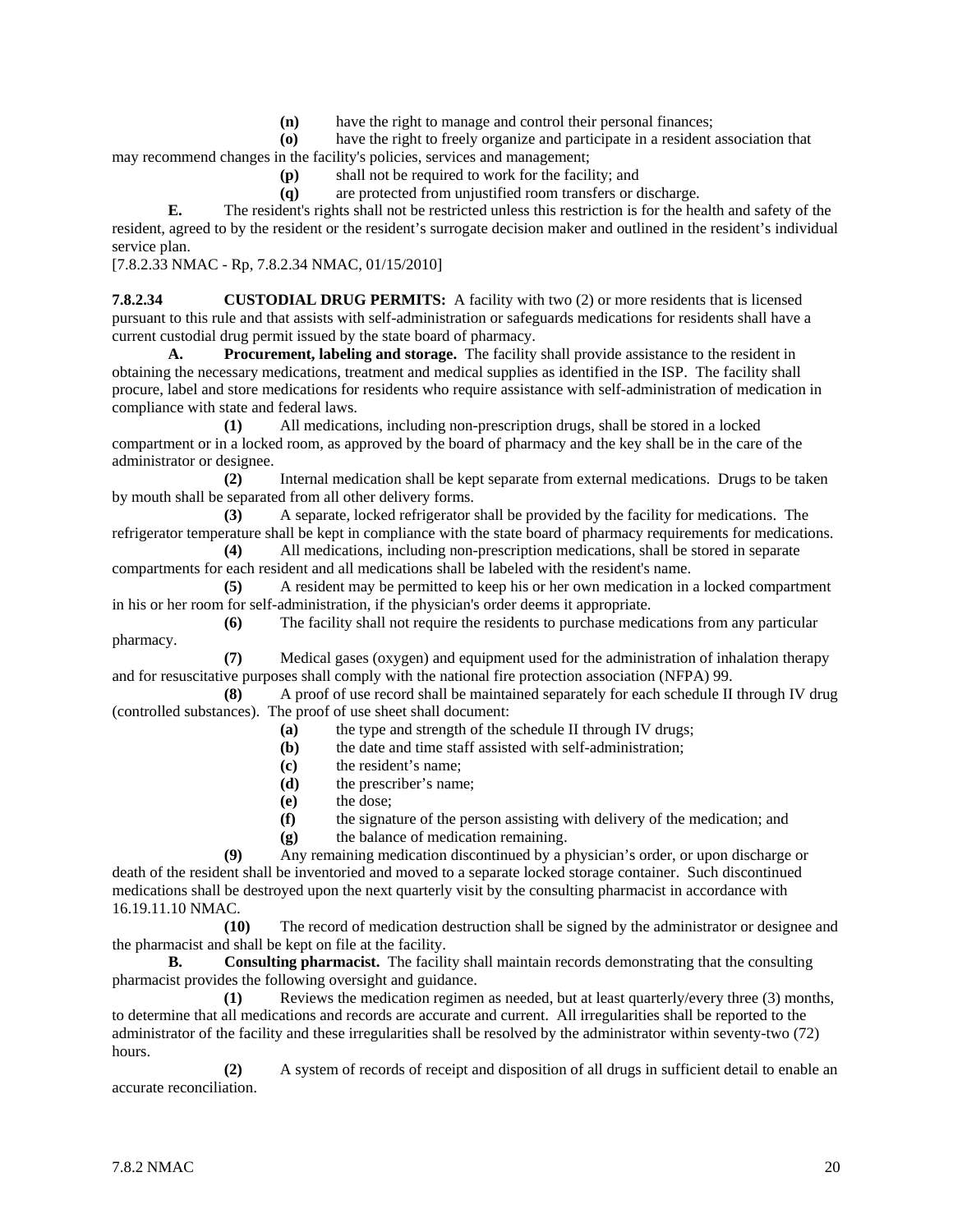**(3)** Consultation shall be provided on all aspects of pharmacy services in the facility, including reference information regarding side effects and, when needed, physician consultation in cases involving the use of psychotropic medications.

**(4)** The consulting pharmacist will be responsible for assuring that the facility meets all requirements for storage, labeling, destruction and documentation of medications as required by the state board of pharmacy, 16.19.11.10 NMAC and 7.8.2 NMAC.

[7.8.2.34 NMAC - Rp, 7.8.2.35 NMAC, 01/15/2010]

**7.8.2.35 MEDICATIONS:** Administration of medications or staff assistance with self-administration of medications shall be in accordance with state and federal laws. No medications, including over-the-counter medications, PRN (when needed) medications, or treatment shall be started, changed or discontinued by the facility without an order from the physician, physician assistant or nurse practitioner and with entry into the resident's record.

**A.** State board of nursing licensed or certified health care professionals are responsible for the administration of medications. Administration may only be performed by these individuals.

**B.** Facility staff may assist a resident with the self-administration of medications if written consent by the resident is given to the administrator of the facility or the administrator's designee. If the resident is incapable of giving consent, the surrogate decision maker named in accordance with New Mexico law may give written consent for assistance with self-administration of medications. All staff that assist with self-administration of medications shall have successfully completed a state approved assistance with self-administration of medication training program or be licensed or certified by the state board of nursing.

#### **C. PRN (pro re nada) medication.**

**(1)** Physician or physician extender's orders for PRN medications shall clearly indicate the circumstances in which they are to be used, the number of doses that may be given in a 24-hour period and indicate under what circumstances the primary care practitioner (PCP) is to be notified.

**(2)** The utilization of PRN medications shall be reviewed routinely. Frequent or escalating use of PRN medications shall be reported to the PCP.

**D.** Only a licensed nurse (RN or LPN) shall administer any medications or conduct any invasive procedures provided by the following routes: intravenous (IV), subcutaneous (SQ), intramuscular (IM), vaginal or rectal. Only a licensed nurse shall administer non-premixed nebulizer treatments.

**E.** The facility shall have medication reference material that contains information relating to drug interactions and side effects on the premises. Staff that assist in the self-administration of medications shall know interactions or possible side effects that might occur.

**F.** Medications prescribed for one resident shall not be used for another resident.

**G. Medication assistance record (MAR).** For residents who are not independent and require assistance with self administration, the facility shall have a MAR that documents the details of the residents' medication, including PRN and over-the-counter medication that is assisted with self-administration by qualified staff or administered to the resident by licensed or certified staff. The information in the MAR shall include:

- **(1)** the resident's name;
- **(2)** any known allergies to medication that the resident has;
- (3) the name of the resident's PCP or the prescriber of the medication;<br>(4) the diagnosis or reason for the medication;
- **(4)** the diagnosis or reason for the medication;

**(5)** the name of the medication, including the drug product brand name and the generic

name;

- **(6)** notation if the medication is a schedule II-IV drug;
- **(7)** the dosage of the medication;
- **(8)** the strength of the medication;
- **(9)** the frequency or how often the medication is to be taken or given;
- **(10)** the route of delivery for the medication (mouth, eye, ear, other);
- **(11)** the method of delivery for the medication (pills, drops, IM injection, other);
- **(12)** the date that the medication was started or discontinued;
- **(13)** any change in the medication order;

**(14)** pre-medication information (i.e., pulse, respiration, blood pressure, blood sugar) as

# required by the medication order;

**(15)** the date and time that the medication is self-administered, administered with assistance or is administered;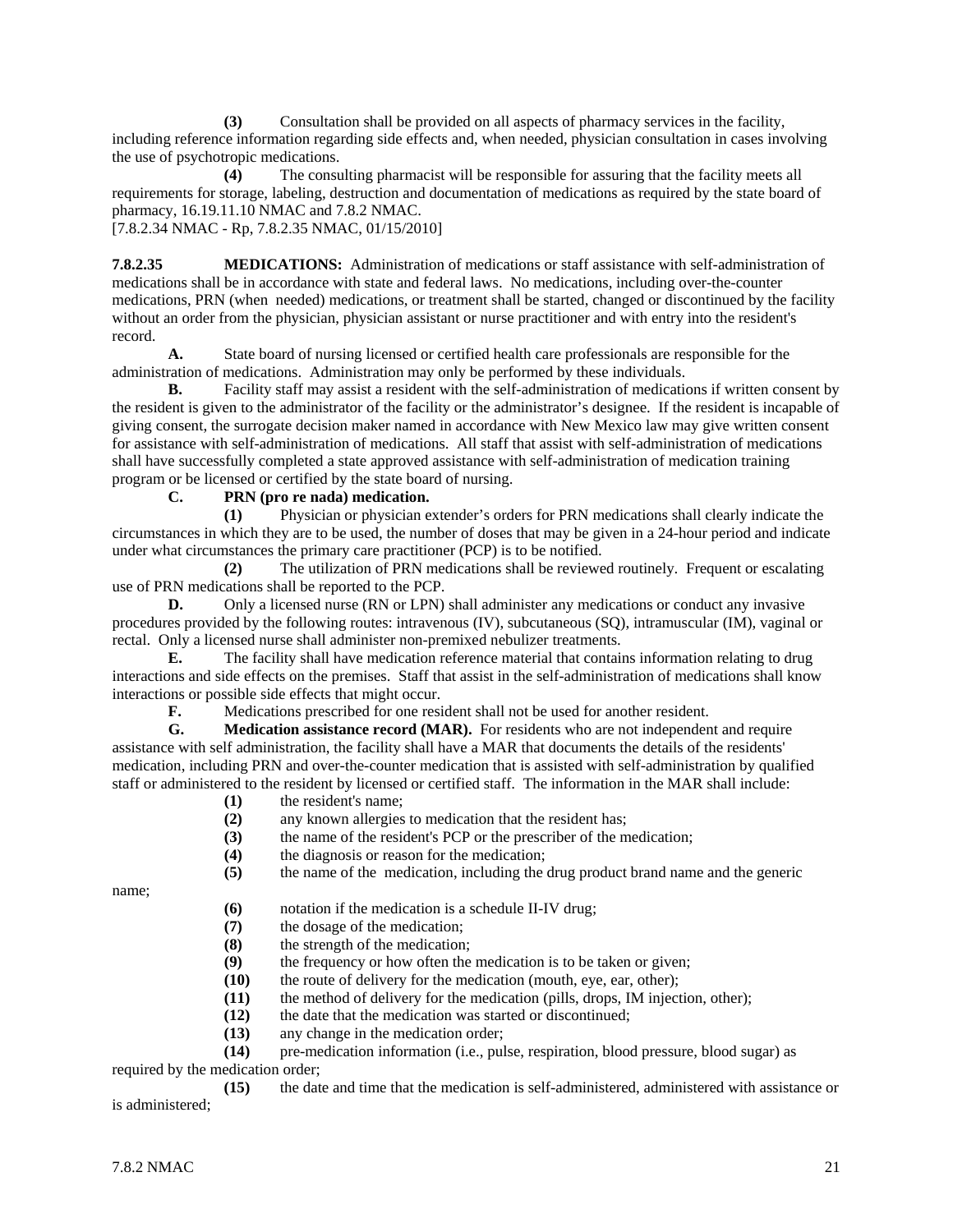**(16)** the initials and signature of the person assisting with or administering the medication;

**(17)** the desired results obtained from or problems encountered with the medication (pain relieved, allergic reaction, etc.);

**(18)** any refused dose of medication;

**(19)** any missed dose of medication; and

**(20)** any medication error.

**H.** No medication shall be stopped or started without specific orders from the primary care physician.

**I.** If a resident refuses to take a prescribed medication, it shall be documented and the facility shall report it to the prescriber.

**J.** A suspected adverse reaction to a medication shall be documented on the MAR and reported immediately to the PCP and the resident's surrogate decision maker. If applicable, emergency medical treatment shall be arranged. Documentation of the event shall be kept in the resident's record.<br> **K.** Prescription medication, other than blister packs and unit dose com

Prescription medication, other than blister packs and unit dose containers, shall be kept in the original container with a pharmacy label that includes the following:

- **(1)** the resident's name;
- **(2)** the name of the medication;
- **(3)** the date that the prescription was issued;
- **(4)** the prescribed dosage and the instructions for administration of the medication; and

**(5)** the name and title of the prescriber.

**L.** Any medication that is removed from the pharmacy container or blister pack shall be given immediately and documented by the staff that assisted with the medication delivery.

**M.** The facility shall report all medication errors to the physician, documentation of medication errors and the prescriber's response shall be kept in the resident's record.

**N.** The facility shall develop and follow a written policy for unused, outdated, or recalled medications kept in the facility in accordance with 16.19.11.10 NMAC.

[7.8.2.35 NMAC - Rp, 7.8.2.36 NMAC, 01/15/2010]

**7.8.2.36 NUTRITION:** The facility shall provide planned and nutritionally balanced meals from the basic food groups in accordance with the "recommended daily dietary allowance" of the American dietetic association, the food and nutrition board of the national research council, or the national academy of sciences. Meals shall meet the nutritional needs of the residents in accordance with the "2005 USDA dietary guidelines for Americans." Vending machines shall not be considered a source of snacks.

**A. Dietary services policies and procedures.** The facility will develop and implement written policies and procedures that are maintained on the premises and that govern the following requirements.

**(1) Meal service.** The facility shall:

**(a)** serve at least three (3) meals or their equivalent each day at regular times with no more than sixteen (16) hours between the evening meal and morning meal with snacks freely available;

**(b)** provide snacks of nourishing quality and post on the daily menu;

**(c)** develop menus enjoyed by the residents and served at normal intervals appropriate to the residents' preferences;

**(d)** post the weekly menu, including snacks where residents and families are able to view it; posted menus shall be followed and any substitution shall be of equivalent nutritional value and recorded on the posted menu; identical menus shall not be used within a one (1) week cycle;

**(e)** have special menus or meal items following guidelines from the resident's physician for residents who have medically prescribed special diets;

**(f)** serve all residents in a dining room except for residents with a temporary illness, or with documented specific personal preference to have meals in their room;

**(g)** allow sufficient time for meals to enable residents to eat at a leisurely pace and to socialize; and

**(h)** contact the resident's PCP within forty-eight (48) hours if a resident consistently

refuses to eat.

**(2) Staff in-service training.** The facility shall provide an in-service training program for staff that are involved in food preparation at orientation and at least annually and that includes:

- (a) instruction in proper food storage;<br>(b) preparation and serving food;
- preparation and serving food;
- **(c)** safety in food handling;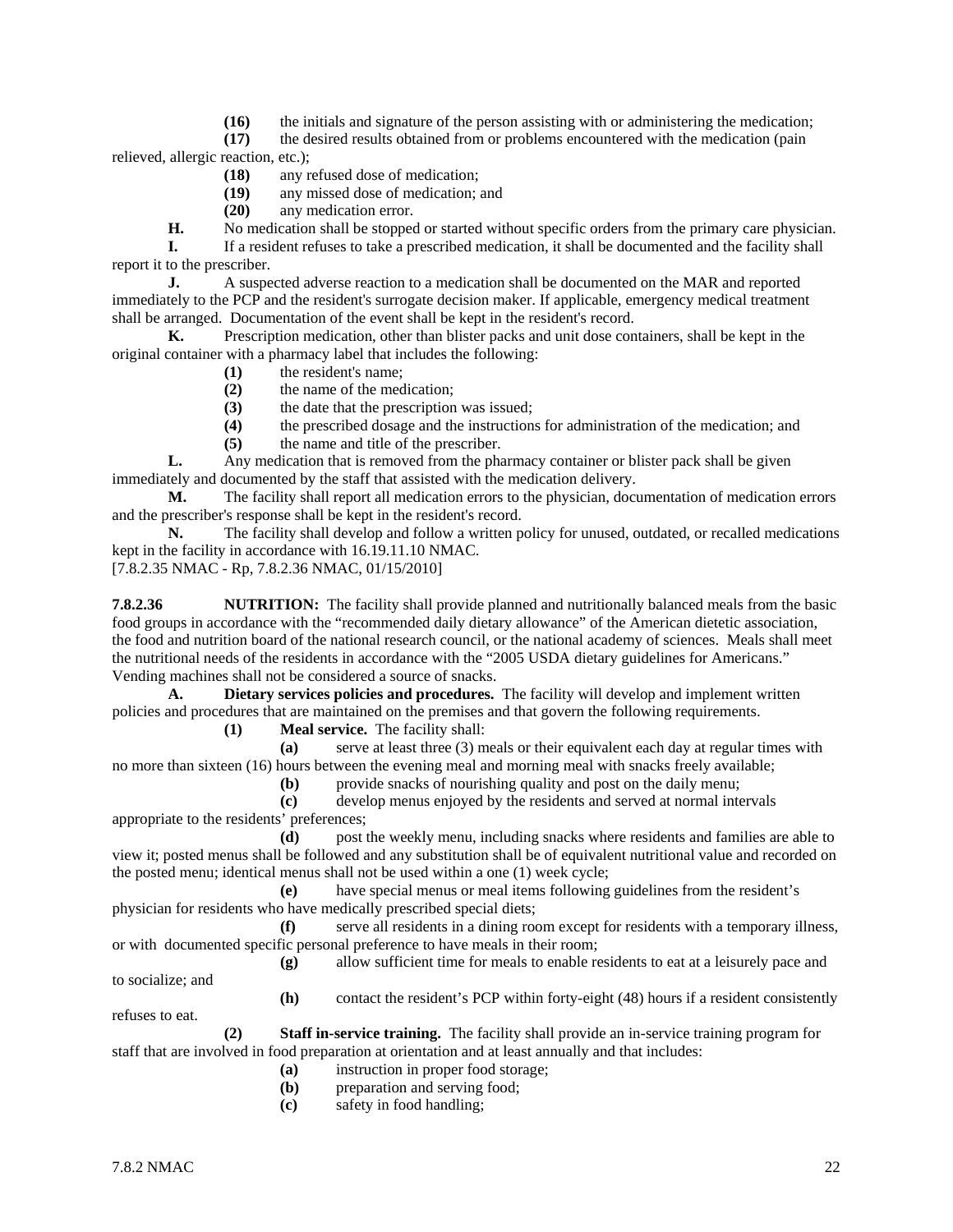- **(d)** appropriate personal hygiene; and
- **(e)** infectious and communicable disease control.

**B. Dietary records.** The facility shall maintain the following documentation onsite:

**(1)** a systematic record of all menus and revisions, including snacks, for a minimum of thirty (30) calendar days;

**(2)** a systematic record of therapeutic diets as prescribed by a PCP;

**(3)** a copy of the most recent licensing inspection and for facilities with 10 or more residents, a copy of the New Mexico environment department inspection with notations made by the facility of action taken to comply with recommendations or citations; and

**(4)** a daily log of the recorded temperatures for all facility refrigerators, freezers and steam tables maintained and available for inspection for thirty (30) calendar days.

**C. Clean and sanitary conditions.** All practices shall be in accordance with the standards of the state environment department, pursuant to 7.6.2 NMAC.

**(1) Kitchen sanitation.**

**(a)** Equipment and work areas shall be clean and in good repair. Surfaces with which food or beverages come into contact shall be of smooth, impervious material free of open seams, not readily corrodible and easily accessible for cleaning.

**(b)** Utensils shall be stored in a clean, dry place protected from contamination.

**(c)** The walls, ceiling and floors of all rooms that food or drink is stored, prepared or served shall be kept clean and in good repair.

**(2) Washing and sanitizing kitchenware.**

**(a)** All reusable tableware and kitchenware shall be cleaned in accordance with procedures that include separate steps for prewashing, washing, rinsing and sanitizing.

**(b)** Proper dishwashing procedures and techniques shall be utilized and understood by the dishwashing staff.

**(c)** Periodic monitoring of the operation of the detergent dispenser, washing, rinsing and sanitizing temperatures shall be performed and documented.

**(d)** When a dishwashing machine is utilized, the cleanliness of the machine, its jets and its thermostatic controls shall be monitored and documented by the facility. A monthly log of the recorded temperature of the dishwasher shall be maintained in the facility and available for inspection.

**(3)** Sinks for hand washing shall include hot and cold running water, hand-washing soap and disposable towels.

**(4)** All garbage and kitchen refuse that is not disposed of through a garbage disposal unit shall be kept in watertight containers with close-fitting covers and disposed of daily in a safe and sanitary manner.

**(5)** Cooks and food handlers shall wear clean outer garments and hair nets or caps and shall keep their hands clean at all times when engaged in handling food, drink, utensils or equipment in accordance with the local health authority. Disposable gloves shall be used in accordance with the local health authority.

**D. Food management.** The facility shall store, prepare, distribute and serve food under sanitary conditions and in accordance with the regulations governing food establishments of local health authority having jurisdiction, 7.6.2 NMAC.

**(1)** The facility shall ensure that a minimum of a three (3) calendar day supply of perishables and a five (5) calendar day supply of non-perishables or canned foods is available for the residents.

**(2)** The facility refrigerator and freezer shall have an accurate thermometer which reads within or not more than plus or minus three (3) degrees fahrenheit of the required temperature, located in the warmest section of the refrigerator and freezer and shall be accessible and easily read.

**(a)** The temperature of the refrigerator shall be thirty-five (35) - forty-one (41)

degrees fahrenheit.

**(b)** Freezer temperatures shall be maintained at zero (0) degrees fahrenheit or

below.

**(3)** Refrigerators and freezers shall be kept clean and sanitary at all times. Food stored in refrigerators and freezers shall be covered, dated and labeled. Unused leftover food shall be discarded after three (3) calendar days.

**(4)** Steam tables, hot food tables, slow cookers, crock pots and other hot food holding devices shall not be used in heating or reheating food. Hot food temperatures shall be checked periodically to insure that a minimum of one hundred forty (140) degrees fahrenheit is maintained.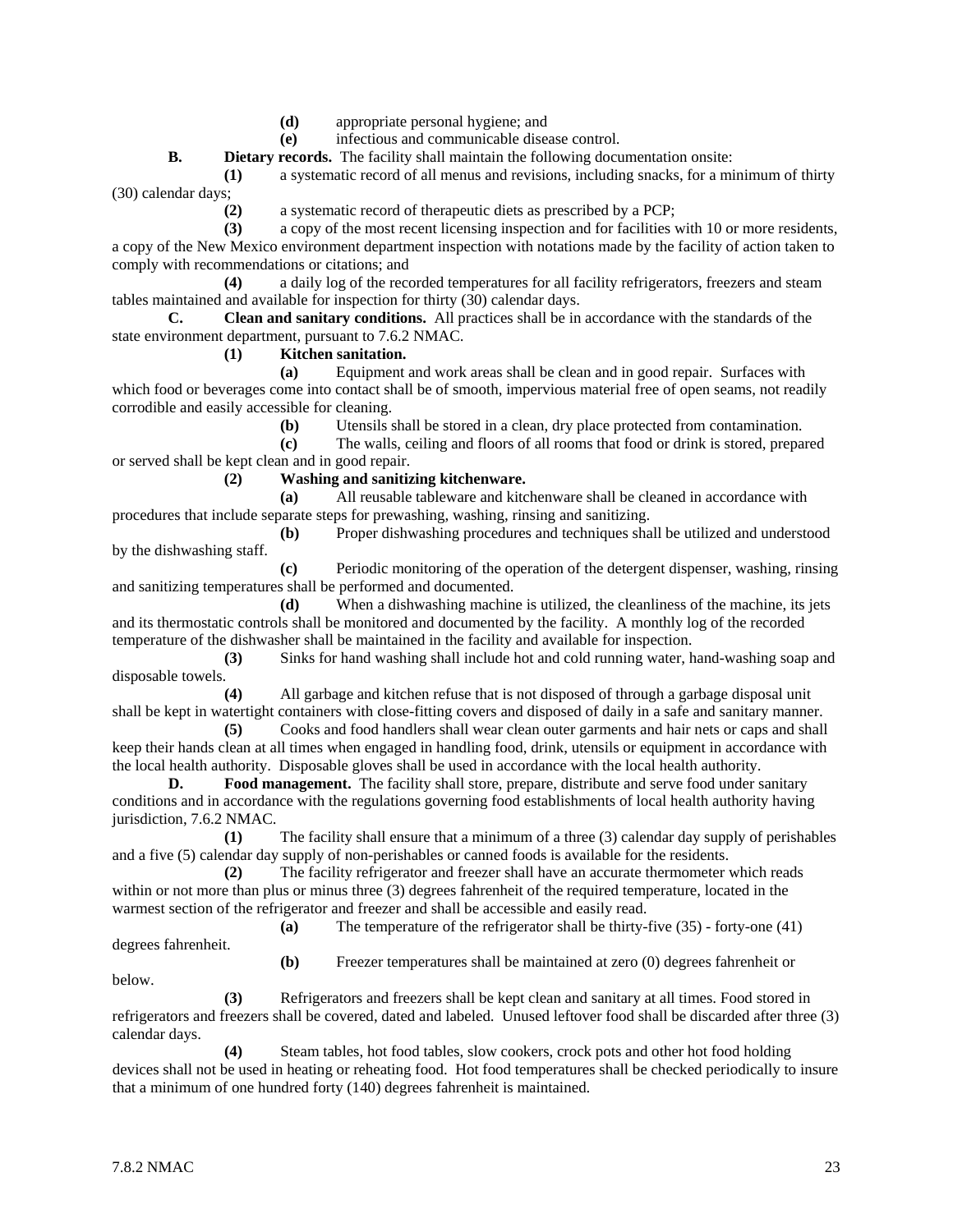**(5)** Medication, biological specimens, poisons, detergents and cleaning supplies shall not be kept in the same storage areas used for storage of foods. Medications shall not be stored in the refrigerator with food; an alternate refrigerator for medication shall be used pursuant to Subsection B of 7.6.2.8 NMAC.

**(6)** Canned or preserved foods shall be procured from sources that process the food under regulated quality and sanitation controls. This does not preclude the use of local fresh produce. The facility shall not use home-canned foods.

**(7)** Dry or staple food items shall be stored at least six (6) inches off the floor in a ventilated room that is not subject to sewage, waste water back-flow or contamination by condensation, leakage, rodents or vermin.

**(8)** The facility shall ensure the following:

**(a)** all perishable food is refrigerated and the temperature is maintained no higher than forty-one (41) degrees fahrenheit;

**(b)** the temperature for all hot foods is maintained at one hundred forty (140)

**(c)** all displayed or transported food is protected from environmental contamination and maintained at proper temperatures in clean containers, cabinets or serving carts.

**E. Milk.**

degrees fahrenheit; and

**(1)** Raw milk shall not be used.

**(2)** Condensed, evaporated, or dried milk products that are nationally recognized may be employed as "additives" in cooked food preparation but shall not be substituted or served to residents in place of milk.

**F. Collateral requirements.** Compliance with this rule does not relieve a facility from the responsibility of meeting more stringent municipal regulations, ordinances or other requirements of state or federal laws governing food service establishments. Local health authority having jurisdiction means municipal, county, state or federal agency(s) that have laws and regulations governing food establishments, liquid waste disposal, treatment facilities and private wells.

[7.8.2.36 NMAC - Rp, 7.8.2.37 NMAC, 01/15/2010]

# **7.8.2.37 LAUNDRY SERVICES:**

**A. General requirements.** The facility shall provide laundry services for the residents, either on the premises or through a commercial laundry and linen service.

**(1)** On-site laundry facilities shall be located in areas separate from the resident units and shall be provided with necessary washing and drying equipment.

**(2)** Soiled laundry shall be kept separate from clean laundry, unless the laundry facility is provided for resident use only.

**(3)** Staff shall handle, store, process and transport linens with care to prevent the spread of infectious and communicable disease.

**(4)** Soiled laundry shall not be stored in the kitchen or dining areas. The building design and layout shall ensure the separation of laundry room from kitchen and dining areas. An exterior route to the laundry room is not an acceptable alternative, unless it is completely enclosed.

**(5)** In new construction or newly licensed facilities with more than fifteen (15) residents, washers shall be in separate rooms from dryers. The rooms with washers shall have negative air pressure from the other facility rooms.

**(6)** All linens shall be changed as needed and at least weekly or when a new resident is to occupy the bed.

**(7)** The mattress pad, blankets and bedspread shall be laundered as needed and at least once per month or when a new resident is to occupy the bed.

**(8)** Bath linens consisting of hand towel, bath towel and washcloth shall be changed as needed and at least weekly.

**(9)** There shall be a clean, dry, well ventilated storage area provided for clean linen.

**(10)** Facility laundry supplies and cleaning supplies shall not be kept in the same storage areas used for the storage of foods and clean storage and shall be kept in a secured room or cabinet.

**B.** Residents may do their own laundry, if it is their preference and they are capable of doing so, or if it is part of their skill-building for independent living and is documented as part of their ISP.

[7.8.2.37 NMAC - Rp, 7.8.2.39 NMAC, 01/15/2010]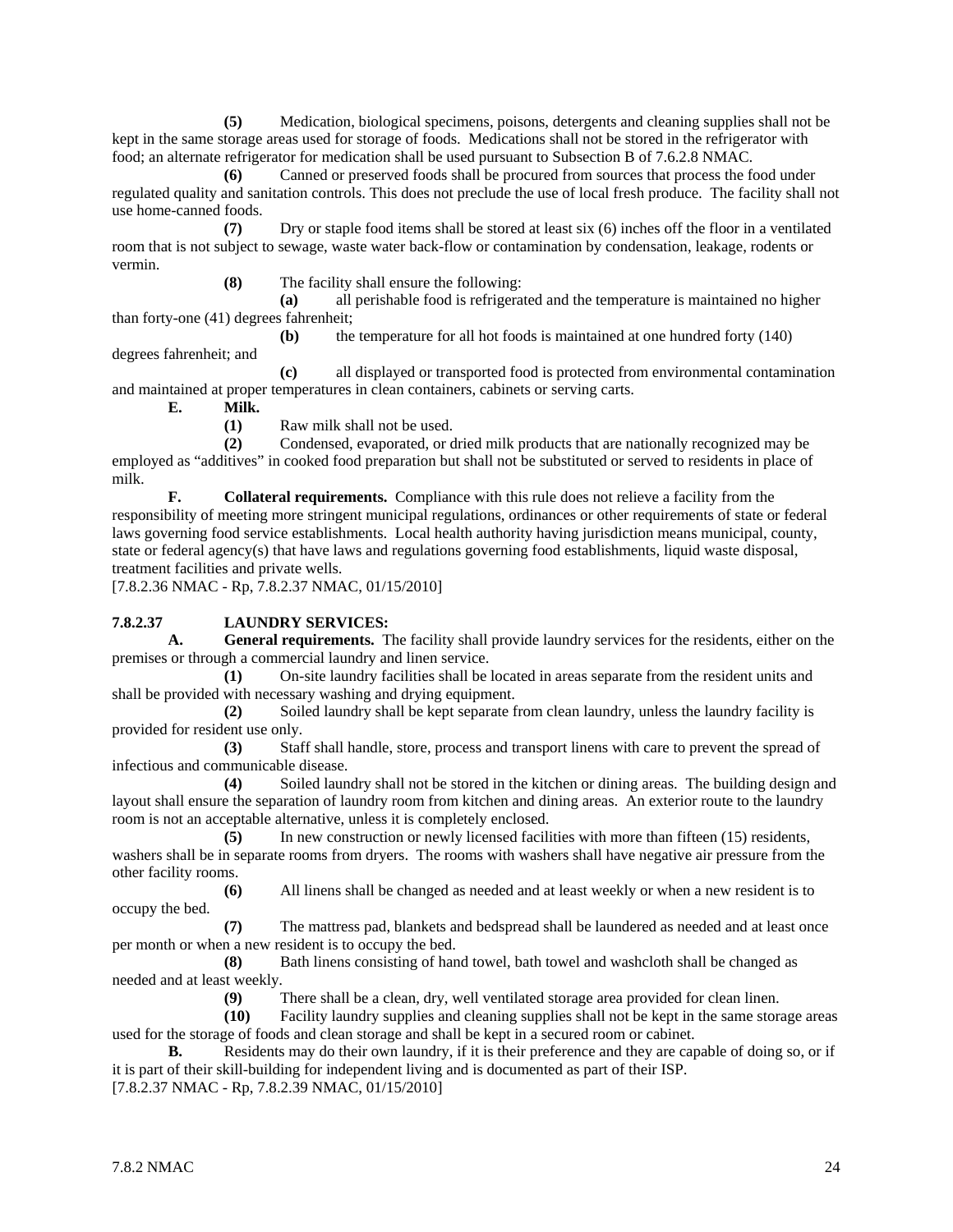**7.8.2.38 HOUSEKEEPING SERVICES.** The facility shall maintain the interior and exterior of the facility in a safe, clean, orderly and attractive manner. The facility shall be free from offensive odors, safety hazards, insects and rodents and accumulations of dirt, rubbish and dust.<br>A. All common living areas and all bathrooms shall be cle

**A.** All common living areas and all bathrooms shall be cleaned as often as necessary to maintain a clean and sanitary environment.

**B.** Combustibles such as cleaning rags or flammable substances shall be stored in closed metal containers in approved areas that provide adequate ventilation. Combustibles shall be stored away from the food preparation areas and away from the resident rooms.

**C.** Poisonous or flammable substances shall not be stored in residential areas, food preparation areas or food storage areas. If hazardous chemicals are stored on the property, material safety data sheets shall be maintained and stored in the same area as the chemicals, pursuant to state environment department requirements, 11.5.2.9 NMAC.

[7.8.2.38 NMAC - Rp, 7.8.2.39 NMAC, 01/15/2010]

**7.8.2.39 SITE REQUIREMENTS:** The facility shall be located and maintained free from environmental and other factors that are detrimental to the residents and staff's health, safety or welfare. The facility site shall be designed and maintained to encourage outdoor activities by the residents. [7.8.2.39 NMAC - Rp, 7.8.2.42 NMAC, 01/15/2010]

**7.8.2.40 CAPACITY OF BUILDING(S):** No facility shall house more residents than the maximum bed capacity for which it is licensed.

**A.** Each individual building containing resident activities, services or sleeping rooms on the premises shall be separately licensed.

**B.** Buildings on the grounds of the licensed facility and all rooms within the licensed buildings that are used by the residents of the facility shall be subject to inspection for health and safety standards.

**C.** All facilities shall comply with the state building code and fire codes, pursuant to 14.7 NMAC.

**(1)** Facilities with sixteen (16) residents or fewer are classified as "group R."

**(2)** Facilities with more than sixteen (16) residents are classified as "group I-1."

**(3)** Facilities with more than five (5) residents who are not capable of self-preservation are classified as "group I-2."

**D.** Facilities shall provide separate sleeping quarters for male and female residents unless they are married or the arrangement is consensual.

[7.8.2.40 NMAC - Rp, 7.8.2.40 NMAC, 01/15/2010]

**7.8.2.41 BUILDING CONSTRUCTION:** All building construction shall be based upon the facility occupancy in accordance with the state building code and fire codes, pursuant to 14.7 NMAC.

**A. New facilities.** All new facilities, relocated into existing building(s) or remodeled facilities shall conform to the current edition of the state building code, accessibility code, mechanical code, plumbing code, fire code and the electrical code.

**(1)** With regard to building height, allowable area or construction type, the state building code shall prevail.

codes.

**(2)** Minimum construction requirements shall comply with all applicable state building

**(3)** A facility may share a building with another health care facility licensed by the department or other suitable facility with prior approval from the licensing authority.

**(4)** Where there are conflicts between the requirements in the codes and the provisions of this rule, the most restrictive condition shall apply.

**B. Access for persons with disabilities.** Facilities with four (4) or more residents shall provide accessibility to residents with disabilities in accordance with the state building code and the American Disabilities Act. Areas of specific concern are as follows:

**(1)** the main entry into the facility and all required exits shall provide access to persons with disabilities;

(2) the building shall allow access to persons with disabilities to all common areas;<br>(3) at least one bedroom, for every eight (8) residents, shall have a door clearance of

**(3)** at least one bedroom, for every eight (8) residents, shall have a door clearance of thirtysix (36) inches for access by persons with disabilities;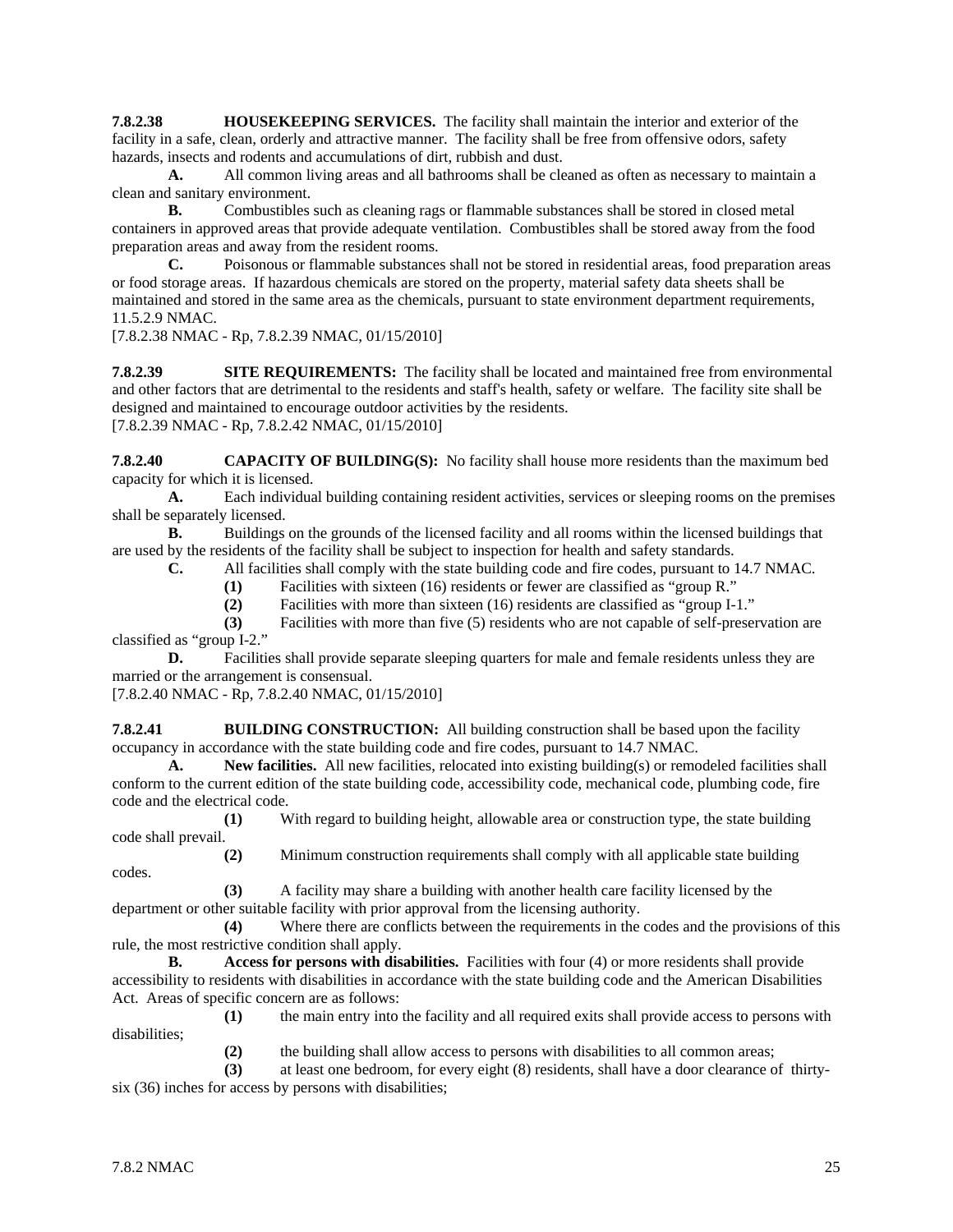**(4)** at least one toilet and bathing facility, for every eight (8) residents, shall have a minimum door clearance of thirty-six (36) inches for access by persons with disabilities; this toilet and bathing room shall provide a minimum sixty (60) inch diameter clear space to accommodate the turning radius of a wheelchair;

**(5)** when ramps are used, each ramp shall have a minimum slope of twelve (12) inches horizontal run for each one (1) inch of vertical rise; ramps exceeding a six (6) inch rise shall be provided with handrails on both sides of the ramp;

**(6)** landings at doorways shall have a level area, at a minimum of five (5) feet by five (5) feet, to provide clear space for wheelchair maneuvering;

**(7)** parking spaces shall provide access aisles with a minimum width of sixty (60) inches and ninety-six (96) inches for van parking; a minimum of one (1) van-accessible parking space with a minimum width of ninety-six (96) inches shall be provided;

**(8)** an accessible route for persons with disabilities from the parking area to the main entrance(s) shall be provided; and

**(9)** changes in elevation of one half inch (1/2 inch) or greater shall be sloped to a minimum of twelve (12) inches horizontal run for each one (1) inch of vertical rise.

**C. Construction drawings.** Prior to commencement of all new construction, remodeling, relocations, additions or renovations to existing buildings; the facility shall submit preliminary plans and final construction drawings with specifications to the licensing authority for review and approval. **(1)** Building plans and specifications shall be submitted and approved by the department

when:

**(a)** construction for a new facility is proposed;

**(b)** a building that has not previously licensed as a facility is proposed as a location

for a facility;

**(c)** any renovation that increases the number of beds is proposed;

**(d)** any addition to an existing structure is proposed; or

**(e)** any renovation to the existing structure is proposed, regardless of the size of the

facility.

**(2)** The codes that are in effect at the time of the submittal of building plans shall be the codes used through the end of the project.

**(3)** Drawings and specifications shall be prepared for the architectural, structural, mechanical and electrical branches of work for each construction project and shall include the following:

**(a) the site plan**(s) showing property lines, finish grade, location of existing and proposed structures, roadways, walks, utilities and parking areas;<br>(b) the floor plan(s) showing sca

**(b) the floor plan**(s) showing scale drawings of typical and special rooms, indicating all fixed and movable equipment and major items of furniture;

**(c) the separate life safety plans** showing the fire and smoke compartment(s), all means of egress and exit markings, exits and travel distances, dimensions of compartments and calculation and tabulation of exit units, all fire and smoke walls shall be graphically coded;

- **(d)** the exterior elevation of each facade;
- **(e)** the typical sections throughout the building;
- **(f)** the schedule of finishes;
- **(g)** the schedule of doors and windows;
- **(h)** the roof plans; and
- **(i)** the building code analysis.

**(4) For facilities with more than fifteen (15) residents:** architectural drawings shall be stamped, signed and dated by a licensed architect registered in New Mexico. In addition to items listed in section (3) above, the drawings shall include the following:

- **(a)** the building code analysis; and
- **(b)** when an elevator is required, the details and dimensions of the elevator.
- **(5) Structural drawings** shall include the following:
- **(a)** a certification that all structural design and work are in compliance with all applicable local codes;

**(b)** the plans of foundations, floors, roofs and intermediate levels that show a complete design with sizes, sections and the relative location of the various members; and

- **(c)** the schedules of beams, girders and columns.
- **(6) Mechanical drawings** shall include the following: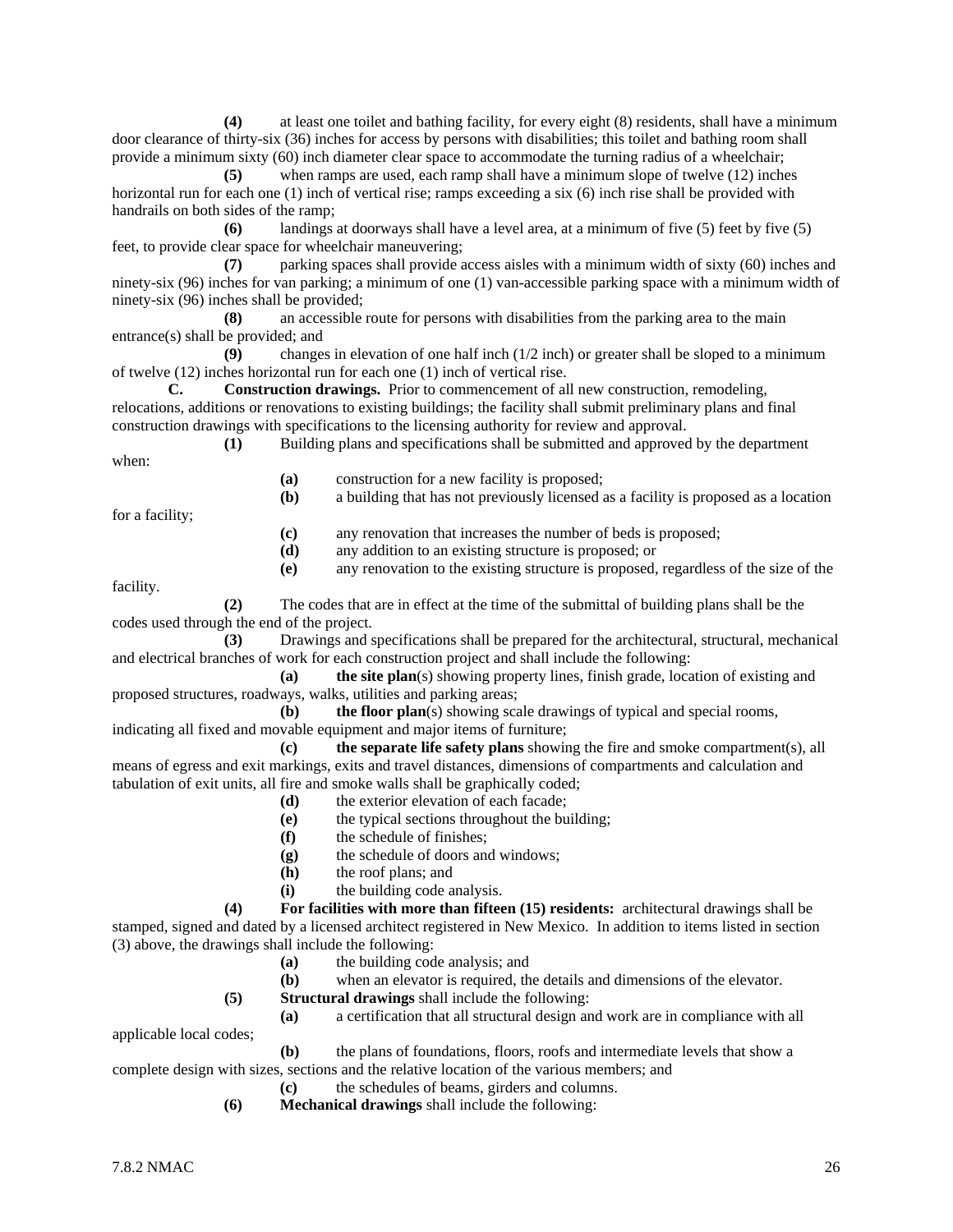**(a)** a certification that all mechanical work and equipment are in compliance with all applicable local codes and laws and that all materials are listed by recognized testing laboratories;

systems;

**(b)** the water supply, sewage and heating, ventilation and air conditioning piping

**(c)** the heating, ventilating, HVAC piping and air conditioning systems with all related piping and auxiliaries, if any, to provide a satisfactory installation;

**(d)** the water supply, sewage and drainage with all lines, risers, catch-basins, manholes and cleanouts clearly indicated as to location, size, capacities and location and dimensions of septic tank and disposal field;

**(e)** the sprinkler head layout; and

**(f)** the graphic coding (with a legend) to show supply, return and exhaust systems. **(7) Electrical drawings** shall include the following:

**(a)** a certification that all electrical work and equipment are in compliance with all applicable local codes and laws and that all materials are currently listed by recognized testing laboratories;

**(b)** all electrical wiring, outlets, riser diagrams, switches, special electrical connections, electrical service entrance with service switches, service feeders and characteristics of the light and power current and transformers when located within the building;

**(c)** a fixture legend; and

**(d)** a graphic coding (with a legend) to show all items on emergency power.

**(8)** Include additional information as needed and requested by the licensing authority.

Final working drawings and specifications shall be accurately dimensioned and include all necessary explanatory notes, schedules, legends and have all rooms labeled. The working drawings and specifications shall be complete and adequate for contract purposes.

**(10)** One set of final plans shall be submitted to the licensing authority for review and approval prior to the commencing of construction. All construction shall be executed in accordance with the approved final plans and specifications.

**(11)** Review and approval of building plans by the licensing authority does not eliminate responsibility of the applicant to comply with all applicable laws, rules and ordinances.

**(12)** The final approval of building plans and specifications shall be acknowledged in writing by the licensing authority.

**(13)** The approved building plans shall be kept at the facility and readily available at all times. **D. Fire resistance.** Required building construction and fire resistance shall be in accordance with the state building code and the fire code. Facilities with nine (9) or more residents shall be protected throughout by an approved automatic fire protection (sprinkler) system.

**E. Prohibition of mobile homes.** For facilities with four (4) or more residents, trailers and mobile homes shall not be used.

**F. Construction.** Construction shall commence within one hundred eighty (180) calendar days of the date of receipt of approval (unless a written extension is requested by the facility and approved by department). This approval shall in no way permit or authorize any omission or deviation from the requirements of any restrictions, laws, ordinances, codes or standards of any regulatory agency. [7.8.2.41 NMAC - Rp, 7.8.2.41 NMAC, 01/15/2010]

**7.8.2.42 MAINTENANCE OF BUILDING AND GROUNDS:** The building(s) shall be maintained in good repair at all times. Such maintenance shall include, but is not limited to, the following areas:

**A. Storage areas/grounds.** Storage areas and grounds shall be maintained in a safe, sanitary and presentable condition at all times. Storage areas and grounds shall be kept free from accumulation of refuse, weeds, discarded furniture, old newspapers or other items that create a fire hazard.

**B. Floors.** Floors shall be maintained stable, firm and free of tripping hazards. [7.8.2.42 NMAC - Rp, 7.8.2.43 NMAC, 01/15/2010]

**7.8.2.43 HAZARDOUS AREAS:** Hazardous areas include: Fuel fired equipment rooms (not a typical residential kitchen), bulk laundries or laundry rooms with more than one hundred (100) sq. ft., storage rooms more than fifty (50) sq. ft. but less than one hundred (100) sq. ft. not storing combustibles, storage rooms with more than one hundred (100) sq. ft. storing combustibles, chemical storage rooms with more than fifty (50) sq. ft., garages and maintenance shops/rooms.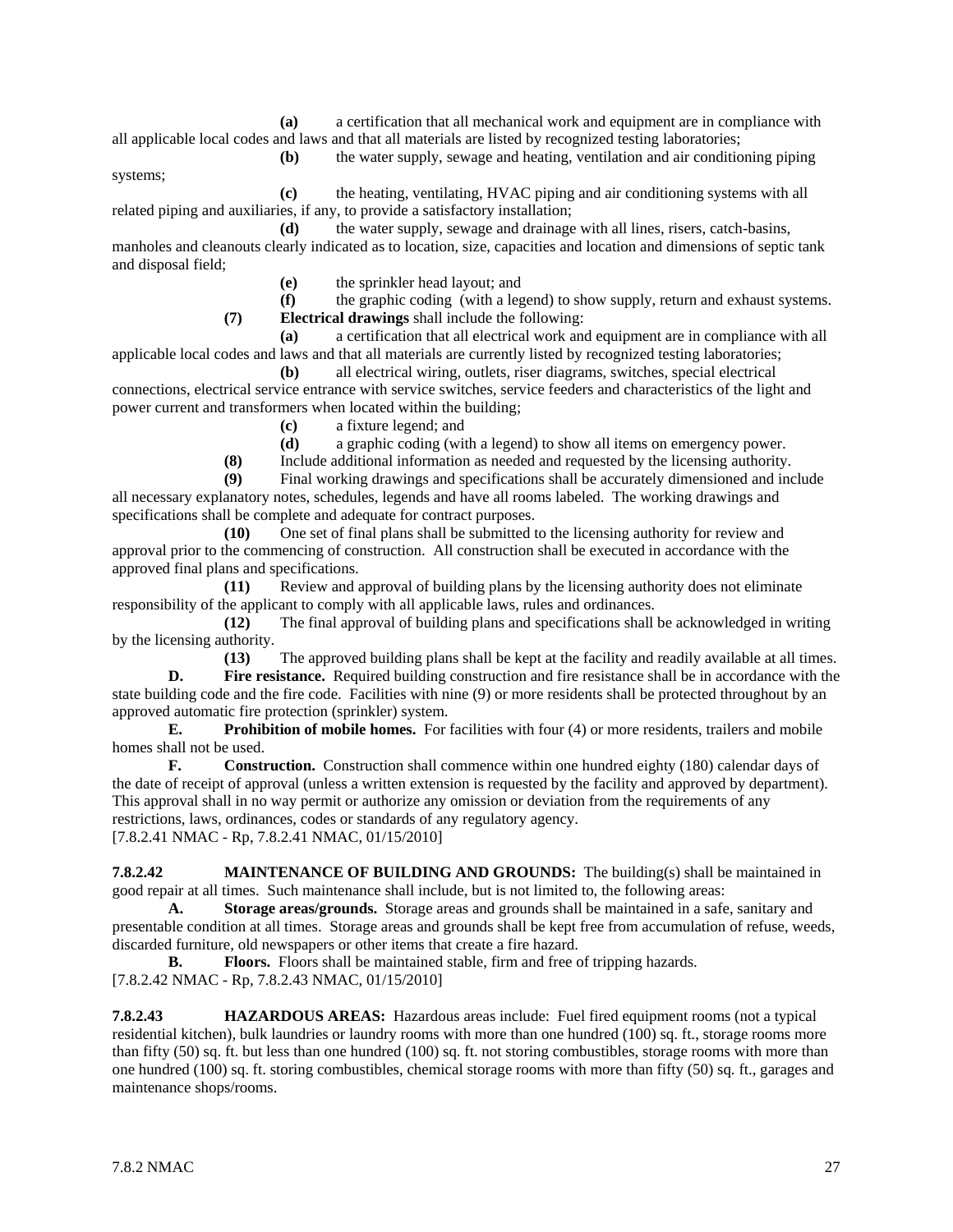**A.** Hazardous areas on the same floor as, and in or abutting, a primary means of escape or a sleeping room shall be protected by either:

**(1)** an enclosure of at least one hour fire rating with self-closing or automatic closing on smoke detection fire doors having a three-quarter (3/4) hour rating; or

**(2)** an automatic fire protection (sprinkler) and separation of hazardous area with self-closing doors or doors with automatic-closing on smoke detection; or

**(3)** other hazardous areas shall be enclosed with walls with at least a twenty (20) minute fire rating and doors equivalent to one and three-quarter (1 3/4) inch solid bonded wood core, operated by self-closures or automatic closing on smoke detection.

**B. Boiler, furnace or fuel fired water heater rooms.** For facilities with four (4) or more residents: all boiler, furnace or fuel fired water heater rooms shall be protected from other parts of the building by construction having a fire resistance rating of not less than one (1) hour. Doors to these rooms shall be one and three-quarter (1-3/4) inch solid core.

[7.8.2.43 NMAC - Rp, 7.8.2.44 NMAC, 01/15/2010]

#### **7.8.2.44 HEATING, AIR-CONDITIONING AND VENTILATION:**

**A.** Heating, air-conditioning, piping, boilers and ventilation equipment shall be furnished, installed and maintained to meet all requirements of current state and local mechanical, electrical and construction codes. All facilities shall have documentation that fuel-fire heating systems have been checked, tested and maintained annually by qualified personnel.

**B.** The heating method used by the facility shall provide a minimum temperature of seventy (70) degrees fahrenheit, measured at three (3) feet above the floor, in all rooms used by the residents.

**C.** No open-face gas or electric heater nor unprotected single shell gas or electric heating device shall be used for heating the facility. Portable heating units shall not be used for heating the facility. All heating appliances shall be permanently anchored and kept away from flammables such as curtains, bedcovering, trash containers, or clothing. No heating appliance shall be located where the unit or wiring is a tripping hazard or presents danger from electrical shock.

**D.** Fireplaces and open flame heating shall not be utilized in sleeping rooms.

**E.** Gas fired water heaters shall not be located in sleeping rooms, bathrooms, or rooms opening into sleeping rooms.

**F.** The facility shall be adequately ventilated at all times to provide fresh air and the control of unpleasant odors by either mechanical or natural means.

**G.** All openings to the outside air used for ventilation shall be screened for the control of insects and rodents. Screen doors shall be equipped with self-closing devices.

**H.** The facility shall have a system for maintaining the residents comfort during periods of hot weather. Fans shall not be located where the unit or wiring is a tripping hazard. Fans shall be provided with protective shields when there is a potential for contact by any individual. [7.8.2.44 NMAC - Rp, 7.8.2.45 NMAC, 01/15/2010]

**7.8.2.45 WATER:** Pursuant to the current New Mexico drinking water requirements, 7.6.2.9 NMAC. **A.** The water supply system shall be constructed, protected, operated and maintained in conformance with applicable local, state and federal laws, ordinances and regulations.

**B.** Where a facility is supplied by its own water system, the system shall meet the sampling and construction requirement of a non-community water system as defined by the current New Mexico drinking water requirements.

**C.** All water that is not piped into the facility directly from a public water supply system shall be from an approved source, disinfected, transported, handled, stored and dispensed in a sanitary manner. Such water shall be prevented from entering potable water systems by appropriate cross connection and backflow prevention devices.

**D.** Hot and cold running water, under pressure shall be provided in all areas where food is prepared and where equipment and utensils are washed, sinks, lavatories, washrooms and laundries.

**E.** The hot water temperature that is accessible to residents shall be maintained at a minimum of ninety-five (95) degrees fahrenheit and a maximum of one hundred ten (110) degrees fahrenheit. Hot water in excess of one hundred ten (110) degrees fahrenheit is permitted in kitchen and laundry areas, provided that residents are supervised in order to prevent injury.

[7.8.2.45 NMAC - Rp, 7.8.2.46 NMAC, 01/15/2010]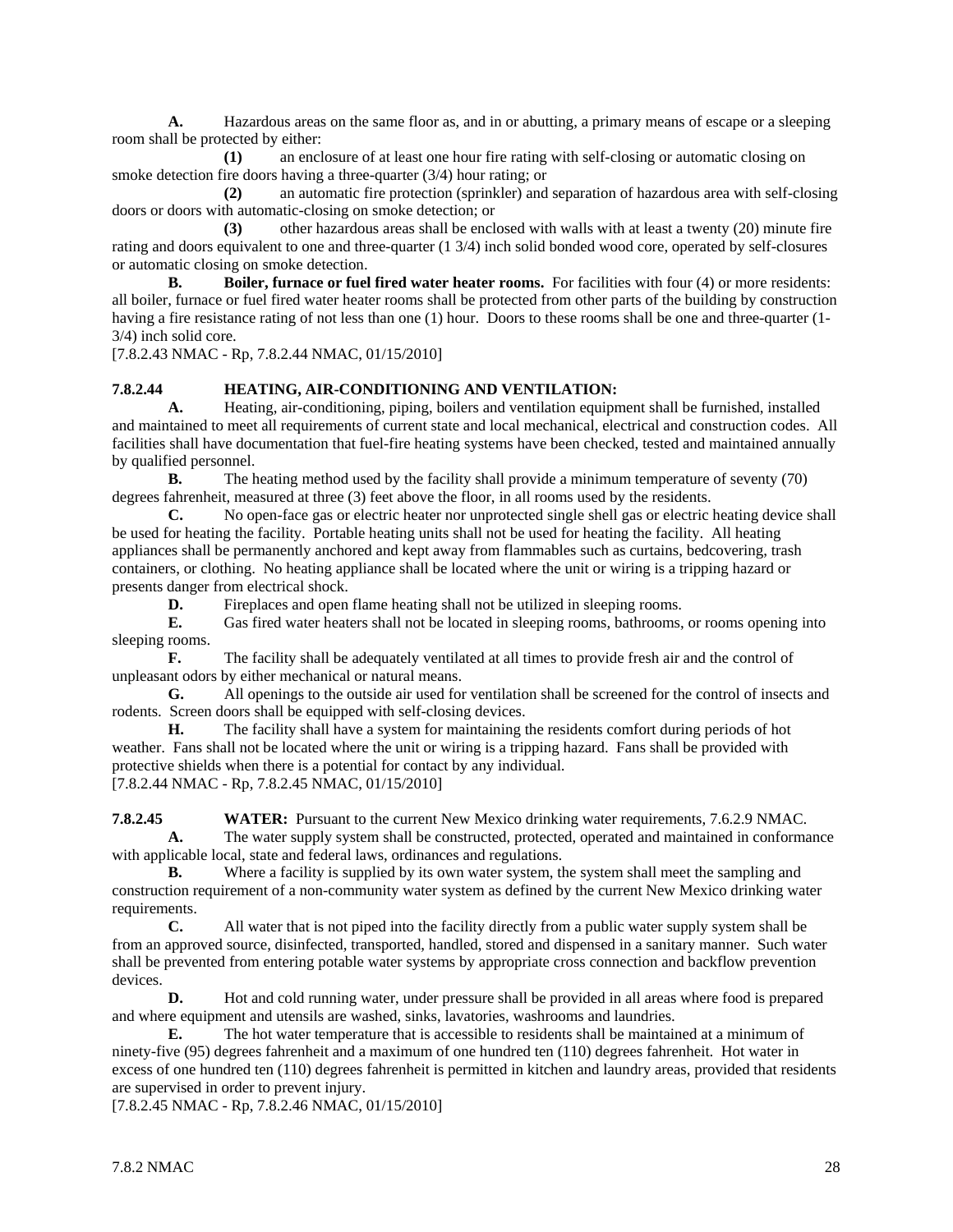#### **7.8.2.46 SEWAGE AND WASTE DISPOSAL:**

**A.** All sewage and liquid wastes shall be disposed of into a municipal sewage system where such facilities are available.

**B.** Where a municipal sewage system is not available, the system that is used shall be inspected and approved by the state environmental authority, pursuant to 20.7.3 NMAC, prior to licensure.

**C.** Where municipal or community garbage collection and disposal service are not available, the method of collection, storage and disposal of garbage used by the facility shall be environmentally safe and sound and not create an objectionable environment and be in accordance with state environmental authority, pursuant to 20.9.2 NMAC.

[7.8.2.46 NMAC - Rp, 7.8.2.47 NMAC, 01/15/2010]

#### **7.8.2.47 LIGHTING AND LIGHTING FIXTURES:**

**A.** All areas of the facility, including storerooms, stairways, hallways, and interior and exterior entrances shall be lighted to make the area clearly visible.

**B.** Exits, exit-access ways and other areas used at night by residents and staff shall be illuminated by night lights or other continuous lighting.

**C.** Lighting fixtures shall be selected and located to accommodate the needs and activities of the residents, with the comfort and convenience of the residents in mind.

**D.** Lamps and lighting fixtures shall be shaded to prevent glare to the eyes of residents and staff, and protected from accidental breakage or shattering.

**E.** Facilities with four (4) or more residents shall have emergency lighting to light exit passageways and the exterior area near the exits that activates automatically upon disruption of electrical service.

**F.** Facilities with three (3) or fewer residents shall have a flashlight that is immediately available for use in lieu of electrically interconnected emergency lighting.

[7.8.2.47 NMAC - Rp, 7.8.2.48 NMAC, 01/15/2010]

#### **7.8.2.48 ELECTRICAL SYSTEM:**

**A.** All fuse and breaker boxes shall be labeled to indicate the area of the facility to which each fuse or circuit breaker provides service.

**B.** All staff personnel of the facility shall know the location of the electrical disconnect switch and how to operate it in case of emergency.

**C.** Electrical cords and appliances shall be U/L approved.

**(1)** Electrical cords shall be replaced as soon as they show wear.

**(2)** Extension cords shall not be used. **The use of a multi-socket united laboratories** 

**approved (U/L APPROVED) surge protector with integrated circuit breaker no greater than six (6) feet in length is permitted for the intended purpose and not as an extension cord.**

[7.8.2.48 NMAC - Rp, 7.8.2.49 NMAC, 01/15/2010]

#### **7.8.2.49 DOORS:**

**A.** No door in any means of egress shall be locked against egress when the building is occupied.

**(1)** Exit doors may be provided with a night latch, dead bolt, or security chain, provided these devices are operable from the inside, by any occupant, without the use of a key, tool, or any special knowledge and are mounted at a height not to exceed forty-eight (48) inches above the finished floor.

**(2)** If locks are not readily operable by all occupants within the building, the locks must: 1) unlock upon activation of the fire detection or sprinkler system and 2) unlock upon loss of power in the facility. Prior to installing such locking devices, the facility shall have written approval from the building, fire and licensing authorities having jurisdiction.

**B.** All exit doors shall have a minimum width of thirty-six (36) inches.

**(1)** Facilities with a capacity of ten (10) or more residents shall have exit doors leading to the outside of the facility that open outward.

**(2)** Facilities with a capacity of fifty (50) or more residents must provide panic hardware at the exit doors.

**(3)** No door or path of travel to a means of egress shall be less than twenty-eight (28) inches

wide.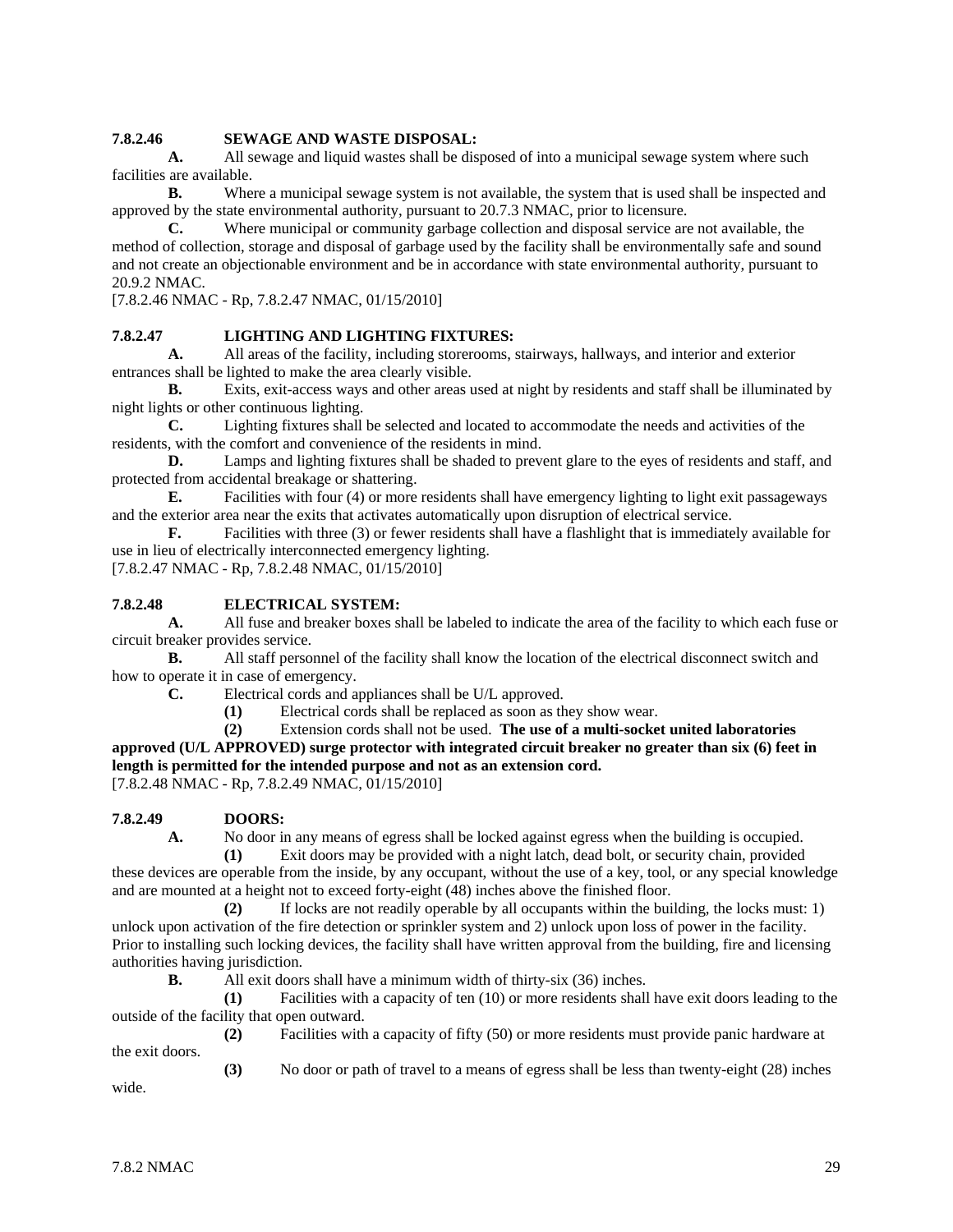**C.** All resident sleeping room doors must be at least one and three-quarters (1 3/4) inch solid core construction.

**D.** Bathroom doors may be twenty-four (24) inches wide. Facilities with four (4) or more residents shall have at least one bathroom for every eight (8) residents with a door clearance of thirty-six (36) inches for access by persons with disabilities.

**E.** Locks on doors to toilet rooms and bathrooms shall be capable of release from the outside.

**F.** All doors shall readily open from the inside.

**G.** Doors shall be provided for all resident sleeping rooms, all restrooms and all bathrooms. [7.8.2.49 NMAC - Rp, 7.8.2.50 NMAC, 01/15/2010]

### **7.8.2.50 EXITS:**

**A.** The facility shall have at least two (2) approved exits, that do not involve windows and which are remote from each other.

**B.** Facilities with ten (10) or more residents shall have each exit clearly marked with lighted signs having letters at least six (6) inches high and at least three-quarters (3/4) of an inch wide. Exit signs shall be visible at all times.

**C.** Facilities with three (3) or fewer residents shall have a flashlight that is immediately available for use in lieu of electrically interconnected emergency lighting.

**D.** Exits shall be clear of obstructions at all times.

**E.** Exits, exit paths, or means of egress shall not pass through hazardous areas, garages, storerooms, closets, utility rooms, laundry rooms, bedrooms, or spaces subject to locking.

**F.** For facilities with four (4) or more residents, sliding doors are not acceptable as a required exit. EXCEPTION: Assisted living facilities with three (3) or fewer residents may have sliding doors as required exits.

**G.** When the yard gate(s) is part of the exit access and is locked, the gate shall be connected to the fire protection system and release upon activation of the fire/smoke system or shall have the ability to be unlocked at the gate site.

[7.8.2.50 NMAC - Rp, 7.8.2.51 NMAC, 01/15/2010]

#### **7.8.2.51 SEPARATION OF SLEEPING ROOMS:**

**A.** All sleeping rooms shall be separated from escape route corridors by walls and doors that are smoke resistant. There shall be no passages, louvers, or transfer grills penetrating the wall to other spaces in the building.

**B.** All sleeping rooms shall be provided latches suitable for keeping the doors closed.

**C.** Every sleeping room shall have access to a primary means of escape that provides a path to the exterior, without exposure to unprotected vertical openings. Where sleeping rooms are above or below the level of exit discharge, the primary means of escape shall be:

- **(1)** an enclosed interior stair; or
- **(2)** an exterior stair; or
- **(3)** a horizontal exit; or
- **(4)** an existing approved fire escape stair.

**D.** Every sleeping room shall provide a secondary means of escape which may be any one of the following:

- **(1)** a door leading directly to the outside, at or to grade level;
- **(2)** a door, stairway, passage or hall remote from the primary escape and to the exterior; or

**(3)** an outside window or door, operable without tools from the inside with a minimum clear opening measured twenty (20) inches wide, measured twenty-four (24) inches high; the distance of the bottom of the opening from the floor is a maximum of forty-four (44) inches; this means of escape is acceptable if the bottom of the window is no more than twenty (20) feet above grade or is accessible by fire department rescue apparatus, approved by the authority having jurisdiction, or it opens onto an exterior balcony; and

**(4)** bars, grills, grates or similar devices that are installed on emergency escape or rescue windows or doors shall be equipped with release mechanisms which are operable from the inside without the use of a key or special knowledge or effort.

**E.** Stairways and other vertical openings between floors shall be enclosed with construction to provide a smoke and fire resistance rating of not less than twenty (20) minutes. Open stairways between floors shall not be permitted.

[7.8.2.51 NMAC - Rp, 7.8.2.52 NMAC, 01/15/2010]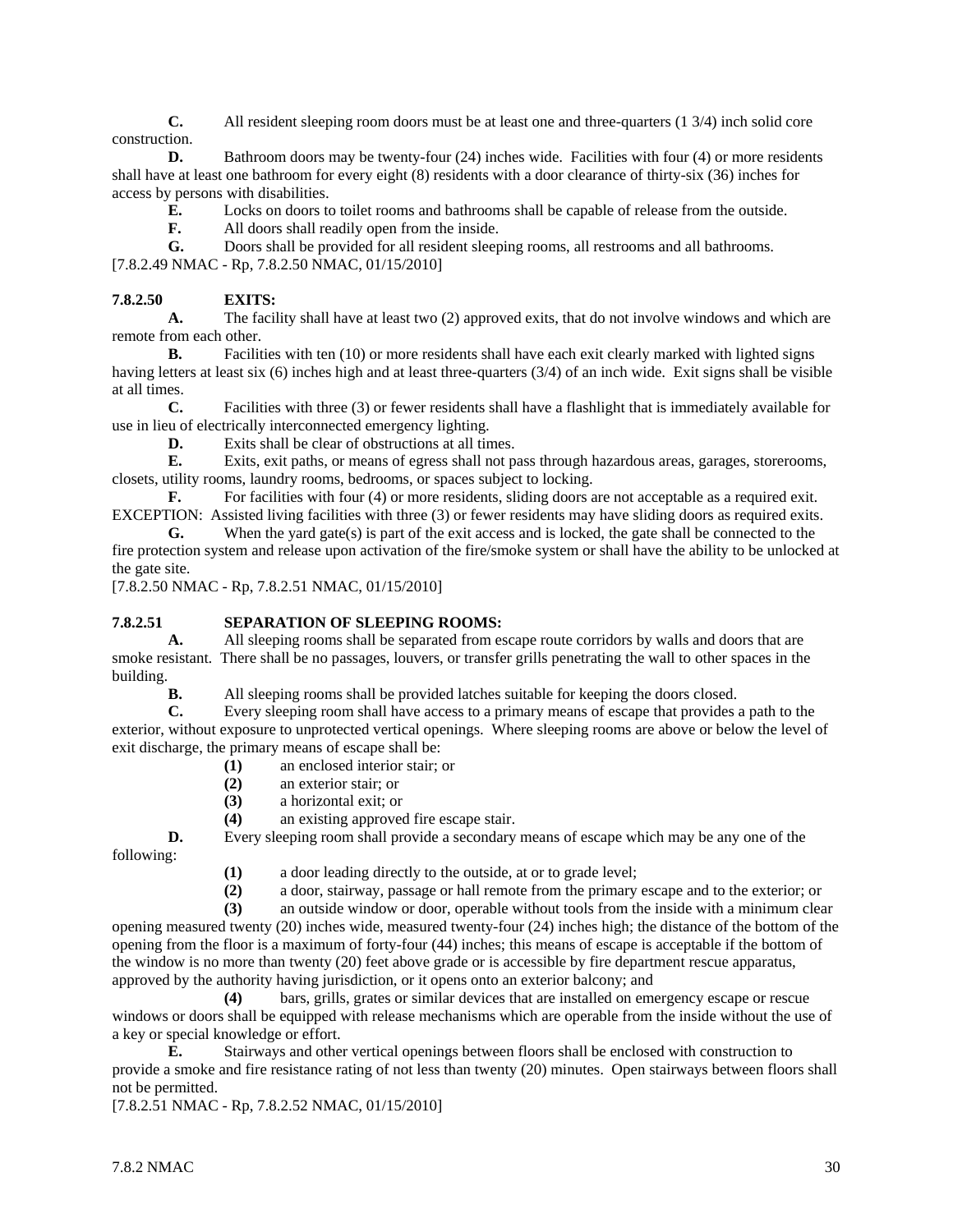# **7.8.2.52 CORRIDORS:**

**A.** Corridors in an existing building shall have a minimum width of thirty-six (36) inches. Corridors in newly constructed facilities shall have a minimum width of forty-four (44) inches.

**B.** Corridors shall have a clear ceiling height of not less than seven (7) feet measured to the lowest projection from the ceiling.

**C.** Corridors shall be maintained clear and free of obstructions at all times.

**D.** The floors of corridors and hallways shall be waterproof, greaseproof, smooth, slip-resistant and

durable.

[7.8.2.52 NMAC - Rp, 7.8.2.53 NMAC, 01/15/2010]

# **7.8.2.53 MINIMUM ROOM DIMENSIONS:**<br>**A.** All habitable rooms in a facility shall h

**A.** All habitable rooms in a facility shall have a ceiling height of not less than seven feet six inches (7' 6"). Kitchens, halls, bathrooms and toilet compartments shall have a ceiling height of not less than seven (7) feet.

**B.** Any room with sloped ceiling where any portion of the room is less than seven (7) feet in height is subject to review and approval or disapproval by the licensing authority.

[7.8.2.53 NMAC - Rp, 7.8.2.54 NMAC, 01/15/2010]

### **7.8.2.54 RESIDENT ROOMS:**

**A.** The facility's bed capacity shall not exceed the capacity approved by the licensing authority.<br> **B.** Each resident room shall have an outside room with a window. The area of the outdoor wind

**B.** Each resident room shall have an outside room with a window. The area of the outdoor window shall be at least one tenth (1/10th) of the floor area of the room.

**C.** Resident rooms shall not be less than seven (7) feet wide in any horizontal dimension.<br>**D.** There must be no through traffic in resident rooms. Resident rooms must connect dire

There must be no through traffic in resident rooms. Resident rooms must connect directly to other internal common areas of the facility.

**E.** The window shades, drapes, curtains, or blinds in the resident rooms shall be in good repair and of flame-retardant materials.

**F.** Resident rooms may be private or semi-private. Semi-private rooms may not house more than two (2) residents.

**(1)** Private rooms shall have a minimum of one hundred (100) square feet of floor area. The closet and locker area shall not be counted as part of the available floor space.

**(2)** Semi-private rooms shall have a minimum of eighty (80) square feet of floor area for each bed and shall be furnished in such a manner that the room is not crowded and passage out of the room is not obstructed. A separate closet for each resident shall be provided. The closet and locker area shall not be counted as part of the available floor space. The beds shall be spaced at least three (3) feet apart.

**G.** If a resident chooses not to bring their own furnishings to the facility; each resident room shall be provided with, as a minimum, the following furnishings per resident:

**(1)** a bed that shall be at least thirty-six (36) inches wide, of sturdy construction and in good repair;

**(2)** each bed shall be provided with a clean, comfortable mattress of at least four (4) inches in thickness, which is waterproof, or protected with a waterproof covering and a mattress pad;

**(3)** each bed shall be provided with a clean, comfortable pillow;

**(4)** each bed shall be provided with a pillow case, two (2) clean sheets, blankets and a bedspread appropriate for the weather and the climate;

**(5)** an individual closet or closet area with a clothes rack for hanging clothes and shelves or drawers that are accessible to the resident;

- **(6)** a dresser with drawers;
- **(7)** a bedside table or desk;
- **(8)** a chair;
- **(9)** a reading lamp; and
- **(10)** a mirror.

[7.8.2.54 NMAC - Rp, 7.8.2.55 NMAC, 01/15/2010]

#### **7.8.2.55 TOILET AND BATHING FACILITIES:** Toilet and bathing facilities shall be located appropriately to meet the needs of residents.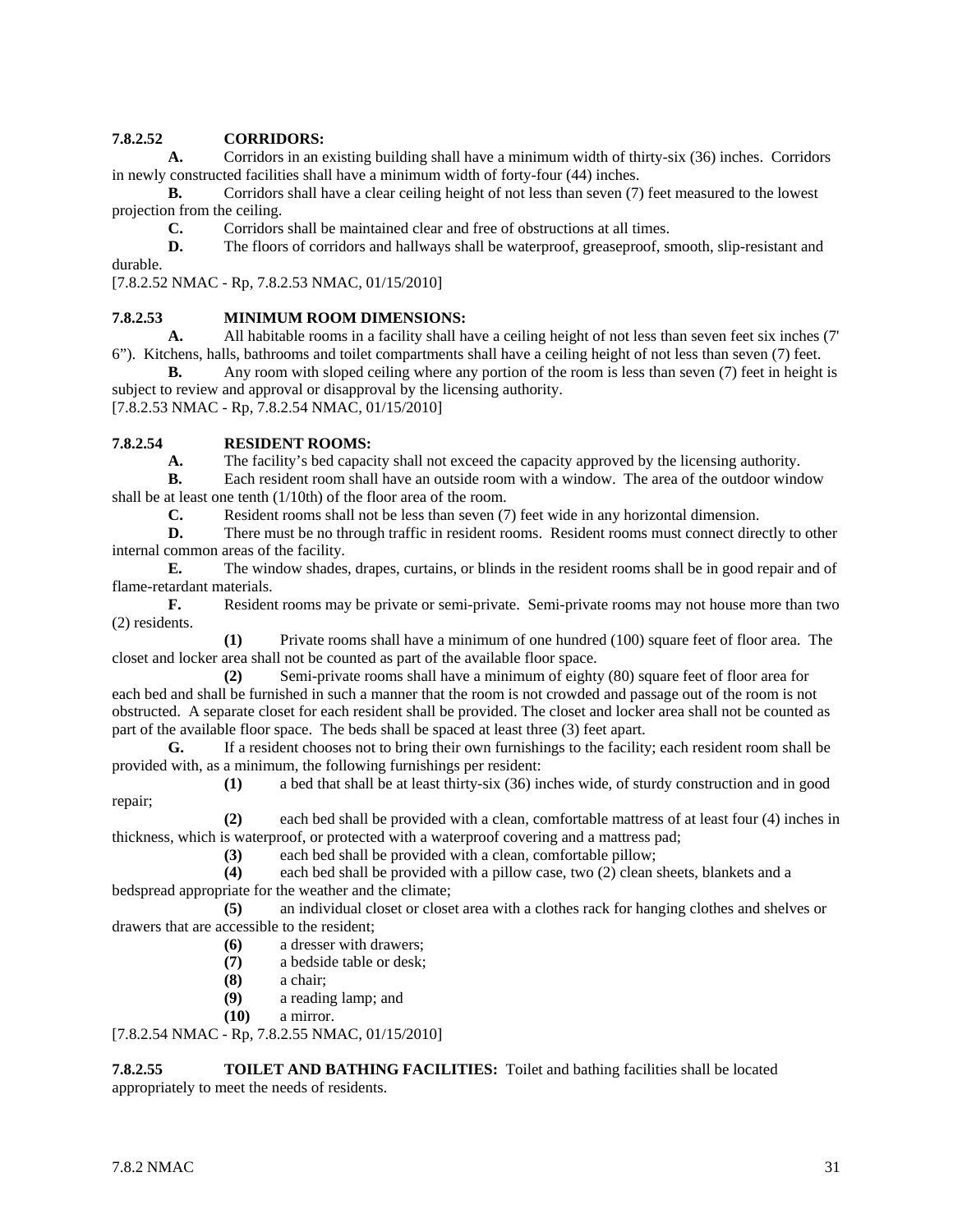**A.** A minimum of one (1) toilet, one (1) sink and one (1) bathing unit shall be provided for every eight (8) residents or fraction there of.

**(1)** The facility shall provide at least one tub and one shower or combination unit to allow for residents bathing preference.

**(2)** Facilities with four (4) or more residents shall provide a handicap accessible bathroom for every thirty (30) residents that allows for a bathing preference.

**B.** Facilities with four (4) or more residents must comply with accessibility requirements for the disabled.

**C.** Toilet, sink and bathing facilities shall be readily available to the residents. No passage through a resident room by another resident to reach a toilet, bathing unit or sink facility shall be permitted.

**D.** The combination type tub and shower shall be permitted.

**E.** A facility with four (4) or more residents that has live-in staff shall provide a separate toilet, sink and bathing facility for staff.

**F.** Toilets, tubs and showers shall be provided with grab bars.

**G.** Tubs and showers shall have a slip resistant surface.<br>**H.** The floors of bathrooms and bathing facilities shall h

**H.** The floors of bathrooms and bathing facilities shall have smooth, waterproof and slip-resistant surfaces.

**I.** Toilet paper and soap shall be provided in each toilet room.

**J.** The use of a common towel shall be prohibited.

**K.** Bathrooms and lavatories shall be cleaned as often as necessary to maintain a clean and sanitary condition.

[7.8.2.55 NMAC - Rp, 7.8.2.56 NMAC, 01/15/2010]

**7.8.2.56 LIVING OR MULTIPURPOSE ROOM:** The facility shall provide a minimum of forty (40) square feet per resident for common living, dining and social spaces.

**A.** The facility shall have a living or multipurpose room for the use of the residents. Such rooms shall be provided with reading lamps, tables and chairs or couches. These furnishings shall be well constructed, comfortable and in good repair.

**B.** The living room or multipurpose rooms shall be provided with supplies to meet the varied interests and needs of the residents.

**C.** Each activity room shall have a window area of at least one tenth (1/10) of the floor area with a minimum of at least ten (10) square feet.

[7.8.2.56 NMAC - Rp, 7.8.2.57 NMAC, 01/15/2010]

**7.8.2.57 MEETING ROOM:** The facility shall have adequate meeting rooms and office space for use by staff and the interdisciplinary care team. Other rooms may serve as meeting rooms, provided resident confidentiality is maintained. [7.8.2.57 NMAC - N, 01/15/2010]

#### **7.8.2.58 DINING AREA:**

**A.** A dining area shall be provided for meals. Each dining area shall be designed and have furnishings to meet the individual needs of the residents.

**(1)** Facilities with sixty (60) or fewer residents shall have tables and chairs in the dining area to accommodate the total number of residents in one sitting.

**(2)** Facilities with more than sixty (60) residents shall provide seating for at least sixty (60) residents at one time, but may serve meals in shifts to accommodate the total capacity of the facility.

**(a)** No more than three (3) shifts are permitted for each meal.

**(b)** Facilities with more than sixty (60) residents and serving meals in shifts must have other social areas for residents to congregate during the meal service.

**(c)** All seating arrangements during meals shall allow clear access to the exits.

**B.** The living or multi-purpose room may be used as a dining area if the dining area portion does not exceed fifty (50) percent of the available floor space and still allows a comfortable arrangement of the necessary furnishings for a living area.

[7.8.2.58 NMAC - Rp, 7.8.2.58 NMAC, 01/15/2010]

#### **7.8.2.59 WINDOWS:**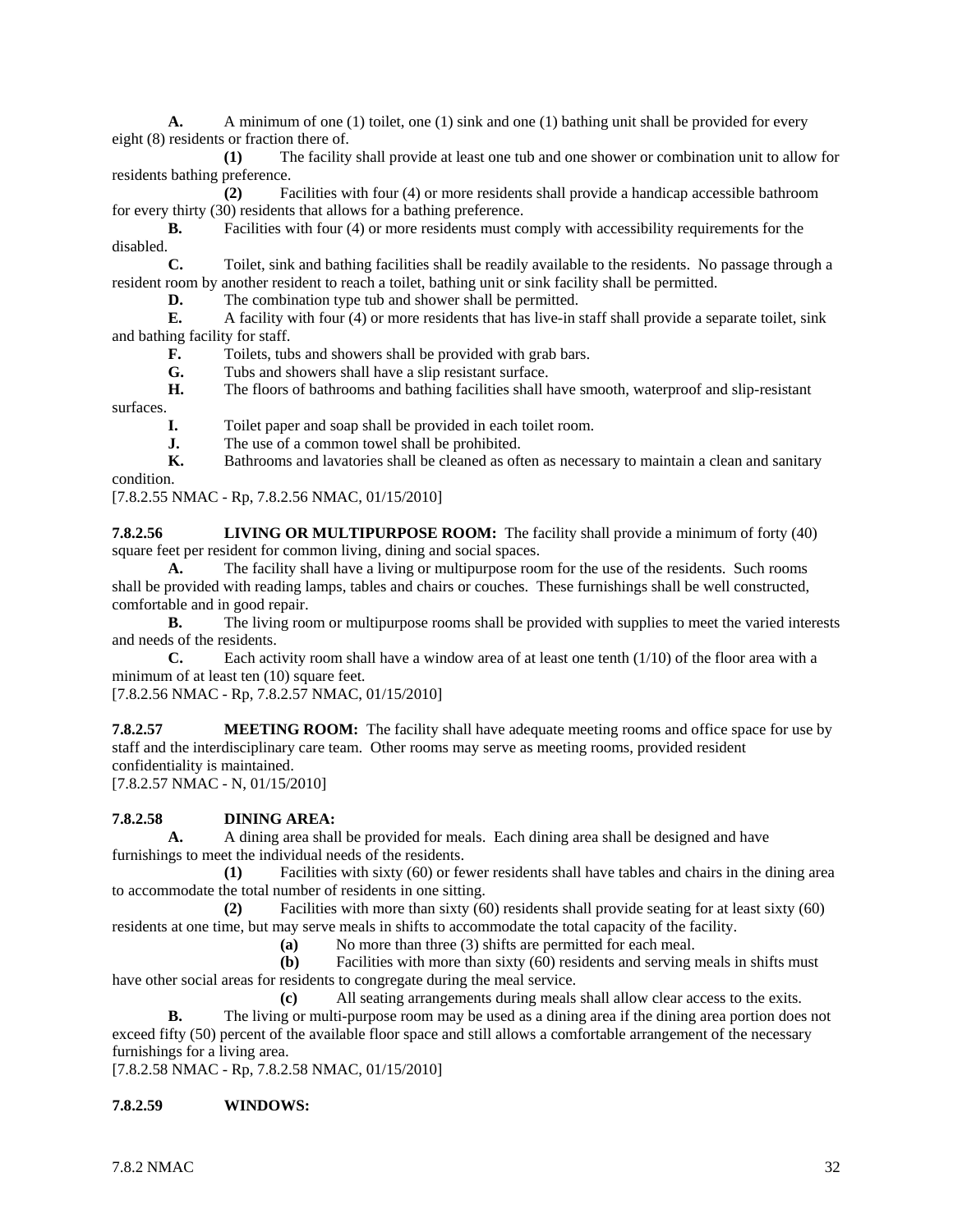**A.** Each sleeping room shall be provided with an exterior window.

**(1)** The window shall be operable, screened and have a clear operable area of 5.7 square feet minimum; measured twenty (20) inches wide minimum and measured twenty-four (24) inches high minimum.

**(2)** The top of the window sill shall not be more than forty-four (44) inches above the finished floor.

**B.** Screens shall be provided on all operable windows.

**C.** The proposed use of bars, grilles, grates or similar devices shall be reviewed and approved by the licensing authority prior to installation.

**D.** Sleeping rooms, living rooms, activity room areas and dining room areas shall have a window area of at least one tenth (1/10) of the floor area with a minimum of ten (10) square feet. [7.8.2.59 NMAC - Rp, 7.8.2.52 NMAC, 01/15/2010]

# **7.8.2.60 FIRE CLEARANCE AND INSPECTIONS:**

**A.** Written documentation of a facility's compliance with applicable fire prevention codes shall be obtained from the state fire marshal's office or the fire prevention authority with jurisdiction and shall be submitted to the licensing authority prior to the issuance of an initial license.

**B.** The facility shall request an annual fire inspection from the local fire prevention authorities. If the policy of the local fire department does not provide an annual inspection of the facility, the facility will document the date the request was made and to whom and then contact licensing authorities. If the local fire prevention authorities do make annual inspections, a copy of the latest inspection must be kept on file in the facility. [7.8.2.60 NMAC - Rp, 7.8.2.59 NMAC, 01/15/2010]

# **7.8.2.61 FIRE ALARMS, SMOKE DETECTORS AND OTHER EQUIPMENT:**

**A. Fire alarm system.** Facilities with four (4) or more residents shall have a manual fire alarm system. The manual fire alarm shall be inspected and approved in writing by the fire authority with jurisdiction.

**B. Smoke and heat detection.** Approved smoke detectors shall be installed on each floor that when activated provides an alarm which is audible in all sleeping areas. Areas of assembly, such as the dining and living room(s) must also be provided with smoke detectors.

**(1)** Detectors shall be powered by the house electrical service and have battery back up.

**(2)** Construction of new facilities or facilities remodeling or replacing existing smoke detectors shall provide detectors in common living areas and in each sleeping room.

**(3)** Smoke detectors shall be installed in corridors at no more than thirty (30) foot spacing.

**(4)** Heat detectors shall be installed in all kitchens and also powered by the house electrical

service.

[7.8.2.61 NMAC - Rp, 7.8.2.60 NMAC, 01/15/2010]

**7.8.2.62 AUTOMATIC FIRE PROTECTION (SPRINKLER) SYSTEM:** Facilities with nine (9) or more residents shall have an automatic fire protection (sprinkler) system. The system shall be in accordance with NFPA 13 or NFPA 13D or its subsequent replacement as applicable. [7.8.2.62 NMAC - Rp, 7.8.2.61 NMAC, 01/15/2010]

**7.8.2.63 FIRE EXTINGUISHERS:** Fire extinguisher(s) must be located in the facility, as approved by the state fire marshal or the fire prevention authority with jurisdiction.

**A.** Facilities must as a minimum have two (2) 2A10BC fire extinguishers:

**(1)** one (1) extinguisher located in the kitchen or food preparation area;

**(2)** one (1) extinguisher centrally located in the facility;

**(3)** all fire extinguishers shall be inspected yearly and recharged as needed; all fire extinguishers must be tagged noting the date of the inspection;

**(4)** the maximum distance between fire extinguishers shall be fifty (50) feet.

**B.** Fire extinguishers, alarm systems, automatic detection equipment and other fire fighting equipment shall be properly maintained and inspected as recommended by the manufacturer, state fire marshal, or the local fire authority.

[7.8.2.63 NMAC - Rp, 7.8.2.62 NMAC, 01/15/2010]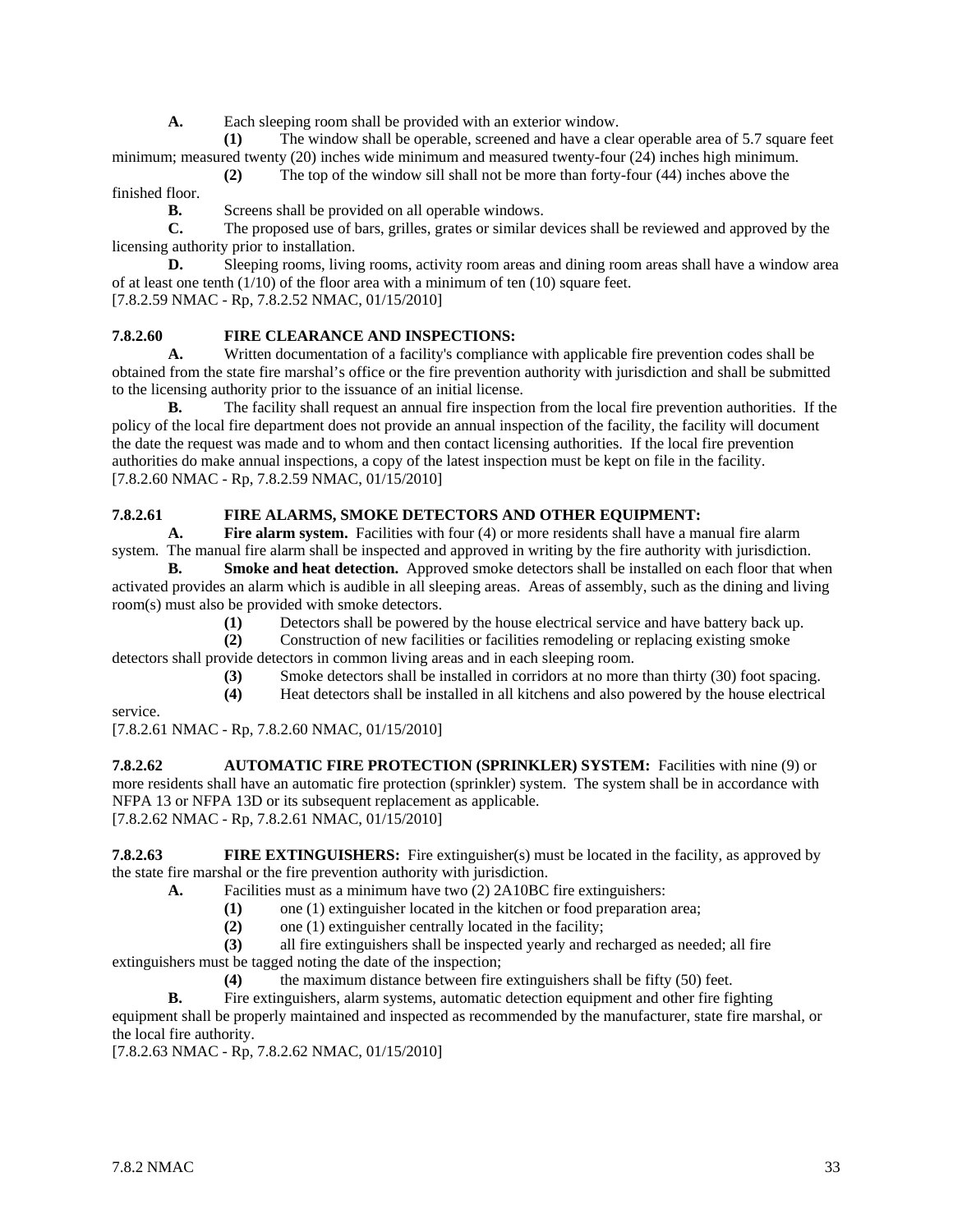**7.8.2.64 FIRE SAFETY EQUIVALENCY SYSTEM RATING:** In facilities without a sprinkler system; the fire safety equivalency system shall be conducted at least annually. The facility shall maintain an evacuation rating score of prompt when a fire safety equivalency system is required. [7.8.2.64 NMAC - Rp, 7.8.2.19 NMAC, 01/15/2010]

**7.8.2.65 FIRE DRILLS:** All facilities shall conduct monthly fire drills which are to be documented. **A.** There shall be at least one (1) documented fire drill per month and at a minimum, one documented fire drill each eight (8) hours (day, evening, night) per quarter that employs the use of the fire alarm system or the detector system in the facility.

**B.** A record of the monthly fire drills shall be maintained on file in the facility and readily available. Fire drill records shall show:

- (1) the date of the drill;<br>(2) the time of the drill;
- **(2)** the time of the drill;
- **(3)** the number of staff participating in the drill;
- **(4)** any problem noted during the drill; and
- **(5)** the evacuation time in total minutes.

**C.** If applicable, the local fire department may be requested to supervise and participate in fire drills. [7.8.2.65 NMAC - Rp, 7.8.2.63 NMAC, 01/15/2010]

# **7.8.2.66 STAFF AND RESIDENT FIRE AND SAFETY TRAINING:**<br>**A.** All staff of the facility shall know the location and the proper use

**A.** All staff of the facility shall know the location and the proper use of fire extinguishers and the other procedures to be followed in case of fire or other emergencies. The facility should request the local fire prevention authority to give periodic instructions in the use of fire prevention and techniques of evacuation.

**B.** Facility staff shall be instructed as part of their duties to constantly strive to detect and eliminate potential safety hazards, such as loose handrails, frayed electrical cords, blocked exits or exit-ways and any other condition which could cause burns, falls, or other personal injury to the residents or staff.

**C.** Each new resident admitted to the facility shall be given an orientation tour of the facility to include the location of the exits, fire extinguishers and telephones and shall be instructed in the actions to be taken in case of fire or other emergencies.

**D. Fire drill procedures.** The facility must conduct at least one (1) fire drill each month.

**(1)** Fire drills shall be held at different times of the day, evening and night.

**(2)** The fire alarm system or detector system in the facility shall be used in the fire drills.

During the night, the fire drill alarm may be silenced.

**(3)** During the fire drills, emphasis shall be placed upon orderly evacuation under proper discipline rather than upon speed.

**(4)** A record of the conducted fire drills shall be maintained on file in the facility. The record shall show the date and time of the drill, the number of personnel participating in the drill, any problem(s) noted during the drill and the evacuation time in total minutes.

**(5)** The local fire department may be requested to supervise and participate in the fire drills. [7.8.2.66 NMAC - Rp, 7.8.2.63 NMAC, 01/15/2010]

# **7.8.2.67 SMOKING:**

**A.** Smoking by residents and staff shall take place only in supervised areas designated by the facility and approved by the state fire marshal or local fire prevention authorities. Smoking shall not be allowed in a kitchen or food preparation area.

**B.** All designated smoking areas shall be provided with suitable ashtrays that are not made of combustible material.

**C.** Residents shall not be permitted to smoke in bed.

**D.** Smoking shall not be permitted where oxygen is in use, is present or is stored.

[7.8.2.67 NMAC - Rp, 7.8.2.64 NMAC, 01/15/2010]

**7.8.2.68 HOSPICE:** An assisted living facility that provides or coordinates hospice care and services shall meet the requirements in this section, in addition to the rules applicable to all assisted living facilities, 7.8.2 NMAC.

**A. Definitions:** in addition to the requirements for all assisted living facilities pursuant to "DEFINITIONS," 7.8.2.7 NMAC, the following definitions shall also apply.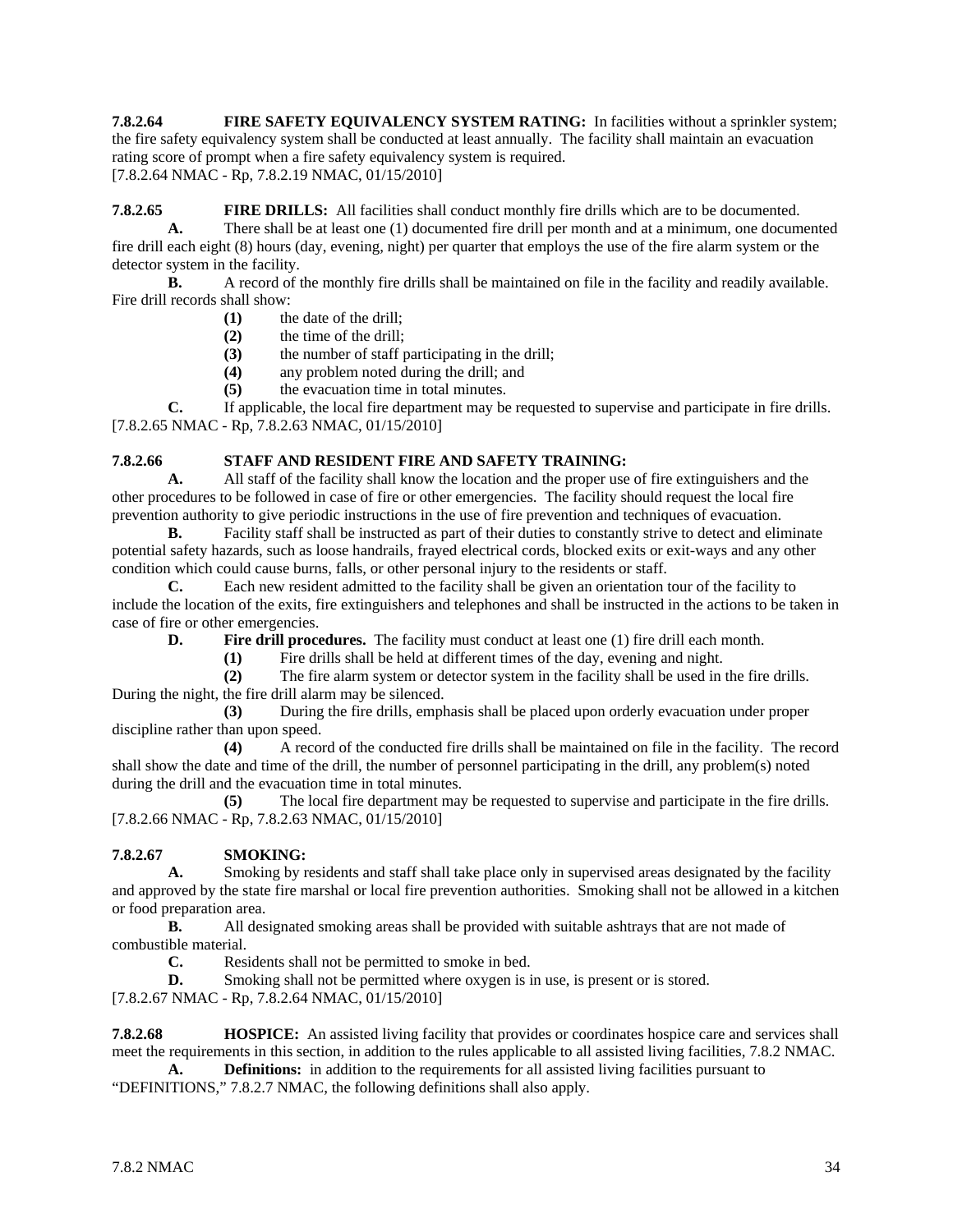**(1) "Hospice agency"** means an organization, company, for-profit or non-profit corporation or any other entity which provides a coordinated program of palliative and supportive services for physical, psychological, social and the option of spiritual care of terminally ill people and their families. The services are provided by a medically directed interdisciplinary team in the person's home and the agency is required to be licensed pursuant to 7.12 NMAC.

**(2) "Hospice care"** means a focus on palliative, rather than curative care. The goal of the plan of care is to help the patient live as comfortably as possible, with emphasis on eliminating or decreasing pain and other uncomfortable symptoms.

**(3) "Licensed assisted living provider"** means a facility that provides twenty-four (24) hour assisted living and is licensed by the department of health.

**(4) "Hospice services"** means a program of palliative and supportive services which provides physical, psychological, social and spiritual care for terminally ill patients and their family members.

**(5) "Care coordination requirements"** means a written document that outlines the care and services to be provided by the hospice agency for assisted living residents that require hospice services.

**(6) "Palliative care"** means a form of medical care or treatment that is intended to reduce the severity of disease symptoms, rather than to reverse progression of the disease itself or provide a cure.

**(7) "Terminally ill"** means a diagnosis by a physician for a patient with a prognosis of six (6) months or less to live.

**(8) "Visit notes"** means the documentation of the services provided for hospice residents and includes ongoing care coordination.

**B. Employee training and support.** A facility that provides hospice services shall provide the following education and training for employees who assist with providing these services:

**(1)** provide a minimum of six (6) hours per year of palliative/hospice care training, which includes one (1) hour specific to the hospice resident's ISP, in addition to the basic staff education requirements pursuant to 7.8.2.17 NMAC; and

**(2)** offer an ongoing employee psychological support program for end of life care issues.

#### **C. Individual service plan (ISP) requirements.**

**(1)** Each resident who receives hospice services shall be provided the necessary palliative care to meet the individual resident's needs as outlined in the ISP and shall include one (1) hour of training specific to the resident for all direct care staff.

**(2)** The assisted living facility, in coordination with the hospice provider, shall create an ISP that identifies how the resident's needs are met and includes the following:

**(a)** the requirements set forth in the "Individual Service Plan," 7.8.2.26 NMAC, and "Exceptions to admission, readmission and retention," Subsection C of 7.8.2.20 NMAC;

- **(b)** what services are to be provided;
- **(c)** who will provide the services;
- **(d)** how the services will be provided;
- **(e)** a delineation of the role(s) of the hospice provider and the assisted living facility

in the ISP process;

**(f)** documentation (visit notes) of the care and services that are provided with the signature of the person who provided the care and services; and

**(g)** a list of the current medications or biologicals that the resident receives and who is authorized to administer them.

**(3)** Medications shall be self-administered, self-administered with assistance by an individual that has completed a state approved program in medication assistance or administered by the following individuals:

- **(a)** a physician;
- **(b)** a physician extender (PA or NP);
- **(c)** a licensed nurse (RN or LPN);
- **(d)** the resident if their PCP has approved it;
- **(e)** family or family designee; and
- **(f)** any other individual in accordance with applicable state and local laws.

# **D. Care coordination.**

**(1)** The assisted living facility shall be knowledgeable with regard to the hospice requirements pursuant to 7.12 NMAC and ensure that the hospice agency is well informed with regard to the assisted living provisions pursuant to Subsection C of 7.8.2.20 NMAC.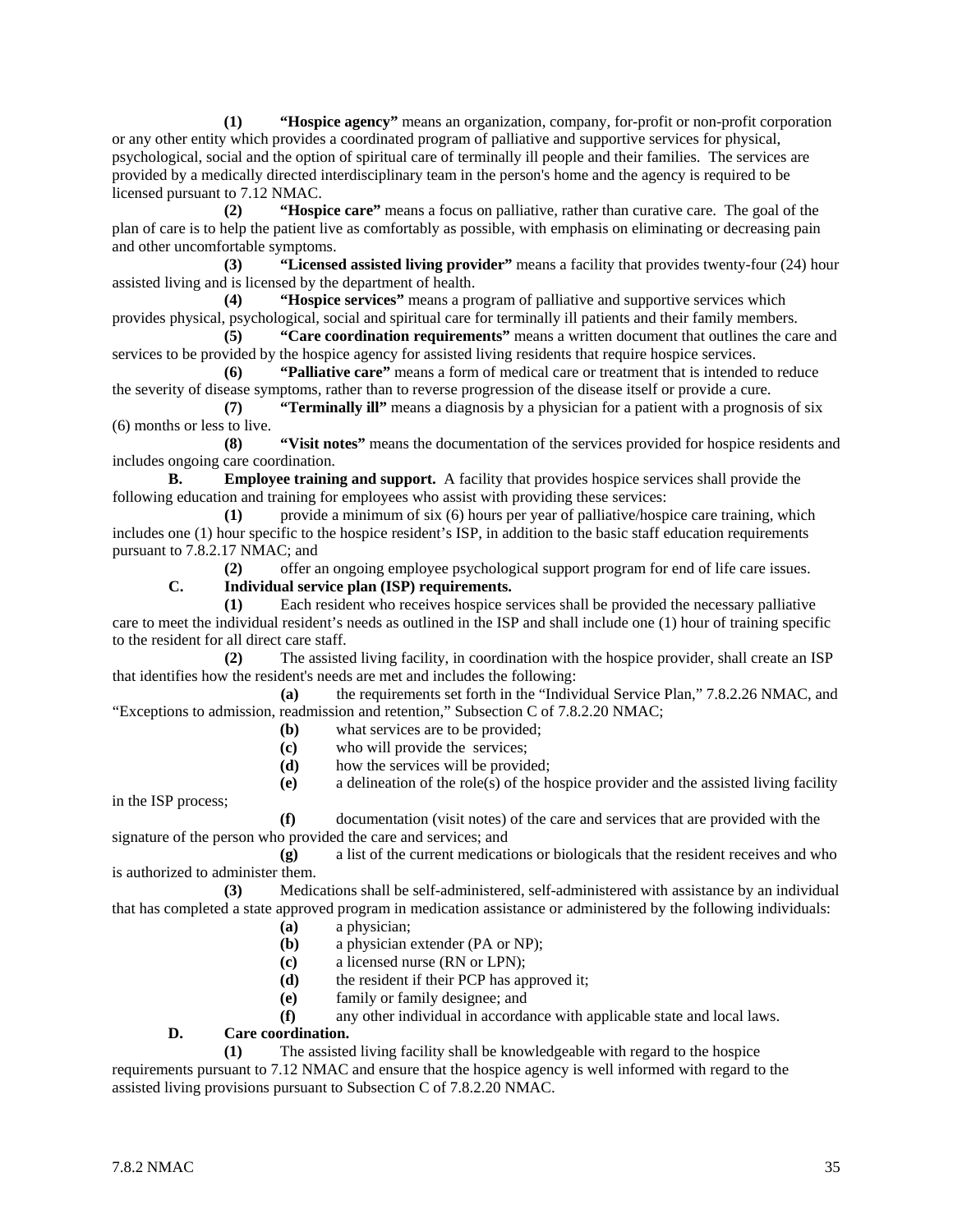**(2)** The assisted living facility shall hold a team meeting prior to accepting or retaining a hospice resident in accordance with "Exceptions to admission, readmission and retention," Subsection C of 7.8.2.20 NMAC.

**(3)** Upon admission of a resident into hospice care, the assisted living facility shall designate a section of the resident's record for hospice documentation.

**(a)** The facility shall provide individual records for each resident.

**(b)** The hospice agency shall leave documentation at the facility in the designated section of the resident's record.

**(4)** The assisted living facility shall provide the resident and family or surrogate decision maker with information on palliative care and shall support the resident's freedom of choice with regard to decisions.

**(5)** Hospice services shall be available twenty-four (24) hours a day, seven (7) days a week for hospice residents, families and facility staff and may include continuous nursing care for hospice residents as needed. These services shall be delivered in accordance with the resident's individual service plan (ISP) and pursuant to 7.8.2 26 NMAC.

**(6)** The assisted living facility shall ensure the coordination of services with the hospice agency.

**(a)** The resident's individual service plan (ISP) shall be updated with significant changes in the resident's condition and care needs.

**(b)** The assisted living facility shall receive information and communication from the hospice staff at each visit.

**(i)** The information shall include the resident status and any changes in the ISP (i.e., medication changes, etc.).

**(ii)** The information shall be in the form of a verbal report to the assisted living facility staff and also in the form of written documentation.

**(c)** The assisted living facility or the family/resident shall reserve the right to schedule care conferences as the needs of the resident and family dictate. The care conferences shall include all care team members.

**(d)** Concerns that arise with regard to the delivery of services from either the assisted living facility or the hospice agency shall first be addressed with the facility administrator and the hospice agency administrator.

issue.

**(i)** The process may be informal or formal depending on the nature of the

**(ii)** If an issue can not be resolved or if there is an immediate danger to the resident the appropriate authority shall be notified.

**E. Additional provisions.** An assisted living facility that provides or coordinates hospice care and services shall make additional provisions for the following requirements:

**(1) individual services and care:** each resident receiving hospice services shall be provided the necessary palliative procedures to meet individual needs as defined in the ISP;

- **(2) private visiting space:**
	- **(a)** physical space for private family visits;
	- **(b)** accommodations for family members to remain with the patient throughout the

night; and

**(c)** accommodations for family privacy after a resident's death.

**F. Medicare and medicaid restrictions.** Assisted living facilities shall not accept a resident considered "hospice general inpatient" which would be billable to medicare or medicaid because the facility will not qualify for payment by medicare or medicaid.

[7.8.2.68 NMAC - N, 01/15/2010]

**7.8.2.69 MEMORY CARE UNITS:** An assisted living facility that provides a memory care unit to serve residents with dementia shall comply with the provisions of subsection A-J below in addition to the rules applicable to all assisted living facilities, 7.8.2 NMAC.

**A. Additional definitions:** The following definitions, in addition to those in 7.8.2.7 NMAC, shall apply.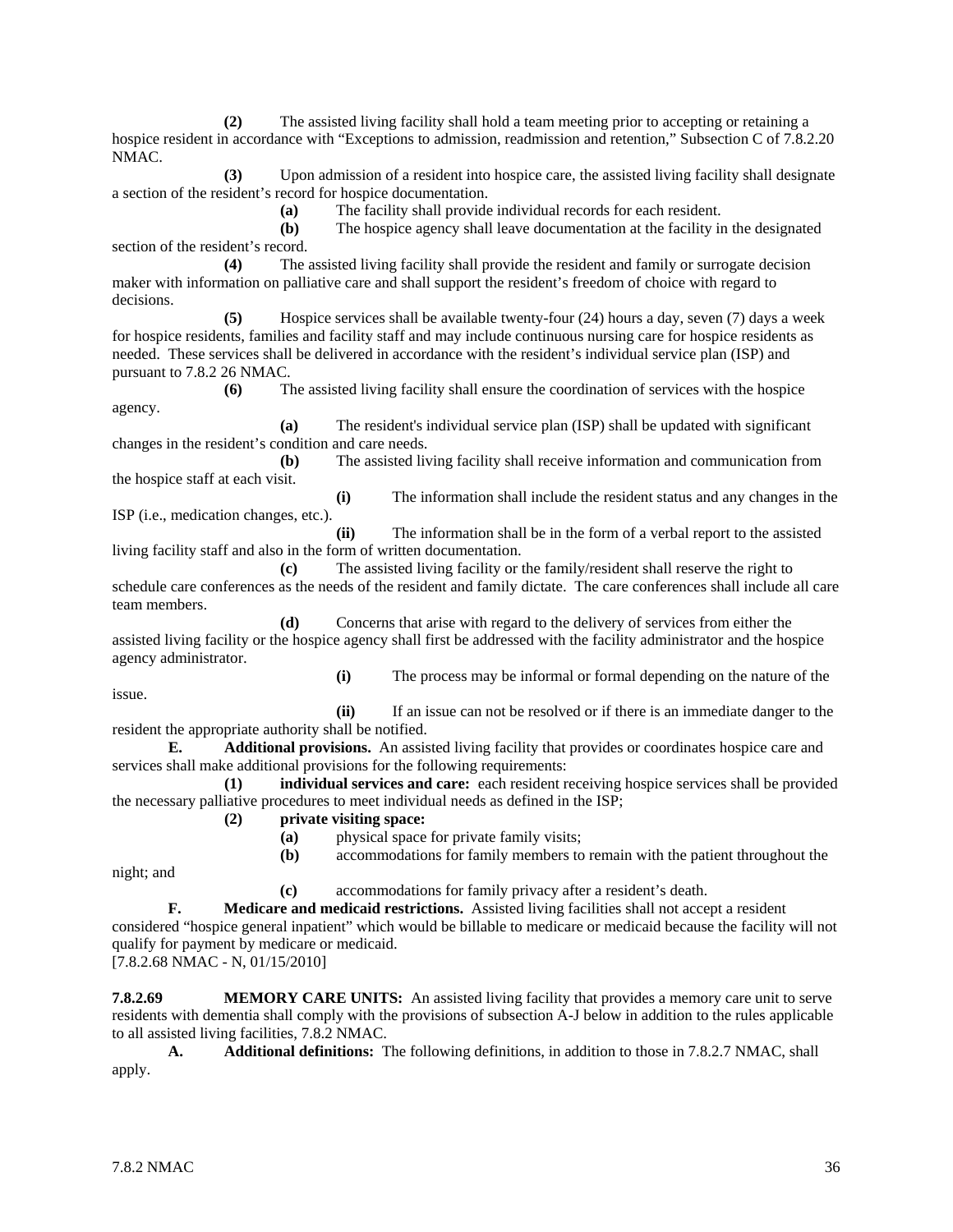**(1) "Alzheimer's"** means a brain disorder that destroys brain cells, causing problems with memory, thinking and behavior that are severe enough to affect work, lifelong hobbies or social life. Alzheimer's gets progressively worse and is fatal.

**(2) "Care coordination agreement requirement"** means a written document that outlines the care and services that are provided by other outside agencies for assisted living residents that require additional care and services.

**(3) "Dementia"** means loss of memory and other mental abilities severe enough to interfere with daily life. It is caused by changes in the brain.

**(4) "Memory care unit"** means an assisted living facility or part of or an assisted living facility that provides added security, enhanced programming and staffing appropriate for residents with a diagnosis of dementia, Alzheimer's disease or other related disorders causing memory impairments and for residents whose functional needs require a specialized program.

**(5) "Secured environment"** means locked (secured/monitored) doors/fences that restrict access to the public way for residents who require a secure unit.

**B. Care coordination requirement.** An assisted living facility that accepts residents with memory issues shall determine which additional services and care requirements are relevant to the resident and disease process.

**(1)** The medical diagnosis and ISP shall be utilized in the determination of the need for additional services.

**(2)** The assisted living facility shall ensure the coordination of services and shall have evidence of an agreement of care coordination for all services provided in the facility by an outside health care provider.

**C. Employee training.** In addition to the training requirements for all assisted living facilities, pursuant to 7.8.2.17 NMAC, all employees assisting in providing care for memory unit residents shall have a minimum of twelve (12) hours of training per year related to dementia, Alzheimer's disease, or other pertinent information.

**D. Individual service plan (ISP).** An assisted living facility that admits memory care unit residents shall create an ISP in coordination with the resident's primary care practitioner, in compliance with the requirements outlined in "Individual Service Plan," 7.8.2.26 NMAC, pursuant to a team meeting as described in "Exceptions to admission, readmission and retention," Subsection C of 7.8.2.20 NMAC, and which ensures the following criteria:

**(1)** identification of the resident's needs specific to the memory care unit and the services that are provided; each memory unit resident shall receive the services necessary to meet the individual resident's needs; **(2)** medications shall be self-administered, self-administered with assistance by an individual

that has completed a state approved program in medication assistance or administered by the following individuals:

- **(a)** a physician;
- **(b)** a physician extender (PA or NP);
- **(c)** a licensed nurse (RN or LPN);
- **(d)** the resident if their PCP has approved it;
- **(e)** family or family designee; and

**(f)** any other individual in accordance with applicable state and local laws.

# **E. Assessments and reevaluations.**

**(1)** An assessment shall be completed by a registered nurse or a physician extender within fifteen (15) days prior to admission. When emergency placement is warranted the fifteen (15) day assessment shall be waived and the assessment shall be completed within five (5) days after admission.

**(a)** The resident shall have a medical evaluation and documentation by a physician, physician's assistant or a nurse practitioner within six (6) months of admission.

**(b)** The pre-admission assessment shall include written findings, an evaluation of less restrictive alternatives and the basis for the admission to the secured environment. The written documentation shall include a diagnosis from the resident's PCP of Alzheimer's disease or other dementia and the need for the resident to reside in a memory care unit.

**(c)** Only those residents who require a secured environment placement or whose needs can be met by the facility, as determined by the assessment prior to admission or on review of the individual service plan (ISP), shall be admitted.

**(2)** A re-evaluation must be completed every six (6) months and when there is a significant change in the medical or physical condition of the resident that warrants intervention or different care needs, or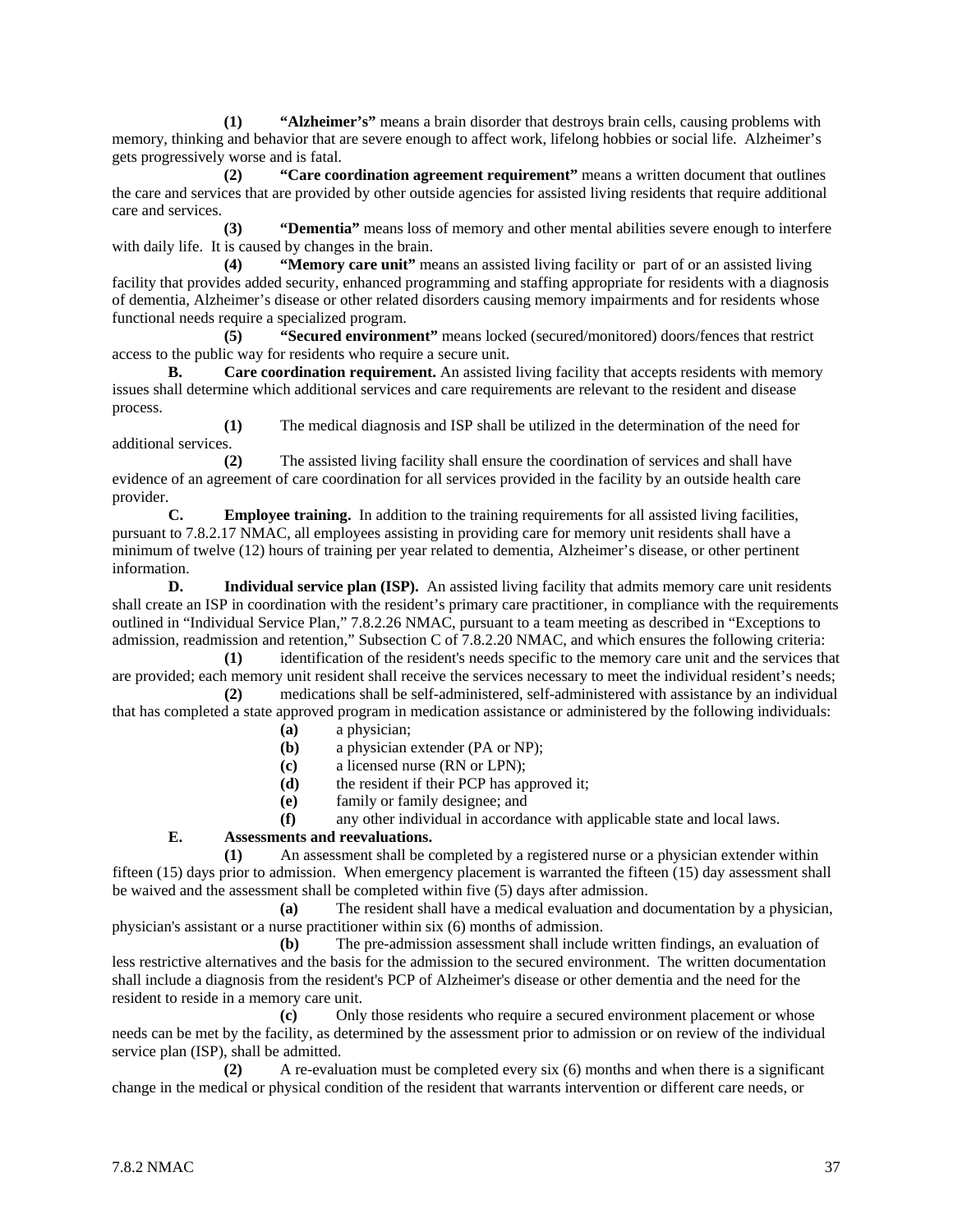when the resident becomes a danger to self or others, to determine whether the resident's stay in the assisted living facility memory care unit is still appropriate.

**F. Documentation in the resident's record.** In addition to the required documentation pursuant to 7.8.2.21 NMAC, the following information shall be documented in the resident's record:

- **(1)** the physician's diagnosis for admission to a secure environment or a memory care unit;
- **(2)** the pre-admission assessment; and

**(3)** the re-evaluation(s).

**G. Secured environment.**

**(1)** Memory care unit residents may require a secure environment for their safety. A secured environment is any locked (secured/monitored) area in which doors and fences restrict access to the public way. These include but are not limited to:

- **(a)** double alarm systems;
- **(b)** gates connected to the fire alarm; and

**(c)** tab alarms for residents at risk for elopement.

**(2)** In addition to the interior common areas required by this rule, the facility shall provide a safe and secure outdoor area for the year round use by the residents.

**(a)** Fencing or other enclosures shall prevent elopement and protect the safety and security of the residents.

**(b)** Residents shall be able to independently access the outdoor areas.

**(3)** Locked areas shall have an access code or key which facility employees shall have available on their person or on the locking unit itself at all times.

**H. Resident rights.** In addition to the requirements pursuant to 7.8.2.32 NMAC, the following shall apply:

ISP;

**(1)** the resident's rights may be limited as required by their condition and as identified in the

**(2)** the resident who believes that he or she has been inappropriately admitted to the secured environment may request the facility in contact the resident's legal guardian, or an advocate such as the ombudsman or the primary care practitioner; upon request, the facility shall assist the resident in making such contact.

**I. Disclosure to residents.** A facility that operates a secured environment shall disclose to the resident and the resident's legal representative, if applicable and prior to the resident's admission to the facility, that the facility operates a secured environment.

**(1)** The disclosure shall include information about the types of resident diagnosis or behaviors that the facility provides services for and for which the staff are trained to provide care for.

**(2)** The disclosure shall include information about the care, services and the type of secured environment that the facility and trained staff provide.

**J. Staffing.** The facility shall provide the sufficient number of trained staff members to meet the additional needs of the residents in the secured environment. There must be at least one (1) trained staff member awake and in attendance in the secured environment at all times. [7.8.2.69 NMAC - N, 01/15/2010]

**7.8.2.70 INCORPORATED AND RELATED RULES AND CODES:** The facilities that are subject to this rule are also subject to other rules, codes and standards that may, from time to time, be amended. This includes the following:

**A.** Health Facility Licensure Fees and Procedures, New Mexico Department of Health, 7.1.7 NMAC.

- **B.** Health Facility Sanctions and Civil Monetary Penalties, New Mexico Department of Health, 7.1.8
- NMAC.
- **C.** Adjudicatory Hearings for Licensed Facilities, New Mexico Department of Health, 7.1.2 NMAC.
- **D.** Caregiver's Criminal History Screening Requirements, 7.1.9 NMAC.<br> **F.** Employee Abuse Registry 7.1.12 NMAC.
- **E.** Employee Abuse Registry 7.1.12 NMAC.
- **F.** Incident Reporting, Intake Processing and Training Requirements 7.1.13 NMAC.

[7.8.2.70 NMAC - N, 01/15/2010]

#### **History of 7.8.2 NMAC:**

Pre-NMAC History:

Material in this part was derived from that previously filed with the commission of public records state records center and archives: